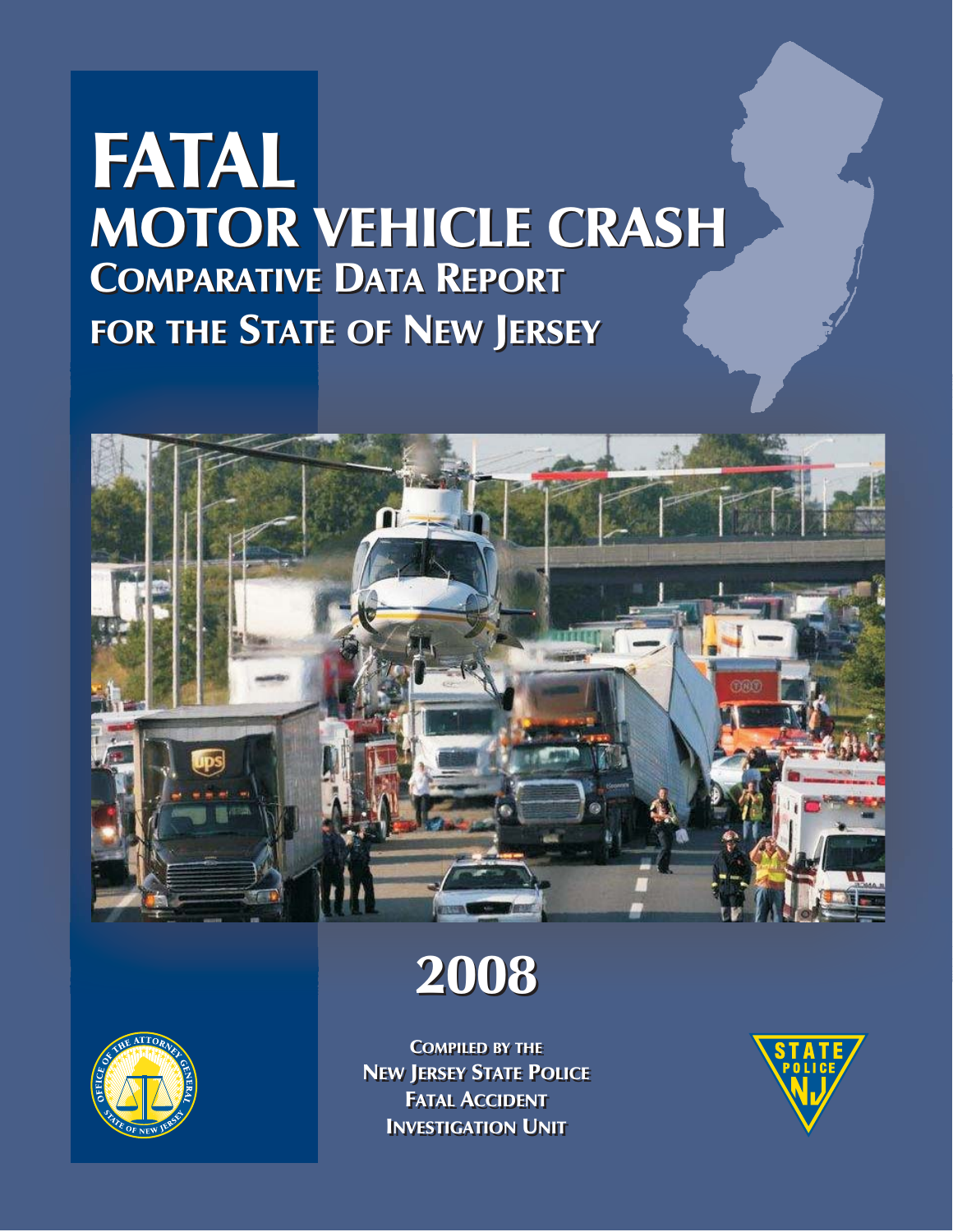*Cover Photo Courtesy of the Home News Jason Towlen*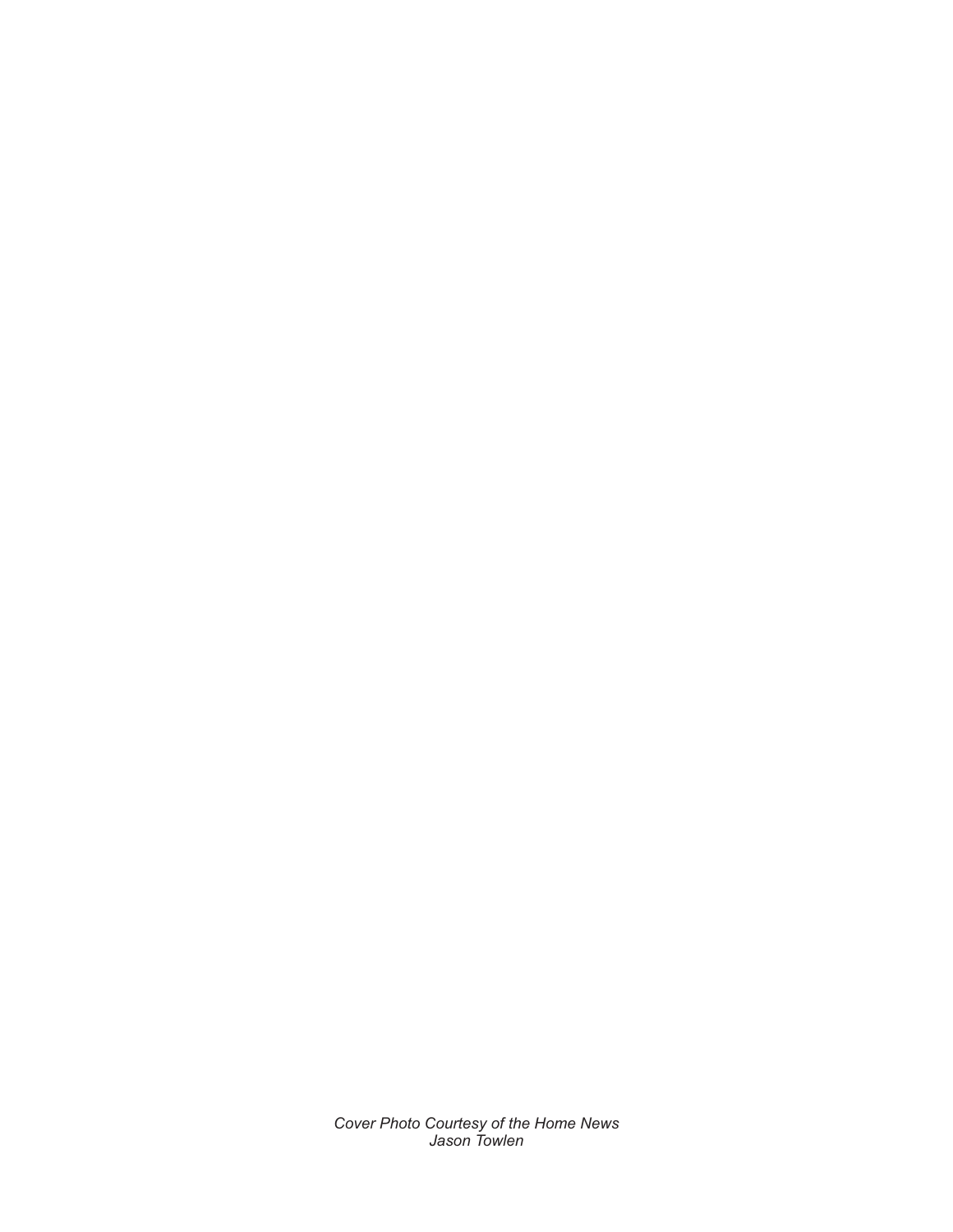

State of New Jersey

OFFICE OF THE ATTORNEY GENERAL JON S. CORZINE DEPARTMENT OF LAW AND PUBLIC SAFETY ANNE MILGRAM *Governor* DIVISION OF STATE POLICE *Attorney General* POST OFFICE BOX 7068 WEST TRENTON NJ 08628-0068 COLONEL JOSEPH R. FUENTES (609) 882-2000 *Superintendent*

Dear Reader:

The year 2008 was yet another monumental year for the State of New Jersey in reducing the number of fatal motor vehicle crashes. During 2008, New Jersey recorded over an 18% decrease in fatal crashes, with a total of 555 fatal collisions resulting in 590 fatalities. It is through the dedication of the New Jersey State Police, local and county police departments and various nonprofit organizations, that we as a state continue to be leaders within the nation in keeping our highways safe and reducing the number of fatalities on our roadways.

Our efforts in reducing the number of motor vehicle deaths through education, enforcement and roadway engineering must continue, as highway fatalities are still one of the leading causes of death in New Jersey and the nation. The nationwide death toll for 2008 was 37,261, representing a national average of 102 deaths per day.

On the following pages you will find statistics of the fatal motor vehicle crash records compiled by the Fatal Accident Investigation Unit of the Division of State Police for 2008. This report constitutes a detailed look at the causes and results of fatal collisions throughout the state during 2008. Hopefully, the continued effort and cooperation of the public, federal, state, and local agencies will help us maintain our traffic safety records in the years ahead.

Sincerely,

Joseph R. Fuentes Colonel Superintendent

*New Jersey Is An Equal Opportunity Employer Printed on Recycled Paper and Recyclable*



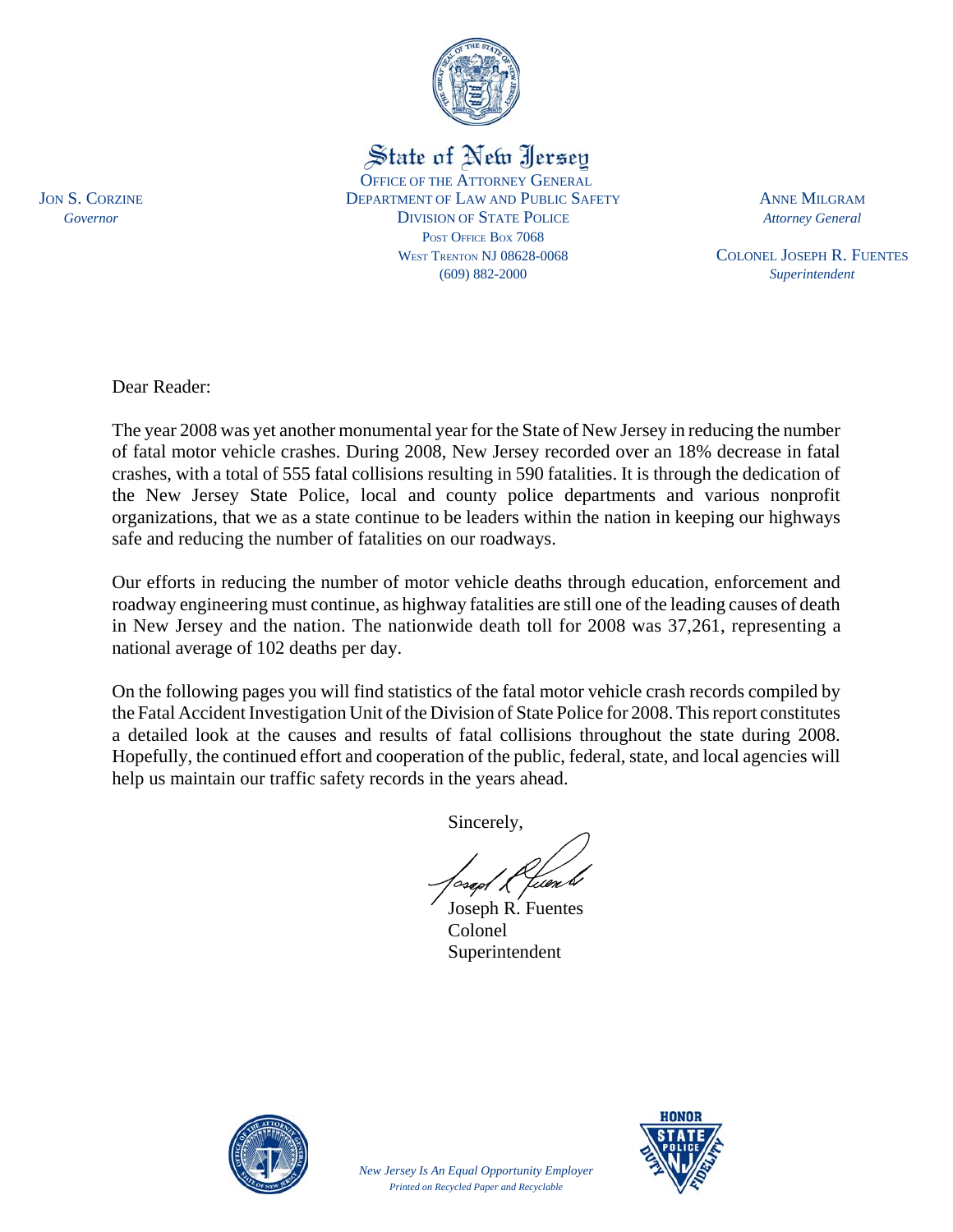## **TABLE OF CONTENTS**

#### **STATISTICAL SUMMARY**

| 2008 Motor Vehicle Fatal Crashes and Fatalities with a Comparison of the 1989-2008 Crashes and Fatalities . 2 |  |
|---------------------------------------------------------------------------------------------------------------|--|
|                                                                                                               |  |
|                                                                                                               |  |
|                                                                                                               |  |
|                                                                                                               |  |
|                                                                                                               |  |
|                                                                                                               |  |
|                                                                                                               |  |
|                                                                                                               |  |
|                                                                                                               |  |
|                                                                                                               |  |
|                                                                                                               |  |
|                                                                                                               |  |
|                                                                                                               |  |
|                                                                                                               |  |
|                                                                                                               |  |
|                                                                                                               |  |
|                                                                                                               |  |
|                                                                                                               |  |
|                                                                                                               |  |
|                                                                                                               |  |
|                                                                                                               |  |
|                                                                                                               |  |
|                                                                                                               |  |
|                                                                                                               |  |
|                                                                                                               |  |
|                                                                                                               |  |

#### **SPECIFIC AREAS OF CONCERN**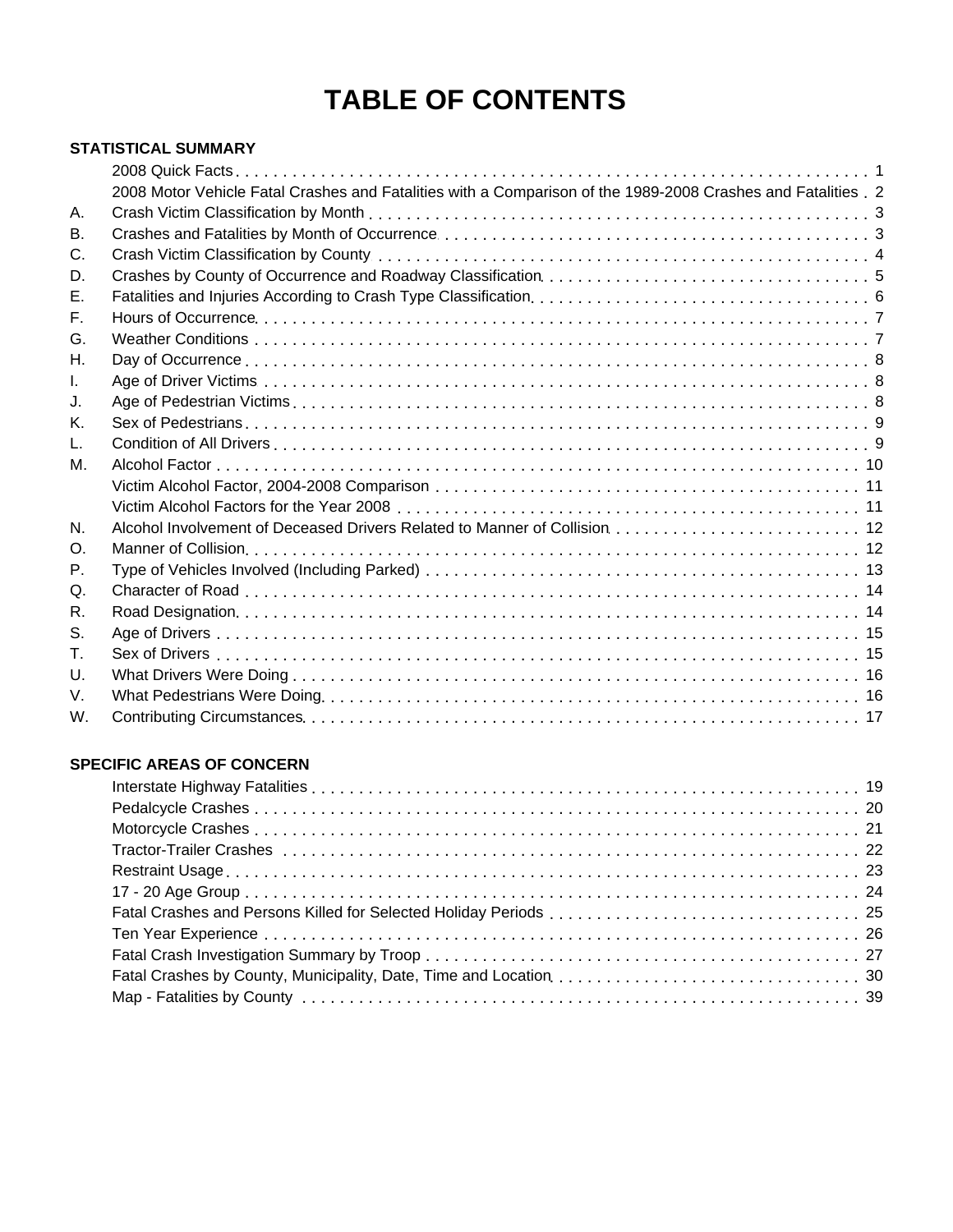## **QUICK FACTS**

- Nationwide, the fatality rate remained at a historic low of 1.27 fatalities per hundred million vehicle miles traveled.  $\bullet$
- Nationwide preliminary statistics indicate there were 37,261 people killed.
- In New Jersey, there were 555 fatal crashes with 590 people killed.
- There was a decrease of 119 fatal crashes and a decrease of 134 fatalities.
- Of the fatalities, 31.7 % had consumed alcohol to some extent.
- Of all drivers, 20.7 % were legally intoxicated.
- An average of 1.61 persons were killed every day.
- There were 80 fatal crashes involving 89 motorcycles.
- Pedalcyclists accounted for 19 fatal crashes.
- The pedestrian death toll was 138.
- There were a total of 29 hit and run fatal crashes involving 51 vehicles. The victims were comprised of 6 drivers, 5 passengers, 19 pedestrians and 2 pedalcyclists.
- Of the 810 drivers listed, 36 New Jersey drivers and 1 out-of-state driver were suspended. There were 3 drivers without valid licenses.
- There are 38,123 miles of public open roads in the state of New Jersey, indicating one death for every 64.6 miles.
- Straight roads were involved in 56.3 % of all fatal crashes.
- Of all fatal crashes, 83.3 % occurred during clear weather conditions.
- Of the known drivers involved in fatal crashes, 75.1 % were males.
- Of the vehicles involved in fatal crashes, 50.2 % involved passenger cars.
- There were 30 tractor-trailers involved in 29 fatal crashes which resulted in 32 fatalities.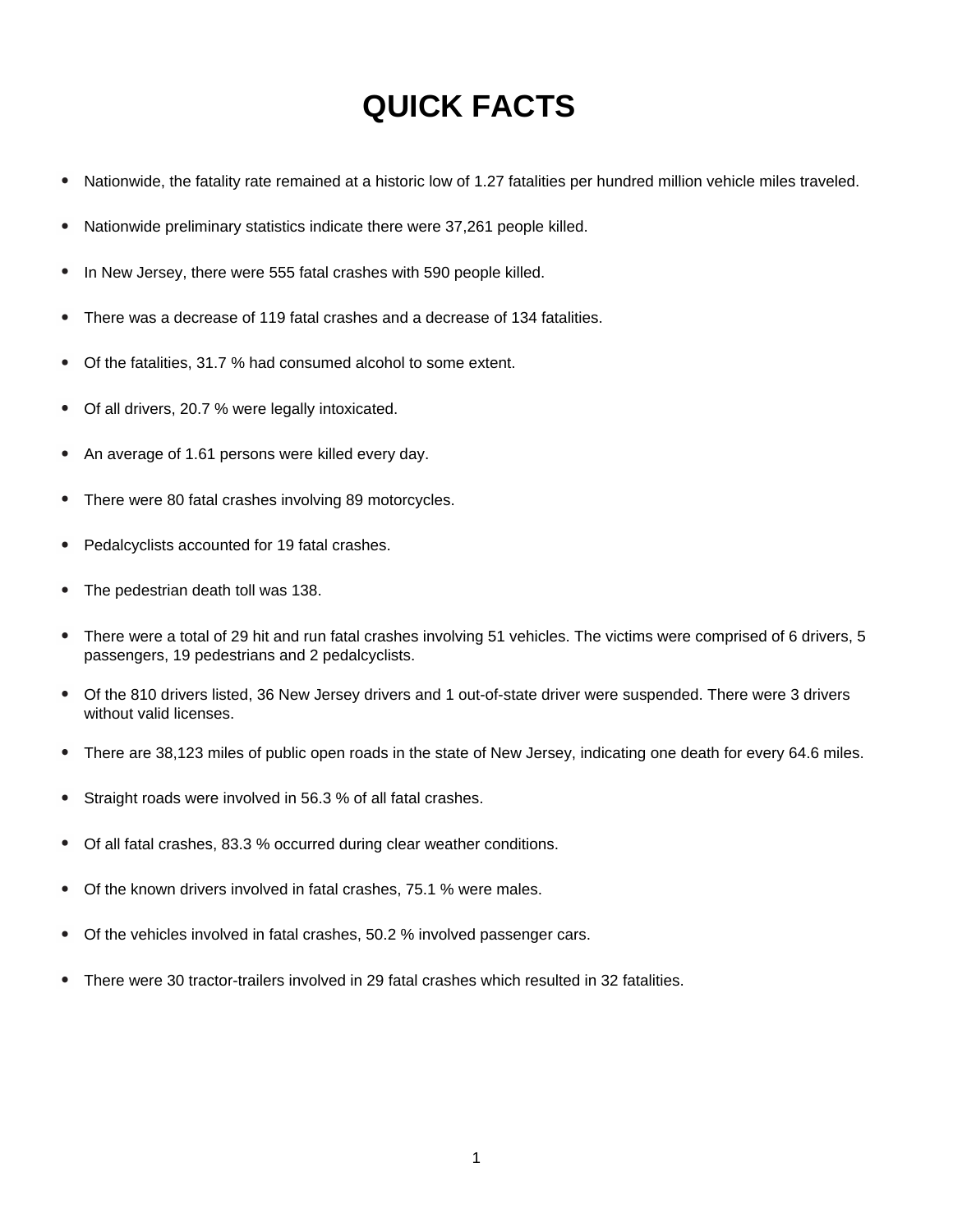## **SUBJECT**

Statistical Summary of 2008 Motor Vehicle Fatal Crashes and Fatalities with a Comparison of the 2004-2008 Crashes and Fatalities.

| <b>Statistics</b> | 2004 | 2005 | 2006 | 2007 | 2008 |
|-------------------|------|------|------|------|------|
| Fatal Crashes     | 684  | 691  | 708  | 674  | 555  |
| <b>Fatalities</b> | 723  | 748  | 770  | 724  | 590  |

#### **TREND IN FATALITIES** 20 Year Trend1100 1000 900 892 888 800 809 789 761 773 774 741 725 723 740 771 790  $\overline{764}$  $770$ 735 723  $\boxed{748}$ 700 724 600 590 500 400 300 200 100  $\mathbf 0$ '98 '89 '90  $91$  $92$  $'93$  $94$ '95 '96  $'97$ '99 '00  $'01$  $'02$  $'03$  $04'$  $'05$  $'06$  $'07$  $'08$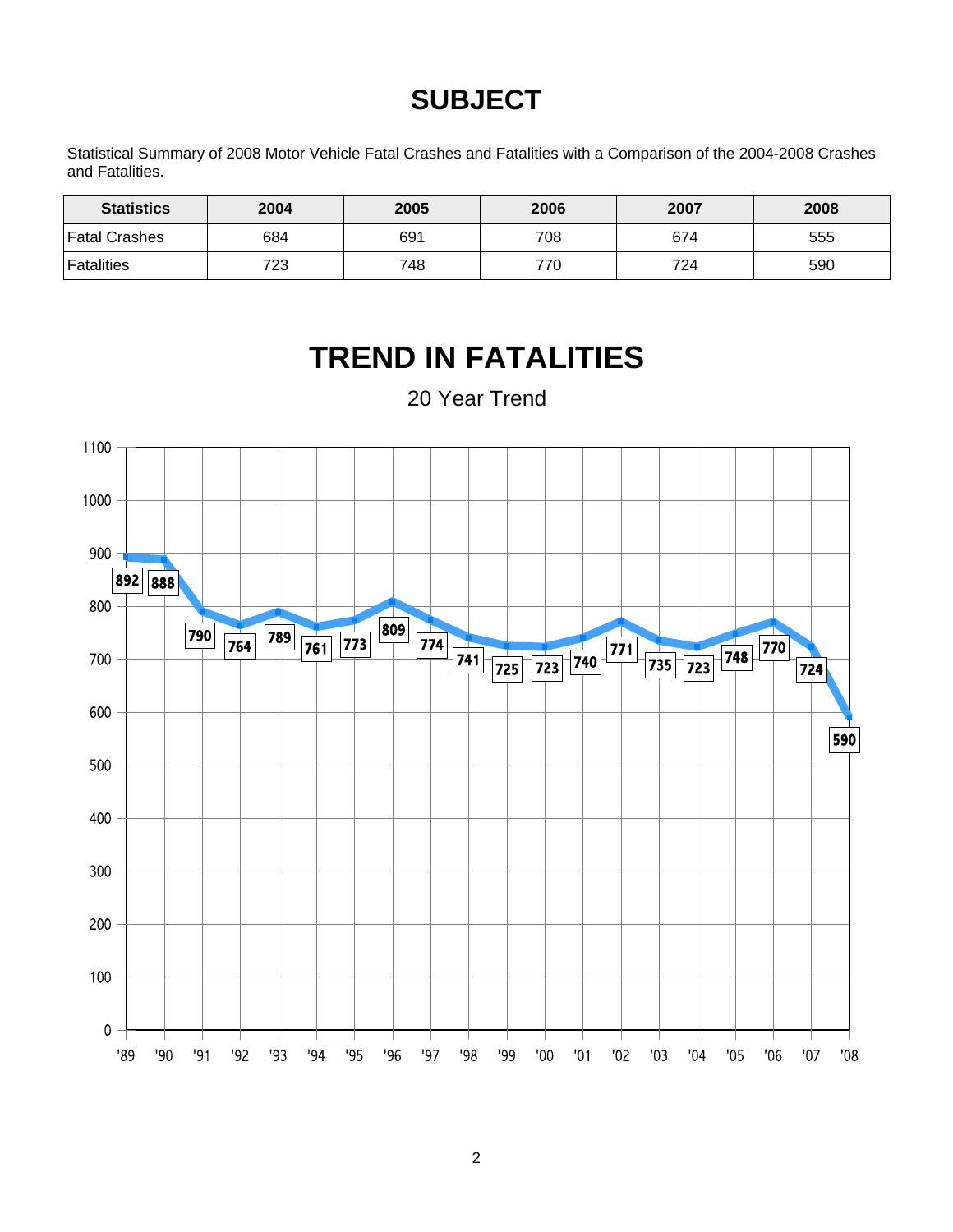| A. VICTIM CLASSIFICATION BY MONTH - 2008 |               |                  |                     |            |  |  |  |  |  |
|------------------------------------------|---------------|------------------|---------------------|------------|--|--|--|--|--|
| <b>Month</b>                             | <b>Driver</b> | <b>Passenger</b> | <b>Pedalcyclist</b> | Pedestrian |  |  |  |  |  |
|                                          |               |                  |                     |            |  |  |  |  |  |

### **A. VICTIM CLASSIFICATION BY MONTH - 2008**

| <b>Month</b>  | <b>Driver</b> | <b>Passenger</b> | <b>Pedalcyclist</b> | <b>Pedestrian</b> | <b>Totals</b> |
|---------------|---------------|------------------|---------------------|-------------------|---------------|
| January       | 34            | 8                | 3                   | 14                | 59            |
| February      | 19            | 8                | 0                   | 13                | 40            |
| March         | 18            | $\overline{7}$   | 1                   | $\overline{7}$    | 33            |
| April         | 30            | 8                | 1                   | 11                | 50            |
| May           | 28            | $\overline{7}$   | 1                   | 10                | 46            |
| June          | 30            | 8                | 5                   | 8                 | 51            |
| July          | 30            | 10               | 1                   | 14                | 55            |
| August        | 31            | 12               | 4                   | 5                 | 52            |
| September     | 25            | 10               | $\overline{2}$      | $\boldsymbol{9}$  | 46            |
| October       | 29            | 14               | 1                   | 16                | 60            |
| November      | 28            | 12               | 1                   | 11                | 52            |
| December      | 18            | 8                | $\mathbf 0$         | 20                | 46            |
| <b>Totals</b> | 320           | 112              | 20                  | 138               | 590           |

## **B. CRASHES AND FATALITIES BY MONTH OF OCCURRENCE**

|              |      |      | <b>Crashes</b> |      | <b>Fatalities</b> |      |      |      |      |      |
|--------------|------|------|----------------|------|-------------------|------|------|------|------|------|
| <b>Month</b> | 2004 | 2005 | 2006           | 2007 | 2008              | 2004 | 2005 | 2006 | 2007 | 2008 |
| January      | 49   | 46   | 63             | 62   | 55                | 52   | 49   | 69   | 69   | 59   |
| February     | 47   | 31   | 40             | 42   | 38                | 49   | 33   | 42   | 45   | 40   |
| March        | 45   | 52   | 60             | 51   | 33                | 48   | 59   | 63   | 57   | 33   |
| April        | 44   | 56   | 59             | 40   | 46                | 44   | 59   | 66   | 41   | 50   |
| May          | 58   | 50   | 67             | 54   | 45                | 60   | 51   | 72   | 55   | 46   |
| June         | 64   | 73   | 40             | 64   | 48                | 66   | 76   | 42   | 67   | 51   |
| July         | 62   | 60   | 67             | 76   | 51                | 68   | 66   | 72   | 79   | 55   |
| August       | 65   | 57   | 62             | 59   | 50                | 67   | 65   | 67   | 66   | 52   |
| September    | 64   | 70   | 69             | 57   | 41                | 69   | 72   | 76   | 63   | 46   |
| October      | 69   | 70   | 63             | 67   | 54                | 76   | 74   | 66   | 70   | 60   |
| November     | 55   | 68   | 55             | 47   | 49                | 58   | 78   | 63   | 53   | 52   |
| December     | 62   | 58   | 63             | 55   | 45                | 66   | 66   | 72   | 59   | 46   |
| <b>TOTAL</b> | 684  | 691  | 708            | 674  | 555               | 723  | 748  | 770  | 724  | 590  |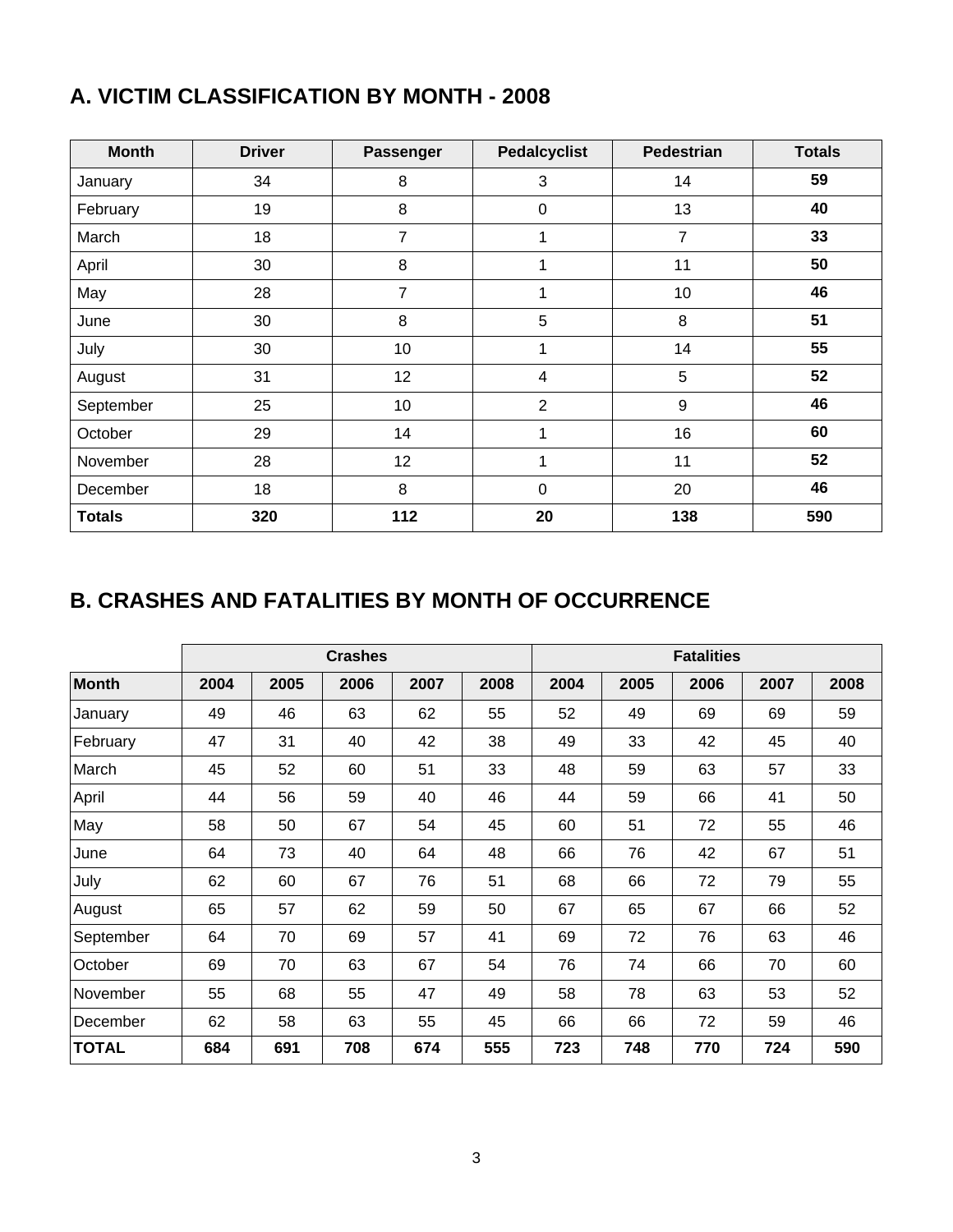## **C. CRASH VICTIM CLASSIFICATION BY COUNTY**

|               | <b>Victim Classification</b> |               |                         |                         |                         |                         |  |  |  |  |
|---------------|------------------------------|---------------|-------------------------|-------------------------|-------------------------|-------------------------|--|--|--|--|
| <b>County</b> | <b>Crashes</b>               | <b>Killed</b> | <b>Driver</b>           | Passenger               | <b>Pedestrian</b>       | <b>Pedalcyclist</b>     |  |  |  |  |
| Atlantic      | 30                           | 31            | 17                      | 8                       | $\,6$                   | $\pmb{0}$               |  |  |  |  |
| Bergen        | 22                           | 23            | 10                      | 5                       | $\overline{7}$          | $\mathbf{1}$            |  |  |  |  |
| Burlington    | 45                           | 45            | 23                      | 6                       | 12                      | $\overline{4}$          |  |  |  |  |
| Camden        | 42                           | 44            | 25                      | $\overline{\mathbf{4}}$ | 15                      | $\mathbf 0$             |  |  |  |  |
| Cape May      | 11                           | 11            | 8                       | 3                       | $\pmb{0}$               | $\pmb{0}$               |  |  |  |  |
| Cumberland    | 23                           | 23            | 15                      | 5                       | $\overline{2}$          | $\mathbf{1}$            |  |  |  |  |
| Essex         | 43                           | 49            | 23                      | 11                      | 14                      | $\mathbf{1}$            |  |  |  |  |
| Gloucester    | 29                           | 33            | 14                      | 13                      | 5                       | 1                       |  |  |  |  |
| Hudson        | 24                           | 27            | 13                      | $\overline{\mathbf{4}}$ | $6\phantom{1}$          | $\overline{\mathbf{4}}$ |  |  |  |  |
| Hunterdon     | $\boldsymbol{9}$             | 11            | 6                       | $\overline{2}$          | 3                       | $\pmb{0}$               |  |  |  |  |
| Mercer        | 20                           | 22            | 11                      | $\,6$                   | $\overline{\mathbf{4}}$ | $\mathbf{1}$            |  |  |  |  |
| Middlesex     | 42                           | 46            | 28                      | $\boldsymbol{9}$        | 8                       | $\mathbf{1}$            |  |  |  |  |
| Monmouth      | 45                           | 47            | 29                      | $\boldsymbol{9}$        | $\overline{7}$          | $\overline{2}$          |  |  |  |  |
| Morris        | 25                           | 26            | 15                      | $\overline{2}$          | $6\phantom{1}$          | 3                       |  |  |  |  |
| Ocean         | 37                           | 38            | 20                      | 8                       | 10                      | $\mathbf 0$             |  |  |  |  |
| Passaic       | 25                           | 25            | $\boldsymbol{9}$        | $\overline{5}$          | 11                      | $\pmb{0}$               |  |  |  |  |
| Salem         | 14                           | 16            | 13                      | 3                       | $\pmb{0}$               | $\pmb{0}$               |  |  |  |  |
| Somerset      | 15                           | 15            | 8                       | $\overline{2}$          | 5                       | $\pmb{0}$               |  |  |  |  |
| <b>Sussex</b> | 14                           | 14            | 12                      | $\overline{2}$          | $\mathbf 0$             | $\pmb{0}$               |  |  |  |  |
| Union         | 35                           | 38            | 17                      | $\overline{4}$          | 16                      | $\mathbf{1}$            |  |  |  |  |
| Warren        | 5                            | $\,6$         | $\overline{\mathbf{4}}$ | 1                       | 1                       | $\pmb{0}$               |  |  |  |  |
| <b>TOTAL</b>  | 555                          | 590           | 320                     | 112                     | 138                     | 20                      |  |  |  |  |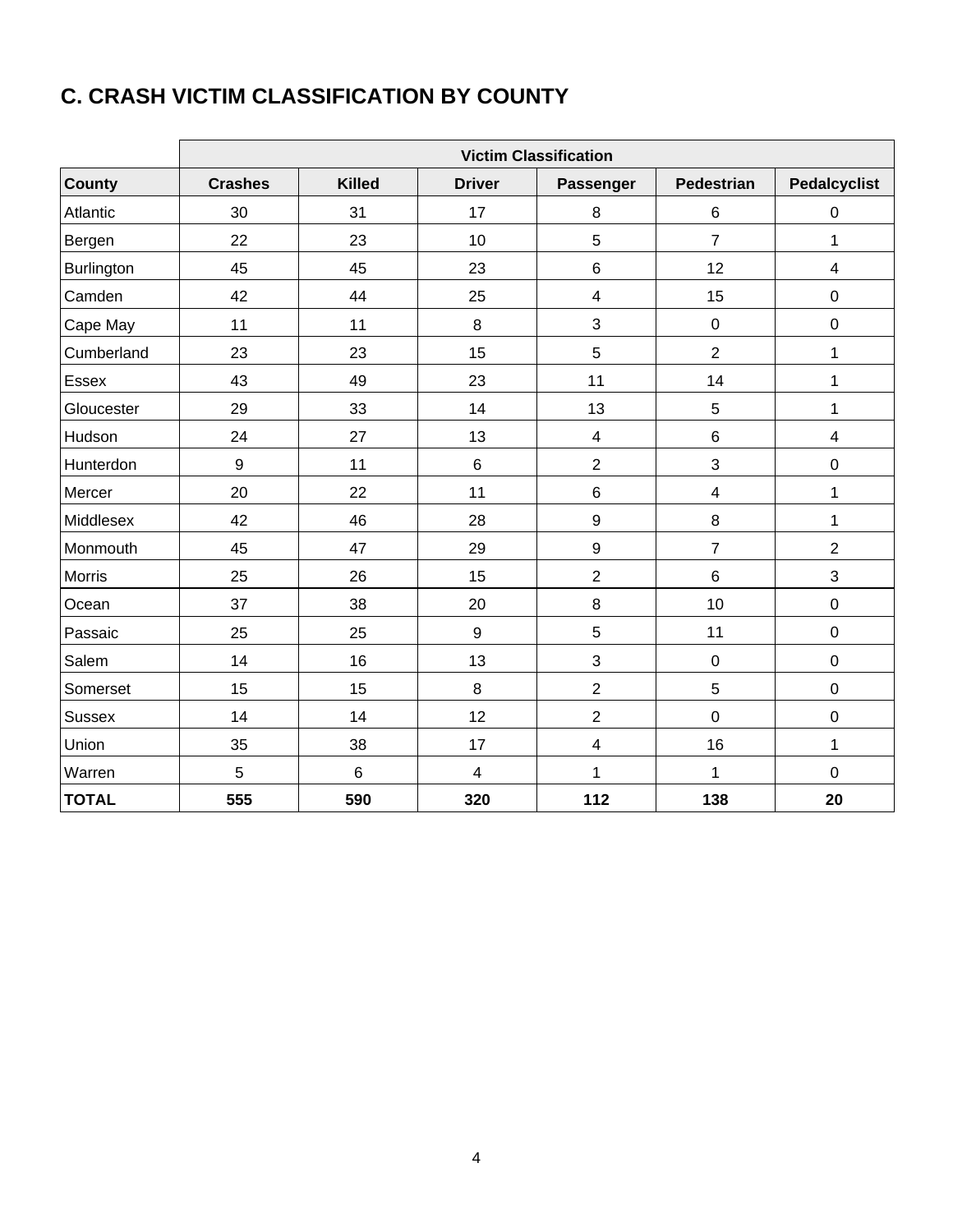| <b>County</b> | Interstate     | <b>State</b>   | <b>County</b>  | <b>Municipal</b> | <b>Toll Roads</b> | <b>Other</b> | <b>TOTALS</b>   |
|---------------|----------------|----------------|----------------|------------------|-------------------|--------------|-----------------|
| Atlantic      | 0              | 8              | 14             | 4                | 4                 | 0            | 30              |
| Bergen        | $\overline{2}$ | $\overline{7}$ | 8              | 4                | 1                 | 0            | $\overline{22}$ |
| Burlington    | 3              | 16             | 15             | 9                | $\overline{2}$    | $\mathbf 0$  | 45              |
| Camden        | 5              | 16             | 12             | 6                | 3                 | 0            | 42              |
| Cape May      | $\mathbf 0$    | 5              | 5              | $\mathbf 0$      | 1                 | 0            | 11              |
| Cumberland    | $\mathbf 0$    | 5              | 15             | 3                | 0                 | 0            | 23              |
| Essex         | 4              | $\overline{4}$ | 9              | 20               | 6                 | 0            | 43              |
| Gloucester    | 1              | 12             | 9              | $\overline{7}$   | 0                 | 0            | $\overline{29}$ |
| Hudson        | $\overline{2}$ | 7              | 4              | 10               | 1                 | 0            | 24              |
| Hunterdon     | 1              | 3              | $\sqrt{5}$     | $\mathbf 0$      | 0                 | 0            | 9               |
| Mercer        | 4              | 5              | 4              | 5                | $\overline{2}$    | 0            | 20              |
| Middlesex     | 3              | 10             | 11             | 10               | 8                 | 0            | $\overline{42}$ |
| Monmouth      | $\mathbf 0$    | 18             | 16             | 6                | 5                 | 0            | $\overline{45}$ |
| <b>Morris</b> | 8              | 9              | 4              | 4                | $\mathbf 0$       | 0            | $\overline{25}$ |
| Ocean         | $\mathbf 0$    | 10             | 18             | 4                | 5                 | 0            | 37              |
| Passaic       | 4              | $6\phantom{1}$ | 8              | 6                | 1                 | 0            | $\overline{25}$ |
| Salem         | $\overline{2}$ | 4              | 6              | 1                | 1                 | 0            | $\overline{14}$ |
| Somerset      | 3              | 5              | $\overline{2}$ | 5                | 0                 | 0            | $\overline{15}$ |
| <b>Sussex</b> | $\mathbf 0$    | 5              | 9              | $\mathbf 0$      | 0                 | 0            | 14              |
| Union         | 3              | 13             | 9              | $\overline{7}$   | 3                 | 0            | $\overline{35}$ |
| Warren        | 3              | $\overline{2}$ | $\overline{0}$ | $\overline{0}$   | $\overline{0}$    | 0            | 5               |
| <b>TOTAL</b>  | 48             | 170            | 183            | $\overline{111}$ | $\overline{43}$   | $\bf{0}$     | 555             |

#### **D. CRASHES BY COUNTY OF OCCURRENCE AND ROADWAY CLASSIFICATION**

NOTE: US roadways are included in the State Highway column. Other roadways include State, County and Municipal Parks and Institutions and US Government Property.

### **Breakdown in Percentages of 555 Crashes during 2008**

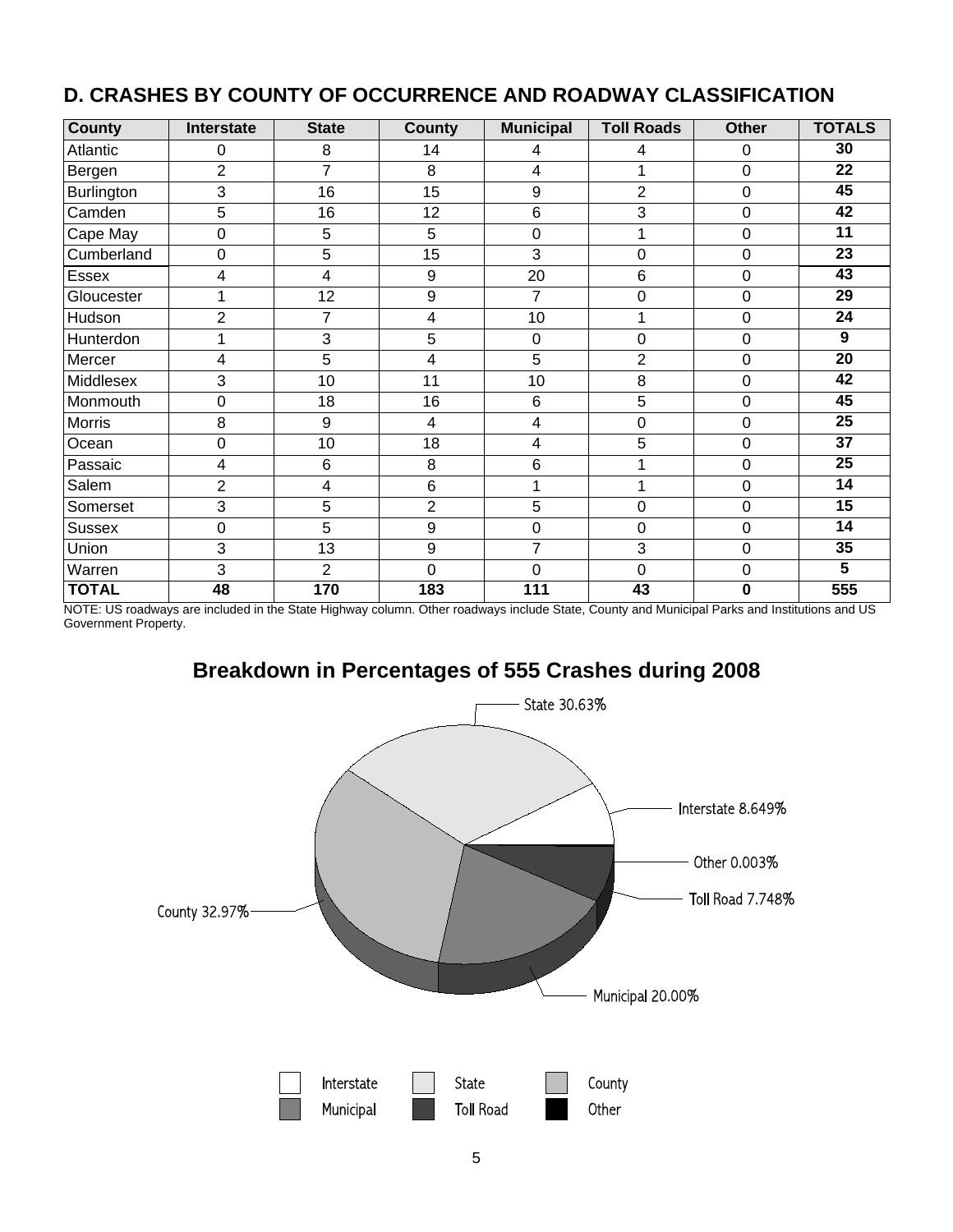### **E. FATALITIES AND INJURIES ACCORDING TO CRASH TYPE CLASSIFICATION**

|                            |      |              | <b>Total Crashes</b> |                |             |             |                | <b>Total Fatalities</b> |             |             |                |      | <b>Total Injured</b> |                         |             |
|----------------------------|------|--------------|----------------------|----------------|-------------|-------------|----------------|-------------------------|-------------|-------------|----------------|------|----------------------|-------------------------|-------------|
| <b>Type</b>                | 2004 | 2005         | 2006                 | 2007           | 2008        | 2004        | 2005           | 2006                    | 2007        | 2008        | 2004           | 2005 | 2006                 | 2007                    | 2008        |
| Pedestrian                 | 148  | 151          | 162                  | 146            | 136         | 152         | 155            | 166                     | 149         | 138         | 31             | 19   | 34                   | 21                      | 26          |
| <b>Other Motor Vehicle</b> | 274  | 266          | 279                  | 249            | 180         | 297         | 298            | 315                     | 276         | 196         | 474            | 457  | 422                  | 380                     | 279         |
| Railroad Train             | 4    | 1            | 3                    | $\overline{2}$ | $\mathbf 0$ | 5           | $\overline{2}$ | 4                       | 3           | 0           | 0              | 0    | $\pmb{0}$            | $\pmb{0}$               | $\mathbf 0$ |
| <b>Parked Vehicle</b>      | 11   | 14           | 13                   | 16             | 12          | 11          | 15             | 14                      | 16          | 16          | 10             | 5    | 10                   | 1                       | 9           |
| Pedalcycle                 | 16   | 17           | 12                   | 12             | 19          | 16          | 17             | 12                      | 12          | 20          | $\overline{2}$ | 1    | 6                    | $\overline{\mathbf{4}}$ | 1           |
| Animal                     | 1    | $\mathbf{1}$ | 1                    | $\mathbf 0$    | $\mathbf 0$ | $\mathbf 0$ | 1              | 1                       | $\mathbf 0$ | $\mathbf 0$ | 0              | 0    | 0                    | $\pmb{0}$               | $\mathbf 0$ |
| Fixed/Other Object         | 205  | 209          | 202                  | 217            | 172         | 217         | 227            | 218                     | 236         | 183         | 109            | 121  | 91                   | 98                      | 74          |
| Non-Collision              | 25   | 31           | 34                   | 27             | 28          | 25          | 32             | 38                      | 27          | 29          | 18             | 27   | 34                   | 30                      | 24          |
| Other                      | 0    | 1            | $\overline{c}$       | 5              | 8           | $\mathbf 0$ | 1              | $\overline{2}$          | 5           | 8           | 0              | 1    | $\pmb{0}$            | $\mathbf 1$             | $\mathbf 1$ |
| <b>TOTAL</b>               | 684  | 691          | 708                  | 674            | 555         | 723         | 748            | 770                     | 724         | 590         | 644            | 631  | 597                  | 535                     | 414         |

In 2008 there were 555 fatal crashes in which 590 persons were killed and 414 persons injured.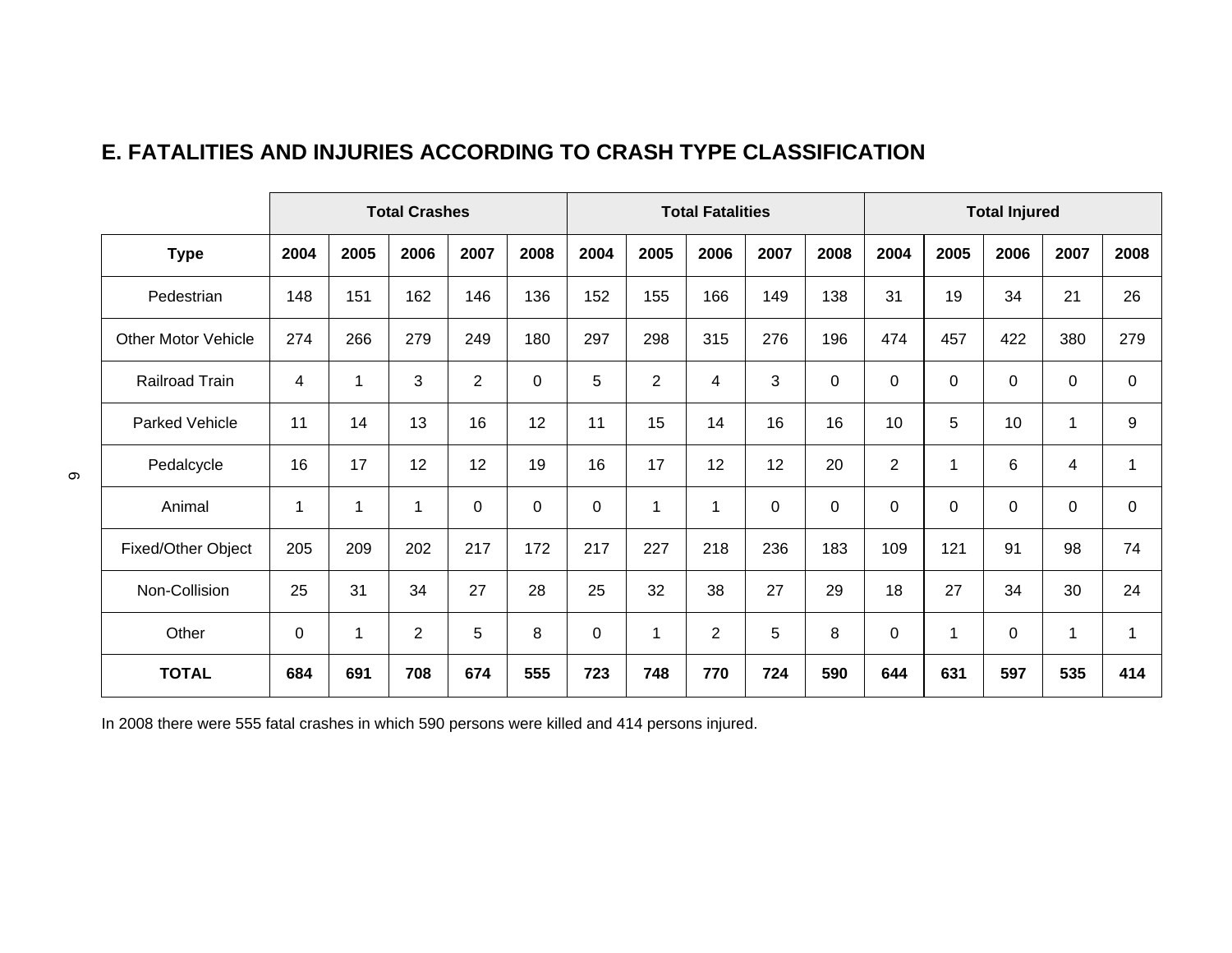## **F. HOURS OF OCCURRENCE**

| <b>Time Of Occurrence</b> | 2004 | 2005            | 2006 | 2007 | 2008 |
|---------------------------|------|-----------------|------|------|------|
| 12:00 to 12:59 a.m.       | 26   | 31              | 36   | 31   | 32   |
| 1:00 to 1:59 a.m.         | 30   | 30              | 25   | 29   | 20   |
| 2:00 to 2:59 a.m.         | 32   | 31              | 23   | 26   | 29   |
| 3:00 to 3:59 a.m.         | 27   | 24              | 34   | 17   | 18   |
| 4:00 to 4:59 a.m.         | 20   | 12 <sub>2</sub> | 12   | 21   | 23   |
| 5:00 to 5:59 a.m.         | 21   | 21              | 19   | 22   | 13   |
| 6:00 to 6:59 a.m.         | 25   | 20              | 21   | 22   | 11   |
| 7:00 to 7:59 a.m.         | 14   | 39              | 16   | 21   | 14   |
| 8:00 to 8:59 a.m.         | 20   | 16              | 20   | 19   | 13   |
| 9:00 to 9:59 a.m.         | 18   | 30              | 12   | 27   | 18   |
| 10:00 to 10:59 a.m.       | 28   | 24              | 26   | 16   | 25   |
| 11:00 to 11:59 a.m.       | 29   | 20              | 30   | 13   | 10   |
| 12:00 to 12:59 p.m.       | 29   | 33              | 16   | 29   | 23   |
| 1:00 to 1:59 p.m.         | 24   | 31              | 29   | 29   | 18   |
| 2:00 to 2:59 p.m.         | 37   | 24              | 38   | 33   | 25   |
| 3:00 to 3:59 p.m.         | 26   | 27              | 38   | 39   | 29   |
| 4:00 to 4:59 p.m.         | 38   | 32              | 30   | 30   | 26   |
| 5:00 to 5:59 p.m.         | 49   | 30              | 37   | 37   | 34   |
| 6:00 to 6:59 p.m.         | 31   | 32              | 39   | 41   | 32   |
| 7:00 to 7:59 p.m.         | 36   | 39              | 39   | 36   | 31   |
| 8:00 to 8:59 p.m.         | 34   | 40              | 46   | 39   | 28   |
| 9:00 to 9:59 p.m.         | 37   | 41              | 42   | 29   | 25   |
| 10:00 to 10:59 p.m.       | 24   | 35              | 43   | 37   | 34   |
| 11:00 to 11:59 p.m.       | 29   | 29              | 37   | 31   | 24   |
| <b>TOTAL</b>              | 684  | 691             | 708  | 674  | 555  |

## **G. WEATHER CONDITIONS**

| Clear | 462 |
|-------|-----|
| Rain  | 59  |
| Snow  | 5   |
| Fog   | 6   |
| Other | 23  |
| Total | 555 |
|       |     |

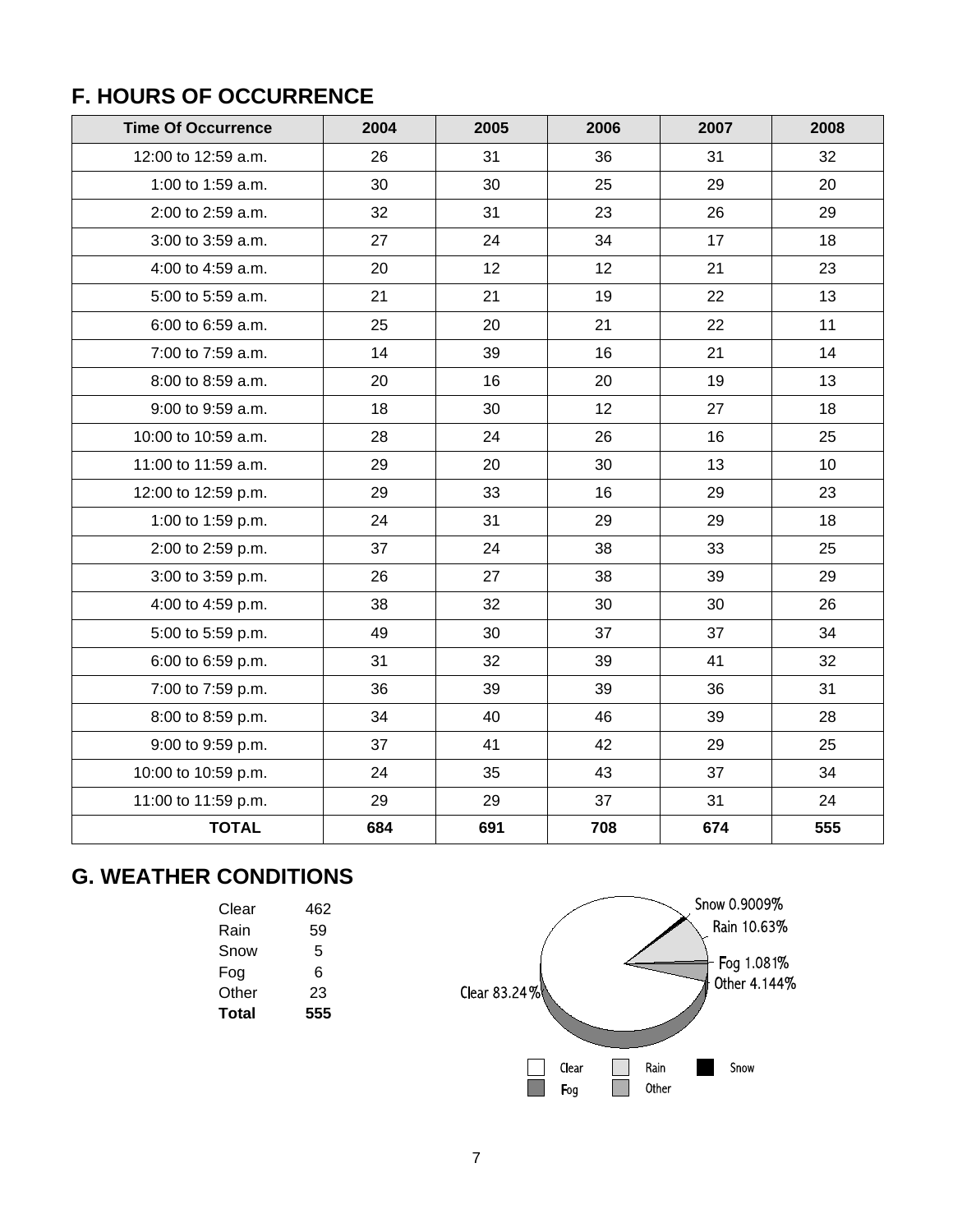## **H. DAY OF OCCURRENCE**

| Day of Occurrence | 2004 | 2005 | 2006 | 2007 | 2008 |
|-------------------|------|------|------|------|------|
| Sunday            | 127  | 115  | 127  | 102  | 75   |
| Monday            | 83   | 78   | 90   | 84   | 76   |
| Tuesday           | 64   | 74   | 87   | 93   | 66   |
| Wednesday         | 85   | 93   | 89   | 95   | 66   |
| Thursday          | 93   | 102  | 92   | 70   | 72   |
| Friday            | 129  | 118  | 120  | 103  | 90   |
| Saturday          | 103  | 111  | 103  | 127  | 110  |
| <b>TOTAL</b>      | 684  | 691  | 708  | 674  | 555  |

## **I. AGE OF DRIVER VICTIMS**

|                      | <b>Number Killed</b> |          |                |             |          |  |  |  |  |
|----------------------|----------------------|----------|----------------|-------------|----------|--|--|--|--|
| <b>Age Of Driver</b> | 2004                 | 2005     | 2006           | 2007        | 2008     |  |  |  |  |
| 16 and under         | $\overline{2}$       | 4        | $\overline{2}$ | 3           | 4        |  |  |  |  |
| Age 17               | 6                    | 12       | 13             | 6           | 4        |  |  |  |  |
| $18 - 20$            | 40                   | 30       | 33             | 28          | 30       |  |  |  |  |
| 21 - 24              | 46                   | 48       | 58             | 62          | 37       |  |  |  |  |
| 25 - 29              | 42                   | 46       | 46             | 38          | 32       |  |  |  |  |
| 30 - 39              | 79                   | 78       | 68             | 66          | 54       |  |  |  |  |
| 40 - 49              | 62                   | 59       | 68             | 62          | 52       |  |  |  |  |
| 50 - 64              | 77                   | 81       | 69             | 80          | 50       |  |  |  |  |
| 65 and older         | 70                   | 69       | 72             | 83          | 57       |  |  |  |  |
| Unknown              |                      | $\Omega$ |                | $\mathbf 0$ | $\Omega$ |  |  |  |  |
| <b>TOTAL</b>         | 425                  | 427      | 430            | 428         | 320      |  |  |  |  |

## **J. AGE OF PEDESTRIAN VICTIMS**

|                   | <b>Number Killed</b> |                |          |                |          |  |  |  |  |
|-------------------|----------------------|----------------|----------|----------------|----------|--|--|--|--|
| Age Of Pedestrian | 2004                 | 2005           | 2006     | 2007           | 2008     |  |  |  |  |
| $ 0 - 4 $         | $\overline{2}$       | 5              | 2        | 3              | 2        |  |  |  |  |
| 5 - 9             | 2                    | $\Omega$       | 3        | $\overline{2}$ |          |  |  |  |  |
| $10 - 14$         | 7                    | $\overline{2}$ | 5        | 4              | 4        |  |  |  |  |
| $15 - 19$         | 12                   | 6              | 6        | 13             | 8        |  |  |  |  |
| 20 - 24           | 6                    | 8              | 6        | 4              | 12       |  |  |  |  |
| 25 - 44           | 44                   | 45             | 55       | 37             | 41       |  |  |  |  |
| 45 - 64           | 39                   | 51             | 53       | 49             | 39       |  |  |  |  |
| 65 - 74           | 16                   | 11             | 8        | 18             | 17       |  |  |  |  |
| 75 and older      | 23                   | 25             | 28       | 20             | 14       |  |  |  |  |
| Unknown           | 0                    |                | $\Omega$ | 0              | $\Omega$ |  |  |  |  |
| <b>TOTAL</b>      | 151                  | 154            | 166      | 150            | 138      |  |  |  |  |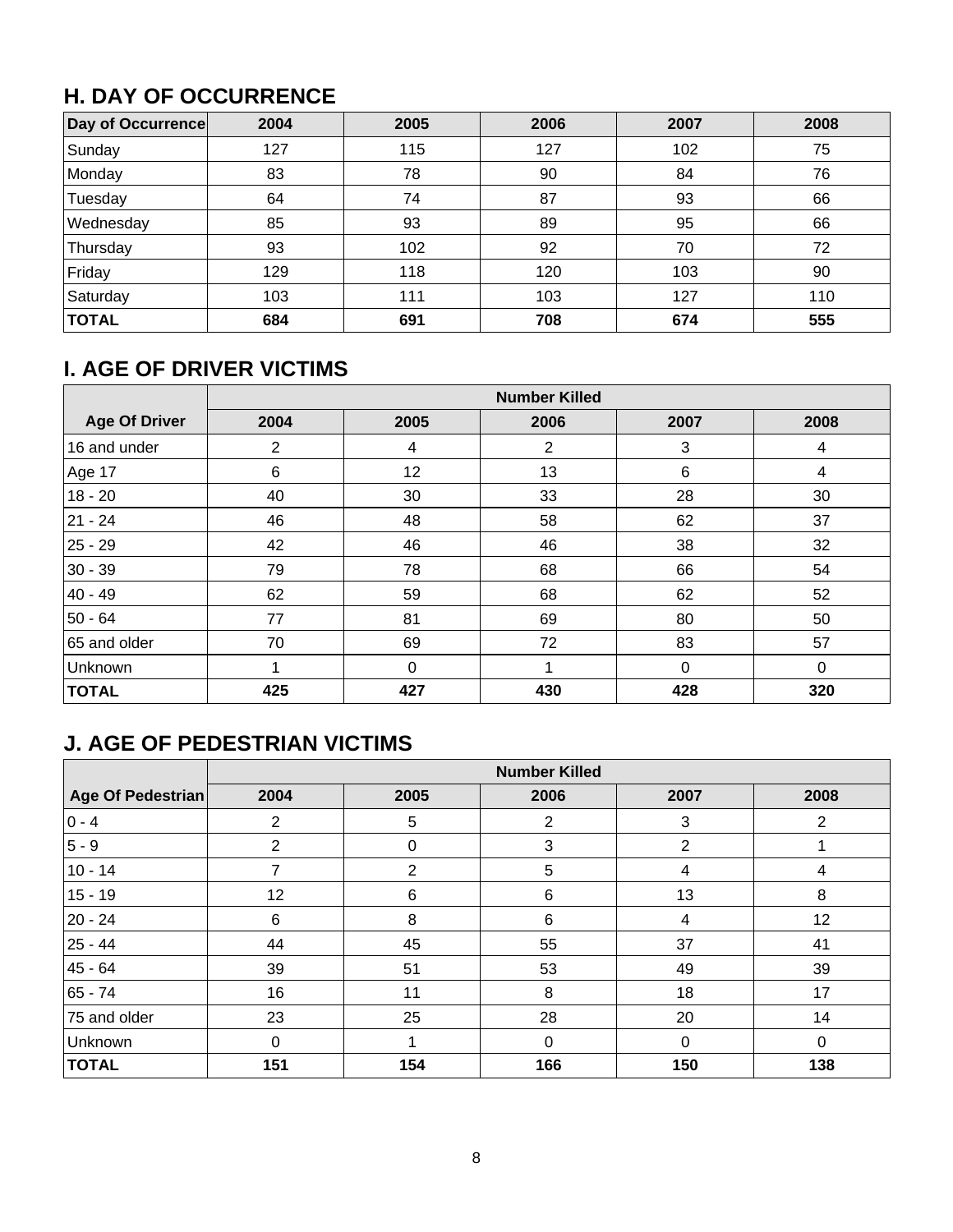## **K. SEX OF PEDESTRIANS**

| <b>Sex</b>   | 2004 | 2005 | 2006 | 2007 | 2008 |
|--------------|------|------|------|------|------|
| Male         | 93   | 88   | 123  | 95   | 92   |
| Female       | 58   | 66   | 43   | 55   | 46   |
| <b>TOTAL</b> | 151  | 154  | 166  | 150  | 138  |

## **L. CONDITION OF ALL DRIVERS**

| <b>Condition</b>              | <b>Drivers</b> |  |  |  |
|-------------------------------|----------------|--|--|--|
| Unknown                       | 31             |  |  |  |
| <b>Apparently Normal</b>      | 559            |  |  |  |
| Alcohol Use                   | 122            |  |  |  |
| Drug Use (Illicit)            | 31             |  |  |  |
| Medication                    | 12             |  |  |  |
| Alcohol & Drug/Medication Use | 32             |  |  |  |
| <b>Physical Handicaps</b>     | 2              |  |  |  |
| <b>Illness</b>                | 10             |  |  |  |
| Fatigue                       | $\overline{2}$ |  |  |  |
| <b>Fell Asleep</b>            | 9              |  |  |  |
| Other                         | ი              |  |  |  |
| TOTAL                         | 810            |  |  |  |

## **20 YEAR TREND**

### Intoxicated Drivers Involved in Fatal Crashes

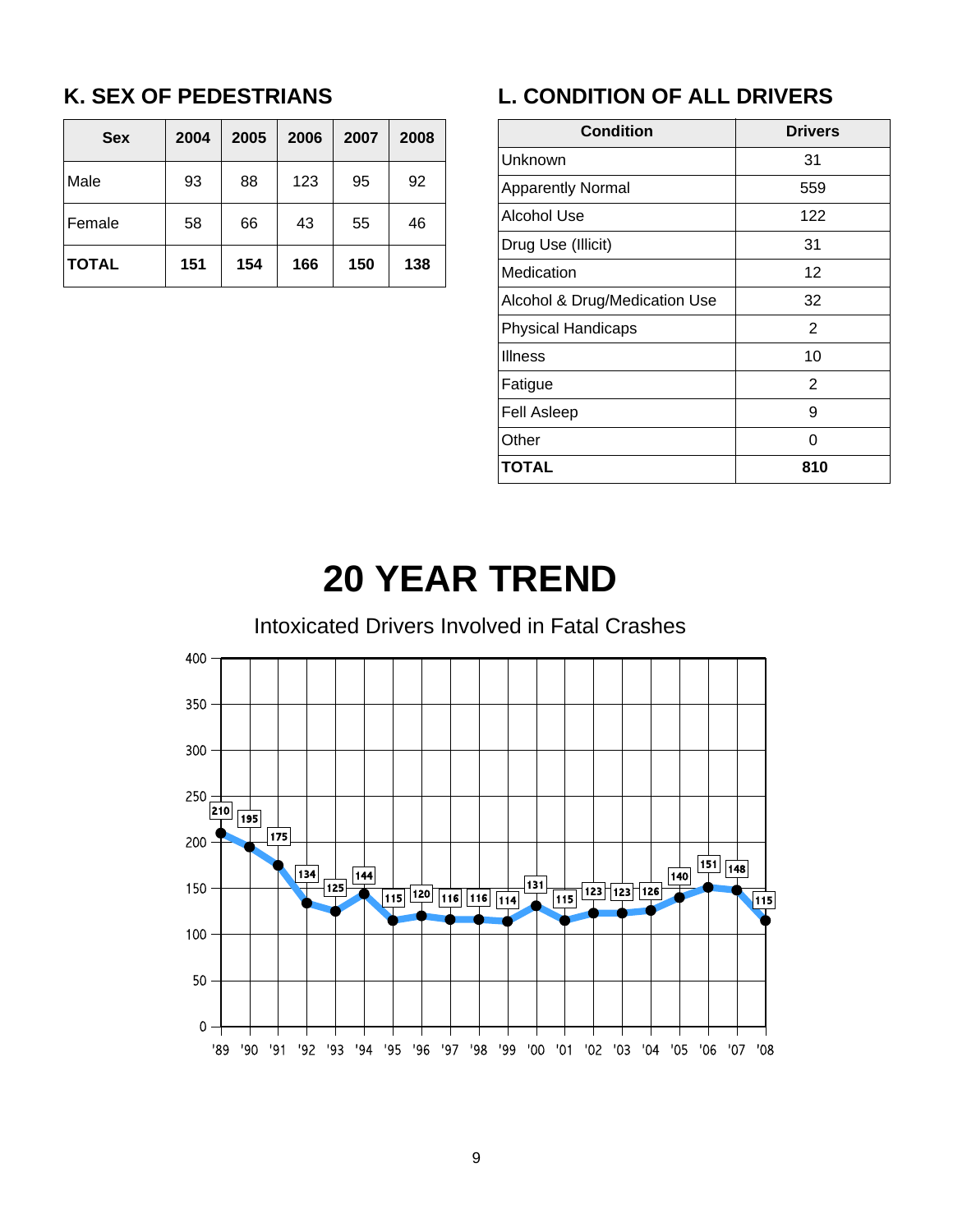### **M. ALCOHOL FACTOR**

 There were 590 fatalities during 2008. Of the fatalities, 320 were drivers, 112 were passengers, 138 were pedestrians and 20 were pedalcyclists. Of this total, 484 were tested for alcohol and 106 were not tested. Of the 484 tested, 187 were positive for alcohol in varying degrees and 297 were negative. This indicates that 38.6 % of the fatalities tested were positive for alcohol and 61.4 % were negative. Sixty-Six drivers, 12 passengers, 26 pedestrians and 2 pedalcyclists tested positive for drugs.

 In 151 of the 555 crashes, Driving While Intoxicated (alcohol and/or drugs) was listed as the major contributing factor. There were 165 people killed as a result of these 151 crashes.

#### 1.) **DRIVERS:**

- **Deceased:** There were a total of 320 drivers killed of which 287 were tested for alcohol. Of those tested, 113 were positive and 174 were negative, indicating 39.4 % had consumed an alcoholic beverage. Of the 113 imbibing drivers, 85 or 75.2 % had an alcohol level of .08 % or higher.
- **Surviving:** There were a total of 490 surviving drivers of which 176 were tested for alcohol. Of those tested, 38 were positive and 138 were negative, indicating 21.6 % had consumed an alcoholic beverage. Of the 38 imbibing drivers, 30 or 78.9 % had an alcohol level of .08 % or higher.
- 2.) **Passengers:** There were a total of 112 passengers killed of which 72 were tested for alcohol. Of those tested, 26 were positive and 46 were negative, indicating 36.1 % had consumed an alcoholic beverage.
- 3.) **Pedestrians:** There were a total of 138 pedestrians killed of which 111 were tested for alcohol. Of those tested, 45 were positive and 66 were negative, indicating 40.5 % had consumed an alcoholic beverage.
- 4.) **Pedalcyclists:** There were a total of 20 pedalcyclists killed of which 14 were tested for alcohol. Of those tested, 3 were positive and 11 were negative, indicating 21.4 % had consumed an alcoholic beverage.

|                | $\mid$ .01% - .03% $\mid$ .04% - .07% $\mid$ .08% - .10% $\mid$ .11% & over $\mid$ |    | Negative | No test | Total |
|----------------|------------------------------------------------------------------------------------|----|----------|---------|-------|
| <b>Drivers</b> |                                                                                    | 24 | 138      | 314     | 490   |

#### **EVALUATION:**

2008 showed a 9.2 % decrease in alcohol-related fatalities. The number of fatal accident victims with blood alcohol readings above the legal limit decreased from 162 in 2007 to 151 in 2008, a decrease of 6.8 %. Deceased drivers with alcohol involvement showed a 19.9 % decrease when compared to 2007.

#### **ALCOHOL & DRUG USE:**

4 surviving drivers, 30 deceased drivers, 4 passengers, 11 pedestrians and 0 pedalcyclists tested positive for alcohol and drugs (Illicit & Medication).

11 surviving drivers, 36 deceased drivers, 8 passengers, 15 pedestrians and 0 pedalcyclists tested positive for drugs (Illicit & Medication) alone.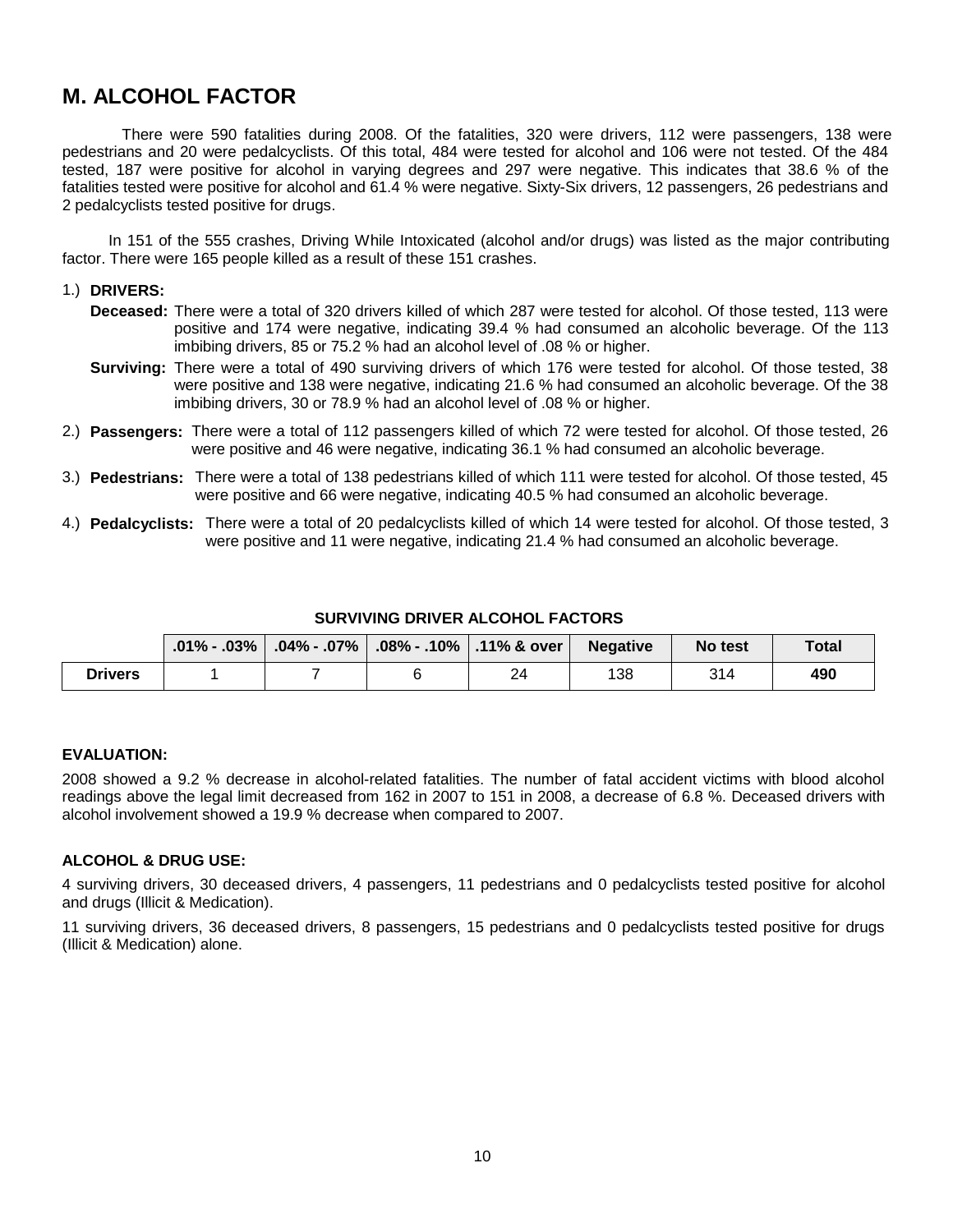|   |                      |                |                | $.01\% - .03\%$ |                |                |      | $.04\% - .07\%$<br>$.08\%$ - .10 % |                 |                |                |                |                |                |      |                |      |      |              |      |      |
|---|----------------------|----------------|----------------|-----------------|----------------|----------------|------|------------------------------------|-----------------|----------------|----------------|----------------|----------------|----------------|------|----------------|------|------|--------------|------|------|
|   |                      | 2004           | 2005           | 2006            | 2007           | 2008           | 2004 | 2005                               | 2006            | 2007           | 2008           | 2004           | 2005           | 2006           | 2007 | 2008           |      |      |              |      |      |
|   | <b>Drivers</b>       | 16             | 11             | 21              | 18             | 18             | 12   | 11                                 | 15              | 10             | 10             | 9              | 12             | 12             | 15   | 5              |      |      |              |      |      |
|   | <b>Passengers</b>    | 3              | $\overline{7}$ | 8               | $\overline{2}$ | $\overline{2}$ | 3    | $\overline{7}$                     | 3               | 5              | 4              | 4              | 3              | 4              | 4    | $\overline{2}$ |      |      |              |      |      |
|   | <b>Pedestrians</b>   | $\overline{2}$ | 6              | 8               | 4              | 0              | 4    | 3                                  | 3               | 5              | $\overline{2}$ |                |                | $\overline{2}$ |      |                |      |      |              |      |      |
|   | <b>Pedalcyclists</b> | $\Omega$       | 0              |                 | 0              | 0              | 0    | $\Omega$                           | $\Omega$        | 0              | $\Omega$       | 0              | 0              | $\Omega$       | 0    | $\Omega$       |      |      |              |      |      |
|   | <b>TOTAL</b>         | 21             | 24             | 38              | 24             | 20             | 19   | 21                                 | 21              | 20             | 16             | 14             | 16             | 18             | 20   | 8              |      |      |              |      |      |
|   |                      |                |                | .11 % and Over  |                |                |      |                                    | <b>Negative</b> |                |                |                |                | <b>No Test</b> |      |                |      |      | <b>TOTAL</b> |      |      |
|   |                      | 2004           | 2005           | 2006            | 2007           | 2008           | 2004 | 2005                               | 2006            | 2007           | 2008           | 2004           | 2005           | 2006           | 2007 | 2008           | 2004 | 2005 | 2006         | 2007 | 2008 |
|   | <b>Drivers</b>       | 80             | 87             | 97              | 98             | 80             | 228  | 222                                | 222             | 230            | 174            | 53             | 51             | 63             | 57   | 33             | 402  | 396  | 430          | 428  | 320  |
|   | <b>Passengers</b>    | 15             | 25             | 15              | 13             | 18             | 52   | 53                                 | 81              | 54             | 46             | 43             | 45             | 51             | 56   | 40             | 121  | 140  | 162          | 134  | 112  |
|   | <b>Pedestrians</b>   | 33             | 29             | 47              | 28             | 42             | 77   | 85                                 | 77              | 94             | 66             | 20             | 18             | 29             | 18   | 27             | 139  | 142  | 166          | 150  | 138  |
| ⇉ | <b>Pedalcyclists</b> | 3              | 3              | 4               | 3              | 3              | 9    | 12                                 | 7               | $\overline{7}$ | 11             | $\overline{2}$ | $\overline{2}$ | $\Omega$       | 2    | 6              | 15   | 17   | 12           | 12   | 20   |
|   | <b>TOTAL</b>         | 131            | 144            | 163             | 142            | 143            | 366  | 372                                | 387             | 385            | 297            | 118            | 116            | 143            | 133  | 106            | 677  | 695  | 770          | 724  | 590  |

#### **VICTIM ALCOHOL FACTOR 2004 - 2008 COMPARISON**

There were 106 victims that tested positive for drugs.

#### **VICTIM ALCOHOL FACTORS FOR THE YEAR 2008**

|                | $.01\% - .03\%$ | $.04\%$ - .07% | $.08\% - .10\%$ | .11% & over | <b>Negative</b> | <b>No Test</b> | <b>TOTAL</b> |
|----------------|-----------------|----------------|-----------------|-------------|-----------------|----------------|--------------|
| <b>Drivers</b> | 18              | 10             |                 | 80          | 174             | 33             | 320          |
| Passengers     |                 |                |                 | 18          | 46              | 40             | 112          |
| Pedestrians    |                 |                |                 | 42          | 66              | 27             | 138          |
| Pedalcyclists  |                 |                |                 |             |                 |                | 20           |
| <b>TOTAL</b>   | 20              | 16             |                 | 143         | 297             | 106            | 590          |

LEGEND NEGATIVE: Tested and found to be negative.

NO TEST: Because of delayed death, age factor, contamination of samples, and the failure on the part of some investigative agencies and medical examiners to cause a test to be performed on victims.

NOTE: Sixty-Six drivers, 12 passengers, 26 pedestrians and 2 pedalcyclists tested positive for drugs.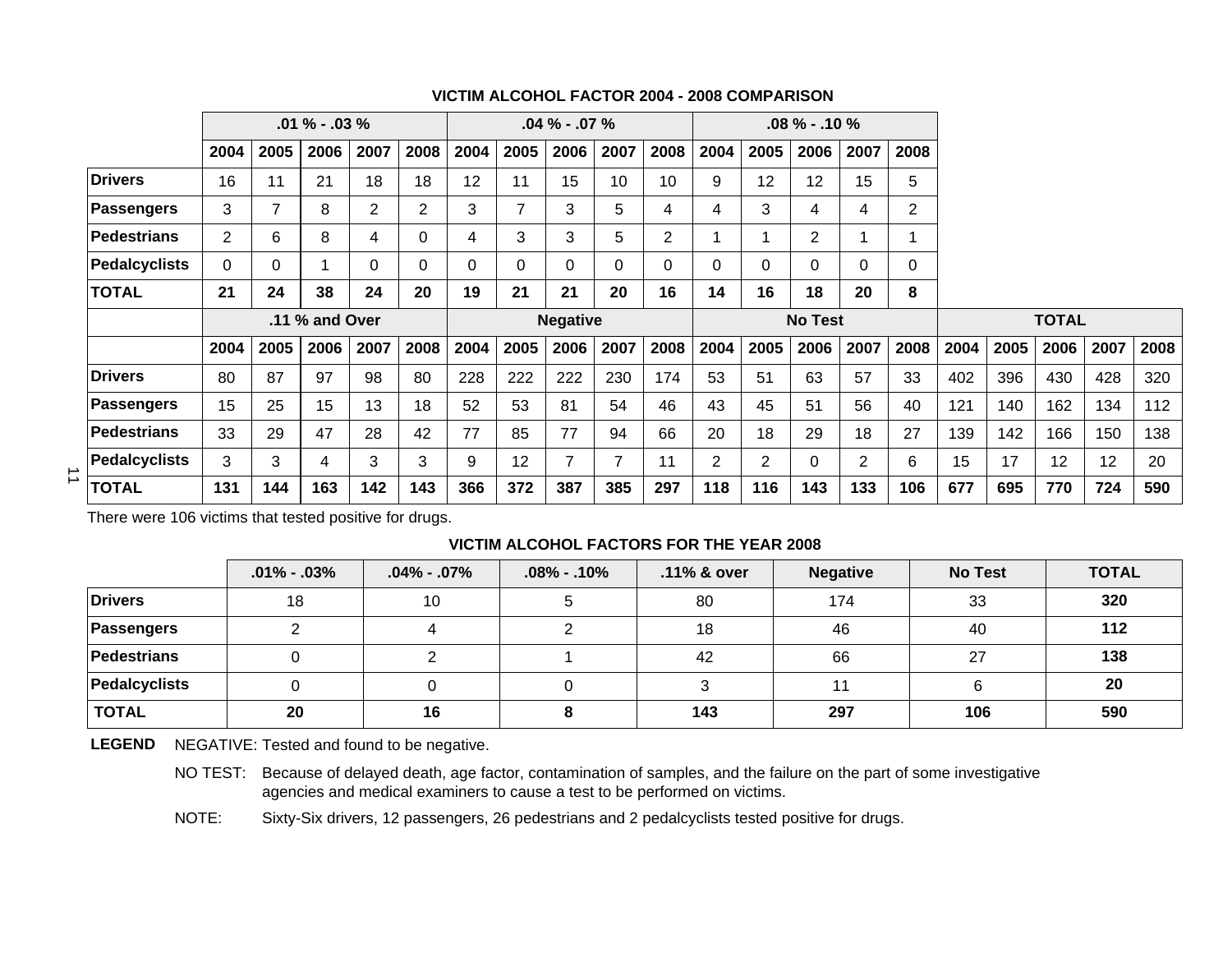#### **ALCOHOL INVOLVEMENT OF DECEASED DRIVERS RELATED TO MANNER N. OF COLLISION**

| <b>Manner of Collision</b>           | $.01 - .07 \%$ |                | .08 % and above Alcohol & Drugs | <b>Drugs Alone</b> |
|--------------------------------------|----------------|----------------|---------------------------------|--------------------|
| Angle                                | 5              | $\overline{2}$ | 1                               | 5                  |
| Same Direction - Rear End            | 1              | $\overline{2}$ | 0                               |                    |
| Opposite Direction - Head On/Angular | 6              | 9              | 3                               | 7                  |
| Opposite Direction - Left/U-Turn     | $\overline{2}$ | 0              | 0                               |                    |
| <b>Fixed Object</b>                  | 11             | 59             | 20                              | 17                 |
| Pedestrian                           | 0              | 0              | 0                               | $\Omega$           |
| Railroad Train                       | 0              | 0              | 0                               | $\Omega$           |
| Pedalcycle                           | 0              | 0              | 0                               | 0                  |
| <b>Struck Parked Vehicle</b>         | 0              | $\overline{2}$ |                                 | $\overline{2}$     |
| Overturned                           | $\overline{2}$ | 10             | 4                               | $\Omega$           |
| Other Object                         | 0              | 0              | 0                               | 1                  |
| Sideswipe                            | 1              |                |                                 | $\overline{2}$     |
| Encroachment                         | 0              | 0              | 0                               | 0                  |
| Animal                               | 0              | 0              | 0                               | 0                  |
| Backing                              | $\mathbf 0$    | $\Omega$       | $\Omega$                        | $\Omega$           |
| <b>TOTAL</b>                         | 28             | 85             | 30                              | 36                 |

NOTE: Drivers that test positive for both alcohol and drug use are counted in both the appropriate BAC column and in the Alcohol / Drugs column.

### **O. MANNER OF COLLISION**

| <b>Manner of Collision - All Crashes</b> | 2004 | 2005 | 2006 | 2007 | 2008 |
|------------------------------------------|------|------|------|------|------|
| Angle                                    | 113  | 116  | 58   | 65   | 61   |
| Same Direction - Rear End                | 36   | 45   | 65   | 41   | 25   |
| Opposite Direction - Head On/Angular     | 91   | 77   | 94   | 79   | 54   |
| Opposite Direction - Left/U-Turn         | 11   | 13   | 37   | 35   | 21   |
| <b>Fixed Object</b>                      | 180  | 149  | 201  | 215  | 171  |
| Pedestrian                               | 148  | 151  | 162  | 146  | 136  |
| Other*                                   | 94   | 129  | 33   | 38   | 40   |
| Sideswipe                                | 11   | 11   | 24   | 28   | 19   |
| Overturned                               |      |      | 34   | 27   | 28   |
| <b>TOTAL</b>                             | 684  | 691  | 708  | 674  | 555  |

\* Other categories include - Struck Parked Vehicle, Backing, Encroachment, Animal, Pedalcycle, Other Object and Railroad Train.

NOTE: Starting with 2006, Overturned Vehicles are tracked separately - they are included with "Other" in prior years.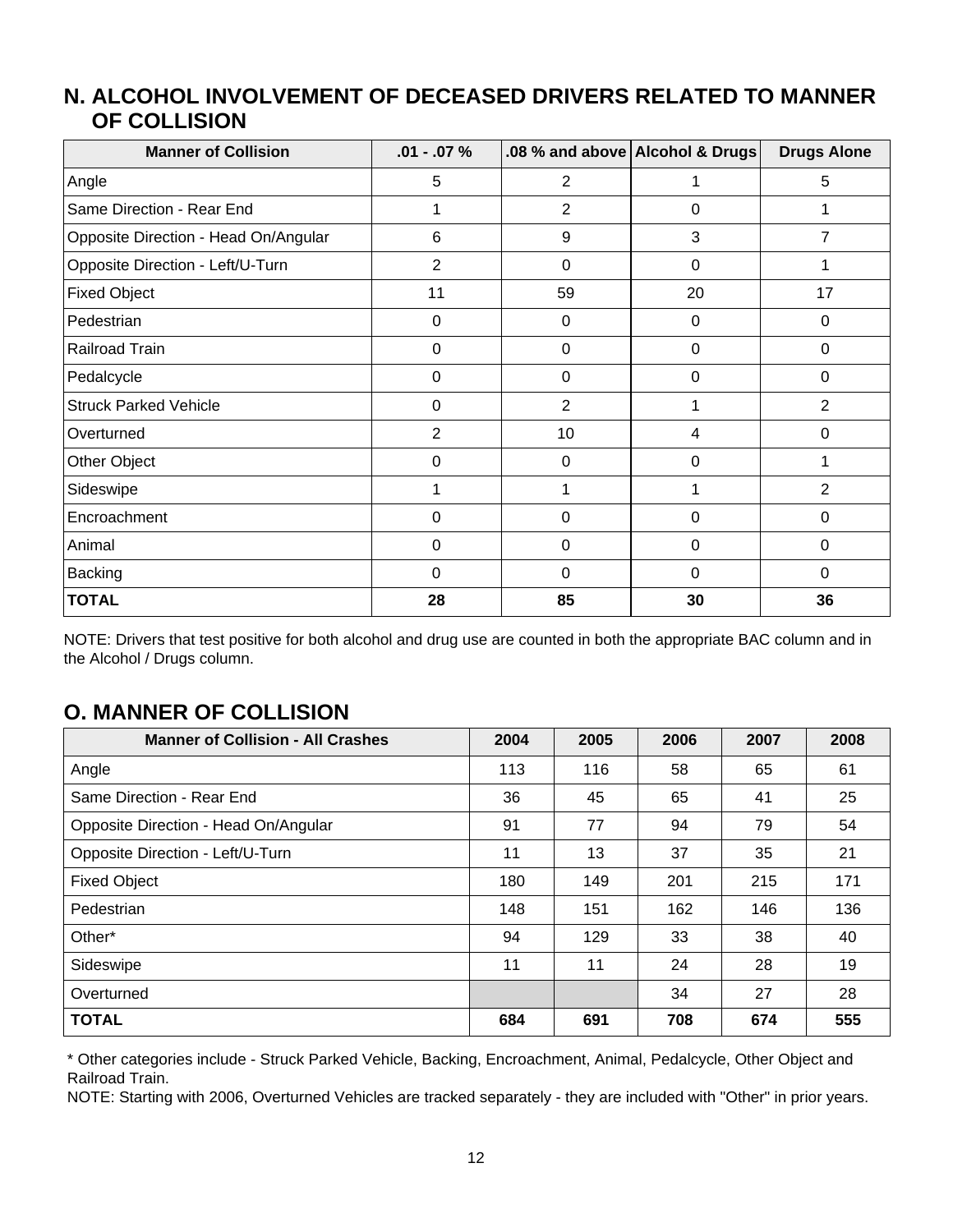## **P. TYPE OF VEHICLES INVOLVED (Including Parked)**

|                                |                         |                  | <b>Fatal Crashes</b>    |                |                  |
|--------------------------------|-------------------------|------------------|-------------------------|----------------|------------------|
|                                | 2004                    | 2005             | 2006                    | 2007           | 2008             |
| Passenger Vehicle              | 622                     | 608              | 593                     | 596            | 438              |
| <b>Recreation Vehicle</b>      | $\mathbf 1$             | $\boldsymbol{0}$ | $\mathbf 0$             | $\mathbf 0$    | $\mathbf 0$      |
| Taxicab / Limo                 | 3                       | $\overline{2}$   | 8                       | $6\phantom{1}$ | $\overline{4}$   |
| Motorcycle                     | 74                      | 63               | 104                     | 86             | 88               |
| Moped                          | $\overline{2}$          | $\pmb{0}$        | $\mathbf 0$             | 1              | 1                |
| Pickup                         |                         |                  | 97                      | 86             | 67               |
| <b>Sport Utility Vehicle</b>   | 215                     | 239              | 175                     | 145            | 144              |
| Van                            | 41                      | 29               | 10                      | $\overline{7}$ | $6\phantom{1}$   |
| Fire / Rescue                  | $\pmb{0}$               | 1                | 1                       | $\pmb{0}$      | $\mathbf 0$      |
| Police Vehicle                 | $\overline{\mathbf{4}}$ | $\mathbf{1}$     | 5                       | 8              | $\overline{7}$   |
| Ambulance                      | $\mathbf 1$             | $\overline{2}$   | $\pmb{0}$               | $\mathbf 1$    | $\boldsymbol{0}$ |
| <b>Bus</b>                     | 8                       | 12               | $\overline{7}$          | 5              | $\overline{4}$   |
| <b>School Bus</b>              | 5                       | 3                | $\overline{\mathbf{4}}$ | 5              | $\overline{4}$   |
| Single Unit 2-Axle             | 38                      | 30               | 23                      | 21             | 19               |
| Single Unit 3-Axle             | 23                      | 21               | 13                      | 13             | 11               |
| Truck / Trailer                | 5                       | $\overline{4}$   | $\mathfrak{S}$          | $\overline{7}$ | 3                |
| Truck (Bobtail)                | $\mathbf 0$             | $\mathbf{1}$     | $\mathbf{1}$            | $\mathbf{1}$   | $\overline{0}$   |
| Semi-Trailer (Tractor-Trailer) | 45                      | 67               | 48                      | 43             | 28               |
| <b>Doubles</b>                 | $\boldsymbol{0}$        | 1                | $\overline{2}$          | 4              | $\overline{2}$   |
| <b>Triples</b>                 | $\mathbf 0$             | $\boldsymbol{0}$ | $\mathbf 0$             | $\mathbf 0$    | $\mathbf 0$      |
| <b>Heavy Truck</b>             | 3                       | $\overline{2}$   | $\overline{2}$          | $\mathbf{1}$   | $\mathbf{1}$     |
| Other                          | 25                      | 10               | 40                      | 35             | 46               |
| <b>TOTAL</b>                   | 1,115                   | 1,096            | 1,136                   | 1,071          | 873              |

NOTE: Starting with 2006, Pickup Trucks and Sport Utility Vehicles are tracked separately. Both are included under "Sport Utility Vehicle" in prior years.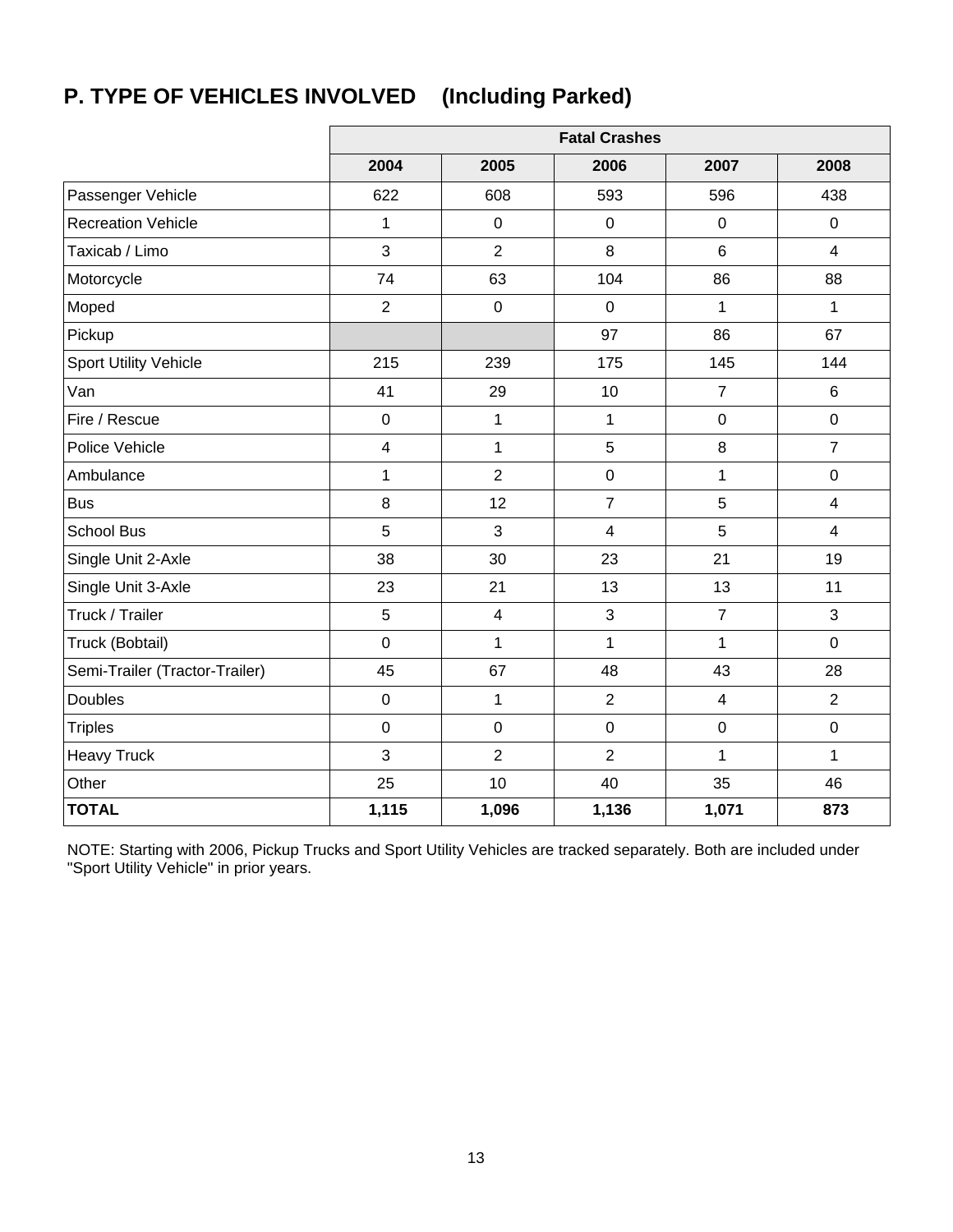## **Q. CHARACTER OF ROAD**

|                           | <b>Fatal Crashes</b> |      |      |      |      |  |  |  |
|---------------------------|----------------------|------|------|------|------|--|--|--|
| <b>Road Character</b>     | 2004                 | 2005 | 2006 | 2007 | 2008 |  |  |  |
| Straight and Level        |                      |      | 355  | 367  | 256  |  |  |  |
| Straight and Grade        |                      |      | 78   | 73   | 47   |  |  |  |
| Straight at Hillcrest     |                      |      | 12   | 9    | 9    |  |  |  |
| Curve and Level           |                      |      | 94   | 90   | 87   |  |  |  |
| <b>Curve and Grade</b>    |                      |      | 61   | 45   | 50   |  |  |  |
| <b>Curve at Hillcrest</b> |                      |      | 4    |      |      |  |  |  |
| Intersection              |                      |      | 104  | 89   | 105  |  |  |  |
| <b>TOTAL</b>              |                      |      | 708  | 674  | 555  |  |  |  |

NOTE: Starting with 2006, the Road Character categories were changed to reflect the current NJTR-1.

### **R. ROAD DESIGNATION**

|                         | <b>Fatal Crashes</b> |      |      |      |      |  |
|-------------------------|----------------------|------|------|------|------|--|
| <b>Road Designation</b> | 2004                 | 2005 | 2006 | 2007 | 2008 |  |
| Interstate              |                      |      | 68   | 49   | 48   |  |
| <b>State</b>            |                      |      | 228  | 236  | 170  |  |
| County                  |                      |      | 211  | 204  | 183  |  |
| Municipal               |                      |      | 125  | 120  | 111  |  |
| <b>Toll Roads</b>       |                      |      | 71   | 62   | 43   |  |
| Other                   |                      |      | 5    | 3    | 0    |  |
| <b>TOTAL</b>            |                      |      | 708  | 674  | 555  |  |

NOTE: US roadways are included in the State Highway column. \*Other roadways include State, County and Municipal Parks and Institutions and US Government Property.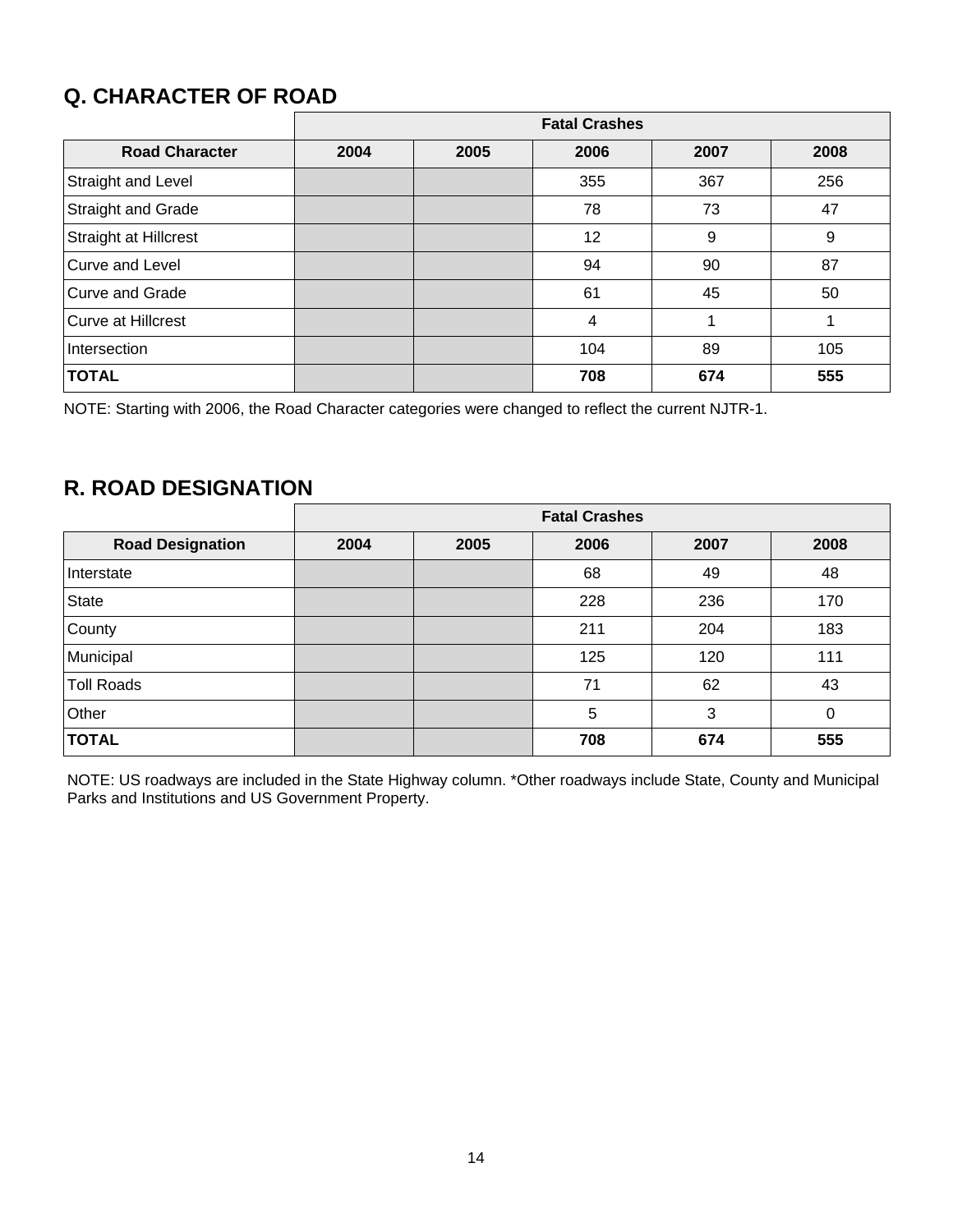## **S. AGE OF DRIVERS**

|                      | <b>Fatal Crashes</b> |       |       |       |      |  |  |
|----------------------|----------------------|-------|-------|-------|------|--|--|
| <b>Age of Driver</b> | 2004                 | 2005  | 2006  | 2007  | 2008 |  |  |
| 16 and under         | 6                    | 7     | 7     | 5     | 6    |  |  |
| Age 17               | 13                   | 30    | 27    | 17    | 18   |  |  |
| $18 - 20$            | 87                   | 64    | 89    | 89    | 76   |  |  |
| 21 - 24              | 94                   | 120   | 126   | 124   | 91   |  |  |
| $25 - 29$            | 102                  | 110   | 120   | 99    | 79   |  |  |
| $30 - 39$            | 219                  | 205   | 187   | 188   | 139  |  |  |
| 40 - 49              | 205                  | 211   | 203   | 161   | 151  |  |  |
| 50 - 64              | 200                  | 192   | 180   | 182   | 128  |  |  |
| 65 and over          | 126                  | 121   | 133   | 134   | 105  |  |  |
| Unknown*             | 47                   | 43    | 15    | 11    | 17   |  |  |
| <b>TOTAL</b>         | 1,099                | 1,103 | 1,087 | 1,010 | 810  |  |  |

### **T. SEX OF DRIVERS**

|                      | <b>Fatal Crashes</b> |                              |       |       |     |  |  |  |  |  |  |
|----------------------|----------------------|------------------------------|-------|-------|-----|--|--|--|--|--|--|
| <b>Sex of Driver</b> | 2004                 | 2007<br>2006<br>2008<br>2005 |       |       |     |  |  |  |  |  |  |
| Male                 | 789                  | 784                          | 776   | 736   | 609 |  |  |  |  |  |  |
| Female               | 267                  | 275                          | 290   | 264   | 186 |  |  |  |  |  |  |
| Unknown              | 43                   | 44                           | 21    | 10    | 15  |  |  |  |  |  |  |
| <b>TOTAL</b>         | 1,099                | 1,103                        | 1,087 | 1,010 | 810 |  |  |  |  |  |  |

\* Unknown includes hit-and-run and parked vehicle crashes where driver information is not known or applicable.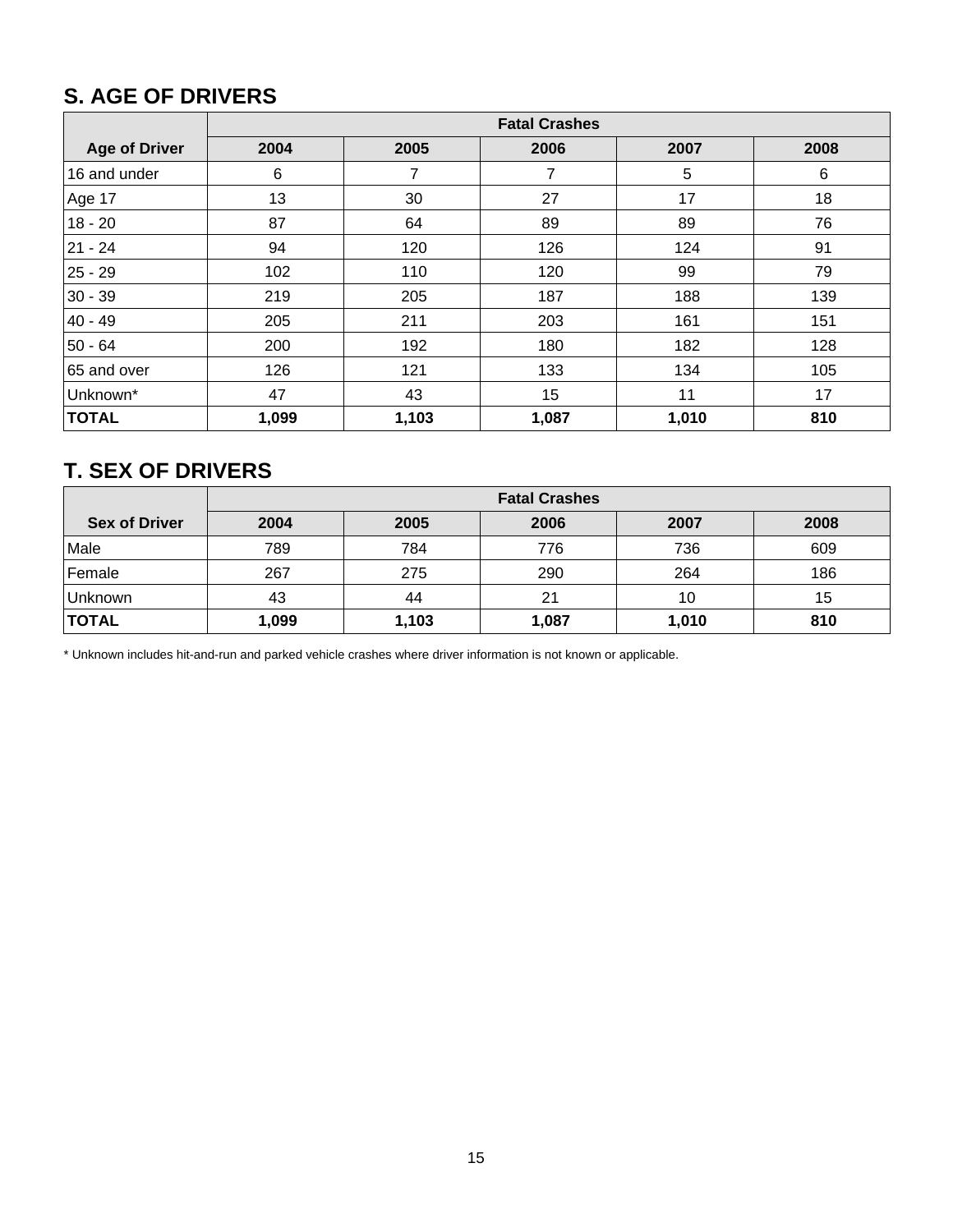|                                | <b>Fatal Crashes</b> |      |                |                |                |  |
|--------------------------------|----------------------|------|----------------|----------------|----------------|--|
| <b>Driver Pre-Crash Action</b> | 2004                 | 2005 | 2006           | 2007           | 2008           |  |
| Going Straight Ahead           |                      |      | 814            | 753            | 563            |  |
| Making Right Turn              |                      |      | 8              | 5              | 8              |  |
| Making Left Turn               |                      |      | 57             | 70             | 57             |  |
| Making U Turn                  |                      |      | 5              | $\overline{7}$ | $\overline{4}$ |  |
| <b>Starting From Parked</b>    |                      |      | $\mathbf 0$    | $\overline{2}$ | 3              |  |
| <b>Starting In Traffic</b>     |                      |      | 8              | $\overline{2}$ | $\overline{7}$ |  |
| Slowing or Stopping            |                      |      | 14             | 23             | 16             |  |
| Stopped in Traffic             |                      |      | 33             | 19             | 11             |  |
| Parking                        |                      |      | $\pmb{0}$      | 1              | $\mathbf{1}$   |  |
| Parked                         |                      |      | 11             | 3              | 6              |  |
| <b>Changing Lanes</b>          |                      |      | 33             | 29             | 20             |  |
| <b>Entering Traffic Lane</b>   |                      |      | 10             | 3              | 5              |  |
| <b>Backing</b>                 |                      |      | $\overline{2}$ | $\overline{4}$ | $\overline{7}$ |  |
| Driverless / Moving            |                      |      | 1              | 1              | $\overline{0}$ |  |
| Passing                        |                      |      | 13             | 14             | 16             |  |
| <b>Negotiating Curve</b>       |                      |      | 65             | 60             | 75             |  |
| Driving on Shoulder            |                      |      | $\overline{2}$ | $\overline{4}$ | $\mathbf{1}$   |  |
| Right Turn on Red              |                      |      | $\mathbf 0$    | $\mathbf 0$    | $\mathbf{1}$   |  |
| Other                          |                      |      | 9              | 6              | $\overline{7}$ |  |
| Unknown                        |                      |      | $\overline{2}$ | $\overline{4}$ | $\overline{2}$ |  |
| <b>TOTAL</b>                   |                      |      | 1087           | 1010           | 810            |  |

## **U. WHAT DRIVERS WERE DOING**

**NOTE:** Starting with 2006, the Driver Pre-Crash categories were changed to reflect the current NJTR-1.

## **V. WHAT PEDESTRIANS WERE DOING**

|                                       | <b>Fatal Crashes</b> |      |      |      |      |  |
|---------------------------------------|----------------------|------|------|------|------|--|
| <b>Pedestrian Pre-Crash Action</b>    | 2004                 | 2005 | 2006 | 2007 | 2008 |  |
| Crossing at Marked Crosswalk          |                      |      | 23   | 19   | 22   |  |
| <b>Crossing at Unmarked Crosswalk</b> |                      |      | 15   | 13   | 12   |  |
| <b>Crossing Where Prohibited</b>      |                      |      | 72   | 66   | 54   |  |
| Other Pedestrian Action in Roadway    |                      |      | 26   | 25   | 21   |  |
| Pedestrian Off Of Roadway             |                      |      | 6    | 6    | 2    |  |
| <b>Other Pedestrian Action</b>        |                      |      | 24   | 21   | 27   |  |
| <b>TOTAL</b>                          |                      |      | 166  | 150  | 138  |  |

**NOTE:** Starting with 2006, the Pedestrian Pre-Crash categories were changed to reflect the current NJTR-1.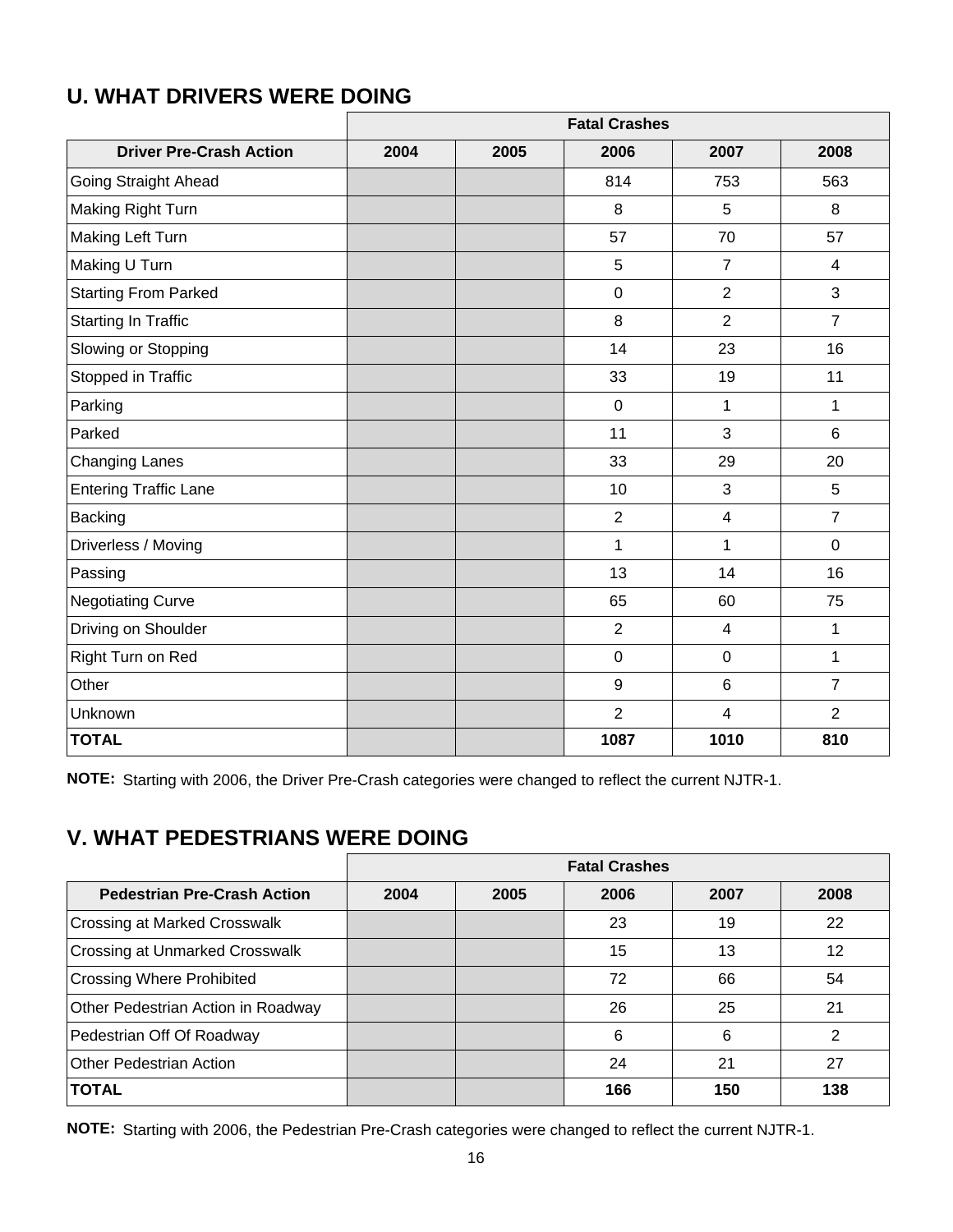## **W. CONTRIBUTING CIRCUMSTANCES**

| <b>Contributing Circumstances</b> | 2004 | 2005 | 2006        | 2007           | 2008           |
|-----------------------------------|------|------|-------------|----------------|----------------|
| <b>Unsafe Speed</b>               |      |      | 142         | 152            | 115            |
| <b>Driver Inattention</b>         |      |      | 180         | 185            | 153            |
| Failed to Obey Traffic Control    |      |      | 41          | 50             | 36             |
| Failed to Yield Right of Way      |      |      | 38          | 37             | 42             |
| Improper Lane Change              |      |      | 19          | 12             | 9              |
| Improper Passing                  |      |      | 12          | 10             | 10             |
| Failed to Use Turn Signal         |      |      | $\mathbf 0$ | 1              | $\overline{0}$ |
| Improper Turn                     |      |      | 15          | 15             | 6              |
| <b>Following Too Closely</b>      |      |      | 15          | 5              | 8              |
| <b>Unsafe Backing</b>             |      |      | $\mathbf 0$ | 1              | $\overline{2}$ |
| Improper Vehicle Lights           |      |      | $\mathbf 0$ | $\mathbf 0$    | $\mathbf 0$    |
| <b>Traveling Wrong Way</b>        |      |      | 5           | 8              | $\overline{7}$ |
| <b>Improper Parking</b>           |      |      | 5           | $\overline{2}$ | 1              |
| Failure to Keep Right             |      |      | 93          | 62             | 41             |
| <b>Other Driver Action</b>        |      |      | 51          | 46             | 40             |
| <b>Mechanical Failure</b>         |      |      | 9           | $\overline{7}$ | 5              |
| Road / Environmental Factor       |      |      | 11          | $\overline{7}$ | $\mathbf{1}$   |
| Pedestrian Violation              |      |      | 136         | 118            | 114            |
| <b>Pedalcyclist Violation</b>     |      |      | 10          | 12             | 17             |
| <b>TOTAL</b>                      |      |      | 782         | 730            | 607            |

NOTE: In some crashes, alcohol and/or drug involvement may have contributed to the crash, however other driving actions are the proximate cause of the crash. For a detailed analysis of alcohol and drug related crashes, see Report M - Alcohol Factor.

Starting with 2006, the Contributing Circumstance categories were changed to reflect the current NJTR-1.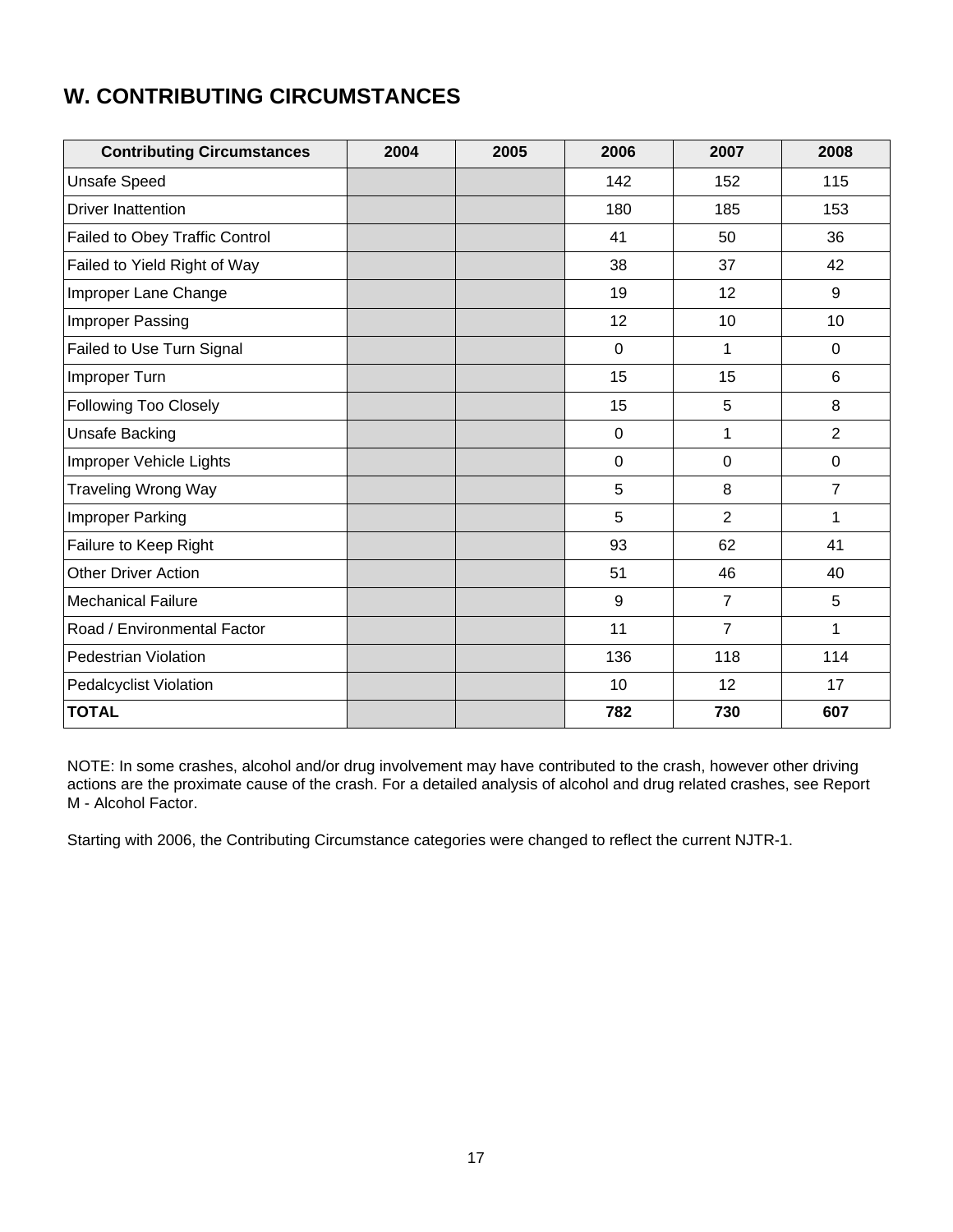## **SPECIFIC AREAS OF CONCERN**

### **INTERSTATE HIGHWAY FATALITIES**

The Interstate Highway System of New Jersey is 100% completed, with 420.32 miles open to the motoring public. During 2008, the death rate averaged 6.08 deaths per month and 1 death for every 5.76 miles of highway. A concise analysis of victim classification, alcohol involvement, driver ages, contributing circumstances and manner of collision is outlined on the following page.

#### **INTERSTATE HIGHWAY MILEAGE**

| <b>Highway Number</b> | <b>Mileage Open</b> | <b>Fatal Crashes by Highway</b> |
|-----------------------|---------------------|---------------------------------|
| $I-76$                | 3.04                | $\pmb{0}$                       |
| $I-78$                | 67.83               | $\overline{7}$                  |
| $I-80$                | 68.35               | 12                              |
| $I-95$                | 86.73               | 22                              |
| $I-195$               | 34.17               | $\pmb{0}$                       |
| $I-278$               | 2.00                | $\pmb{0}$                       |
| $I-280$               | 17.85               | $\overline{4}$                  |
| $I-287$               | 67.54               | $10$                            |
| $I-295$               | 68.06               | 10                              |
| $I-676$               | 4.75                | $\overline{2}$                  |
| <b>TOTAL</b>          | 420.32              | 67                              |

I-95 includes sections of the New Jersey Turnpike.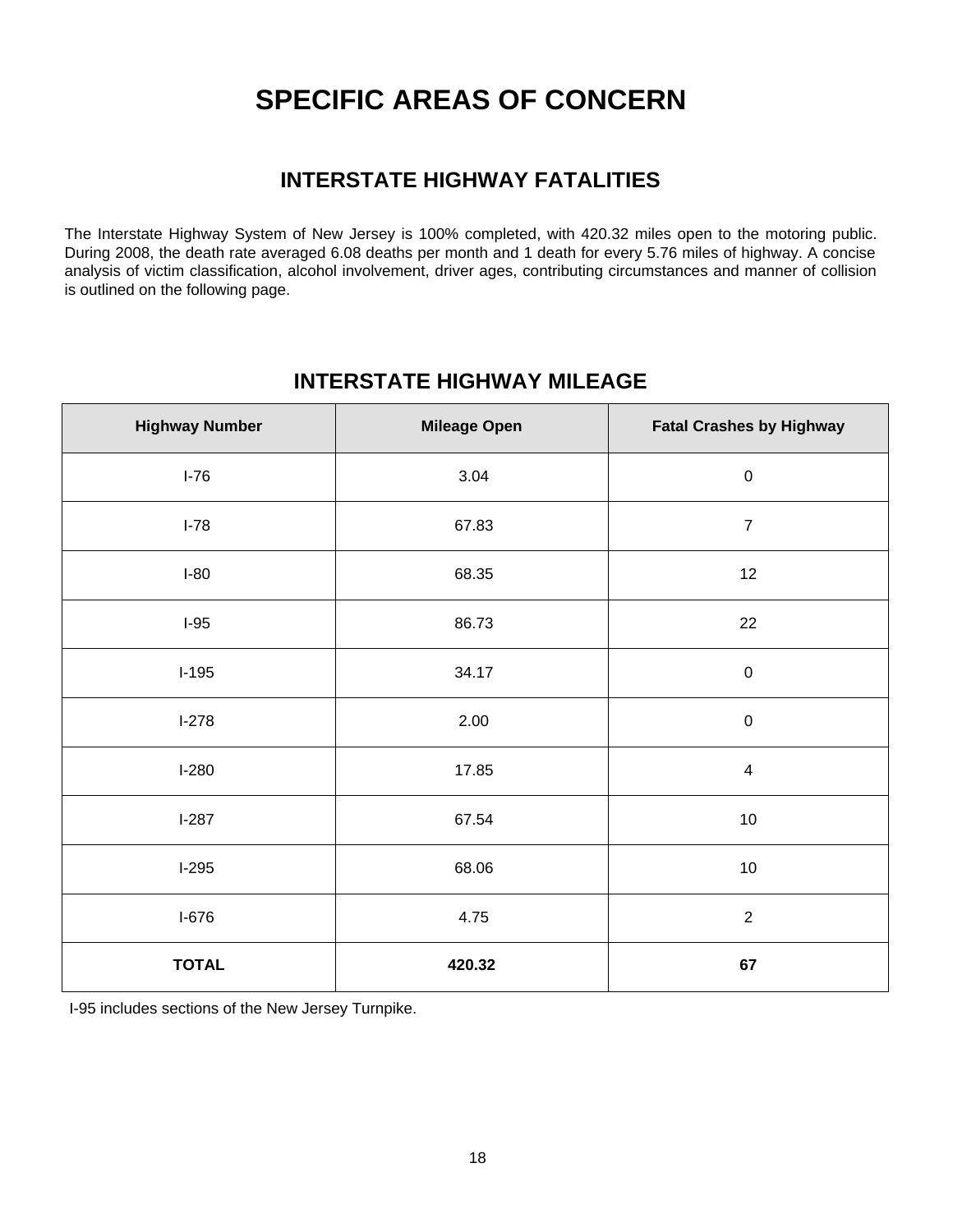## **INTERSTATE HIGHWAY FATALITIES**

### **2008 Interstate Fatal Crashes: 67 Interstate Fatalities: 73**

#### **Victim Classification**

| <b>Drivers</b> | 46 |
|----------------|----|
| Passengers     | 13 |
| Pedestrians    | 14 |
| Pedalcyclists  |    |
| <b>TOTAL</b>   | 73 |

#### **Contributing Circumstances**

| <b>Unsafe Speed</b>           | 9   |
|-------------------------------|-----|
| Driver Inattention            | 30  |
| Improper Lane Change          | 5   |
| <b>Improper Passing</b>       | 1   |
| Failed to Use Turn Signal     | 0   |
| <b>Following Too Closely</b>  | 2   |
| Traveling Wrong Way           | 3   |
| Failure to Keep Right         | ი   |
| <b>Mechanical Failure</b>     | 3   |
| Road / Environmental Factor   | ი   |
| Pedestrian Violation          | 10  |
| <b>Pedalcyclist Violation</b> | 0   |
| Other / Unknown               | 13  |
| No Improper Driving           | 46  |
| <b>TOTAL</b>                  | 122 |

| 0   |
|-----|
| 1   |
| 6   |
| 12  |
| 11  |
| 19  |
| 28  |
| 16  |
| 16  |
| 1   |
| 110 |
|     |

**Age of Drivers**

#### **Manner of Collision**

| Angle                                  | 2  |
|----------------------------------------|----|
| Same Direction - Rear End              | 8  |
| Opposite Direction - Head On / Angular | 5  |
| Opposite Direction - Left / U-Turn     | O  |
| <b>Fixed Object</b>                    | 20 |
| Pedestrian                             | 13 |
| Sideswipe                              | 7  |
| Overturned                             | 5  |
| Other                                  | 7  |
| <b>TOTAL</b>                           |    |

#### **Victim Alcohol Factors**

|                | $.01\%$ - $.03\%$ | $\vert$ .04% - .07% $\vert$ | $\vert$ .08% - .10% $\vert$ .11% & over | <b>Negative</b> | <b>No Test</b> | <b>TOTAL</b> |
|----------------|-------------------|-----------------------------|-----------------------------------------|-----------------|----------------|--------------|
| <b>Drivers</b> |                   |                             | 9                                       | 25              |                | 46           |
| Passengers     |                   |                             |                                         | 6               |                | 13           |
| Pedestrians    |                   |                             |                                         | 10              |                | 14           |
| Pedalcyclists  |                   |                             |                                         |                 |                |              |
| <b>TOTAL</b>   |                   |                             | 13                                      |                 |                | 73           |

Four drivers and 1 pedestrian tested positive for alcohol and drugs (Illicit & Medication).

Three drivers, 1 passenger and 2 pedestrians tested positive for drugs (Illicit & Medication) alone.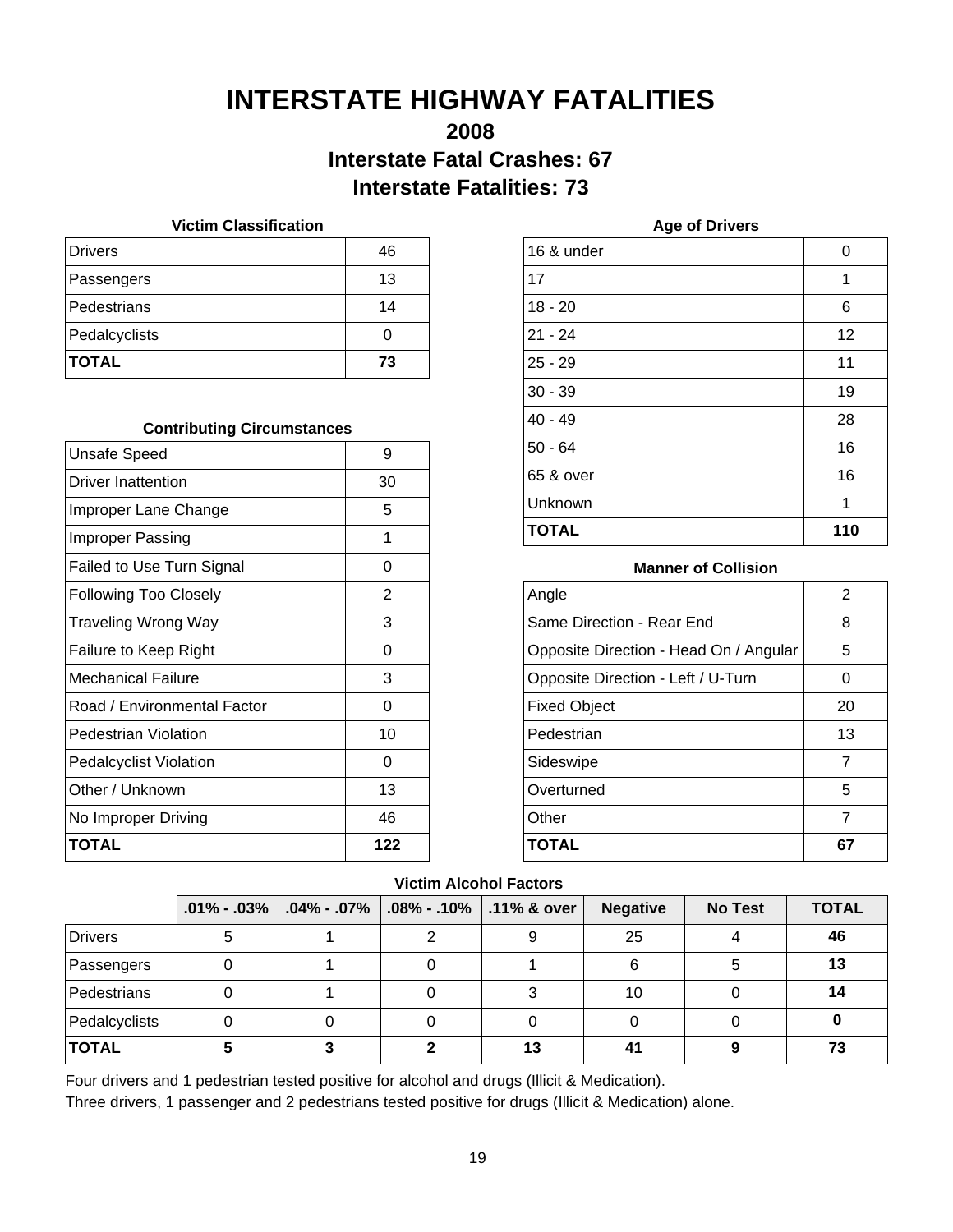## **FATAL PEDALCYCLE CRASHES**

|                    | 2004 | 2005 | 2006             | 2007   | 2008 |
|--------------------|------|------|------------------|--------|------|
| Pedalcycle Crashes | 16   |      | 17<br>' 4        | 10     | 19   |
| Fatalities         | 16   |      | 12<br>. <u>.</u> | $\sim$ | 20   |

#### **Age of Victim**

|              | 2004           | 2005           | 2006           | 2007           | 2008           |
|--------------|----------------|----------------|----------------|----------------|----------------|
| $0 - 3$      | 0              | 0              | 0              | 0              | 0              |
| $4 - 10$     | 0              | $\overline{2}$ | 0              | 1              | 0              |
| $11 - 15$    | $\overline{2}$ | 3              | 1              | 3              | 1              |
| $16 - 20$    | 1              | 0              | 1              | 1              | $\overline{2}$ |
| $21 - 30$    | 0              | 1              | $\overline{2}$ | 2              | 4              |
| $31 - 40$    | 4              | 0              | $\overline{2}$ | 2              | $\overline{2}$ |
| $41 - 50$    | 1              | 4              | 1              | $\overline{2}$ | 4              |
| $51 - 60$    | 3              | 5              | 4              | 0              | 3              |
| 61 & over    | 5              | $\overline{2}$ | 1              | 1              | 4              |
| Unknown      | 0              | 0              | 0              | 0              | 0              |
| <b>TOTAL</b> | 16             | 17             | 12             | 12             | 20             |

#### **Classification of Victim**

|                |    |    |    | 2004   2005   2006   2007   2008 |    |
|----------------|----|----|----|----------------------------------|----|
| <b>Drivers</b> | 16 | 17 | 12 | 12                               | 19 |
| Passengers     | O  | 0  | 0  | 0                                |    |
| <b>TOTAL</b>   | 16 | 17 | 12 | 12                               | 20 |

#### **Contributing Circumstances**

|                                       | 2004 | 2005 | 2006 | 2007          | 2008          |
|---------------------------------------|------|------|------|---------------|---------------|
| No Improper Driving                   |      |      | 2    | ∩             | 2             |
| <b>Driver Inattention</b>             |      |      | 1    | 0             | 2             |
| Failed to Yield Right of Way          |      |      | 3    | 3             | 4             |
| <b>Failed to Obey Traffic Control</b> |      |      | 2    | 6             | 8             |
| Failure to Keep Right                 |      |      | 1    | 1             | 1             |
| Improper Turn                         |      |      | 1    | $\Omega$      | 0             |
| Other                                 |      |      | 2    | $\mathcal{P}$ | $\mathcal{P}$ |
| Unknown                               |      |      | 0    | 0             | ∩             |
| <b>TOTAL</b>                          |      |      | 12   | 12            | 19            |

#### **ALCOHOL/DRUG INVOLVEMENT**

Of the 20 pedalcyclist fatalities, 14 were tested. Of those 14 tested, 1 tested positive for drugs only, 2 tested positive for alcohol only and 1 tested positive for alcohol and drugs. Nine were negative for alcohol and/or drugs and 6 were not tested.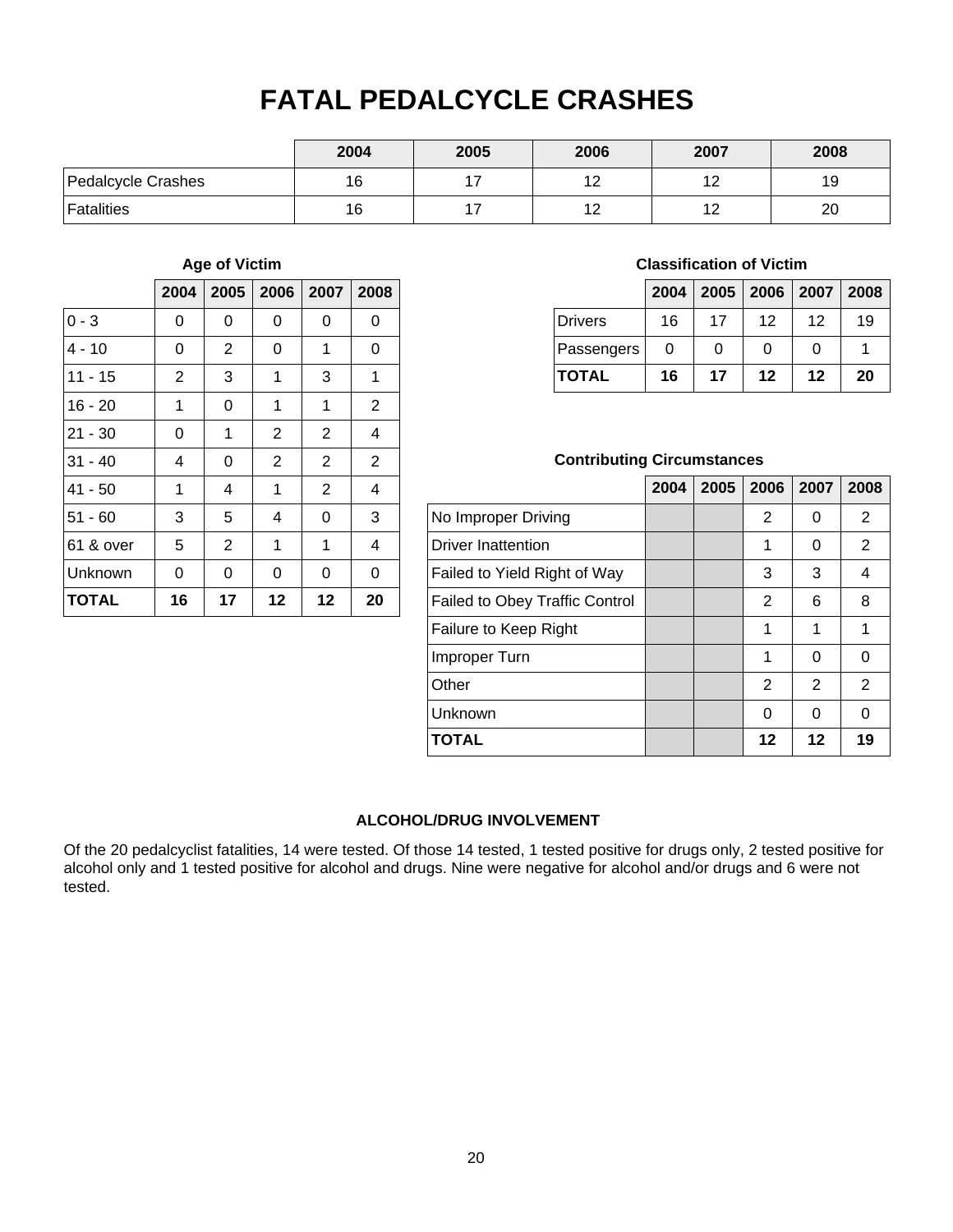## **FATAL MOTORCYCLE CRASHES**

|                    | 2004 | 2005 | 2006 | 2007 | 2008 |
|--------------------|------|------|------|------|------|
| Motorcycle Crashes | 70   | 62   | 99   | 84   | 80   |
| Fatalities         | 76   | 64   | 103  | 87   | 82   |

#### **Age of Drivers**

|              | 2004 | 2005 | 2006 | 2007 | 2008 |
|--------------|------|------|------|------|------|
| 16 & under   | 1    | 0    | 0    | 0    | 0    |
| $17 - 20$    | 4    | 3    | 4    | 4    | 9    |
| $ 21 - 30$   | 26   | 19   | 30   | 18   | 22   |
| $31 - 40$    | 22   | 16   | 22   | 23   | 15   |
| Over 40      | 21   | 23   | 38   | 34   | 31   |
| <b>TOTAL</b> | 74   | 61   | 94   | 79   | 77   |

**Manner of Collision**

**TOTAL 72 62 99 84 80**

Angle

Fixed Object Pedestrian

Other\*

Sideswipe Overturned

Same Direction - Rear End

Opposite Direction - Head On/Angular

Opposite Direction - Left/U-Turn

#### **Classification of Victim**

|                | 2004 | 2005          | 2006 | 2007 | 2008 |
|----------------|------|---------------|------|------|------|
| <b>Drivers</b> | 69   | 61            | 94   | 78   | 77   |
| Passengers     | 5    | $\mathcal{P}$ | 5    | 5    |      |
| <b>TOTAL</b>   | 74   | 63            | 99   | 83   | 81   |

\* 1 Pedestrian killed as a result of MC Crash

#### **Contributing Circumstances**

|                               | '04 | '05 | '06            | '07 | '08            |
|-------------------------------|-----|-----|----------------|-----|----------------|
| <b>Unsafe Speed</b>           |     |     | 35             | 24  | 22             |
| <b>Driver Inattention</b>     |     |     | 18             | 16  | 19             |
| Improper Lane Change          |     |     | 0              | 1   | 0              |
| Improper Passing              |     |     | 4              | 4   | 3              |
| Failed to Use Turn Signal     |     |     | 0              | 0   | 0              |
| <b>Following Too Closely</b>  |     |     | 1              | 1   | $\overline{2}$ |
| Failure to Keep Right         |     |     | 11             | 5   | 4              |
| <b>Mechanical Failure</b>     |     |     | 1              | 0   | 0              |
| Road/Environmental Factor     |     |     | 0              | 0   | 0              |
| Pedestrian Violation          |     |     | $\overline{2}$ | 1   | 0              |
| <b>Pedalcyclist Violation</b> |     |     | 0              | 0   | 0              |
| Other/Unknown                 |     |     | 4              | 11  | 12             |
| No Improper Driving           |     |     | 20             | 18  | 15             |
| TOTAL                         |     |     | 96             | 81  | 77             |

#### **Victim Alcohol Factors**

 $14 | 16 | 8 | 15 | 12$  $7 \mid 3 \mid 12 \mid 7 \mid 6$ 

**'04 '05 '06 '07 '08**

8 | 7 | 11 | 5 | 9  $5 \mid 6 \mid 18 \mid 12 \mid 9$ 18 13 27 24 25 0 | 1 | 3 | 2 | 1  $17$  | 10 | 3 | 9 | 4 0 | 1 | 5 | 6 | 7  $3 \mid 5 \mid 12 \mid 4 \mid 7$ 

|              | $.01\% - .03\%$ |   | $\mid$ .04% - .07% $\mid$ .08% - .10% $\mid$ .11% & over $\mid$ | <b>Negative</b> | <b>No Test</b> | <b>TOTAL</b> |
|--------------|-----------------|---|-----------------------------------------------------------------|-----------------|----------------|--------------|
| Drivers      |                 | ь |                                                                 | 45              |                | 77           |
| Passengers   |                 |   |                                                                 |                 |                |              |
| <b>TOTAL</b> |                 |   |                                                                 | 48              |                | 81           |

7 deceased drivers and 0 passengers tested positive for alcohol and drugs (Illicit & Medication). 11 deceased drivers and 0 passengers tested positive for drugs (Illicit & Medication) alone.

Starting with 2006, the Contributing Circumstance categories were changed to reflect the current NJTR-1.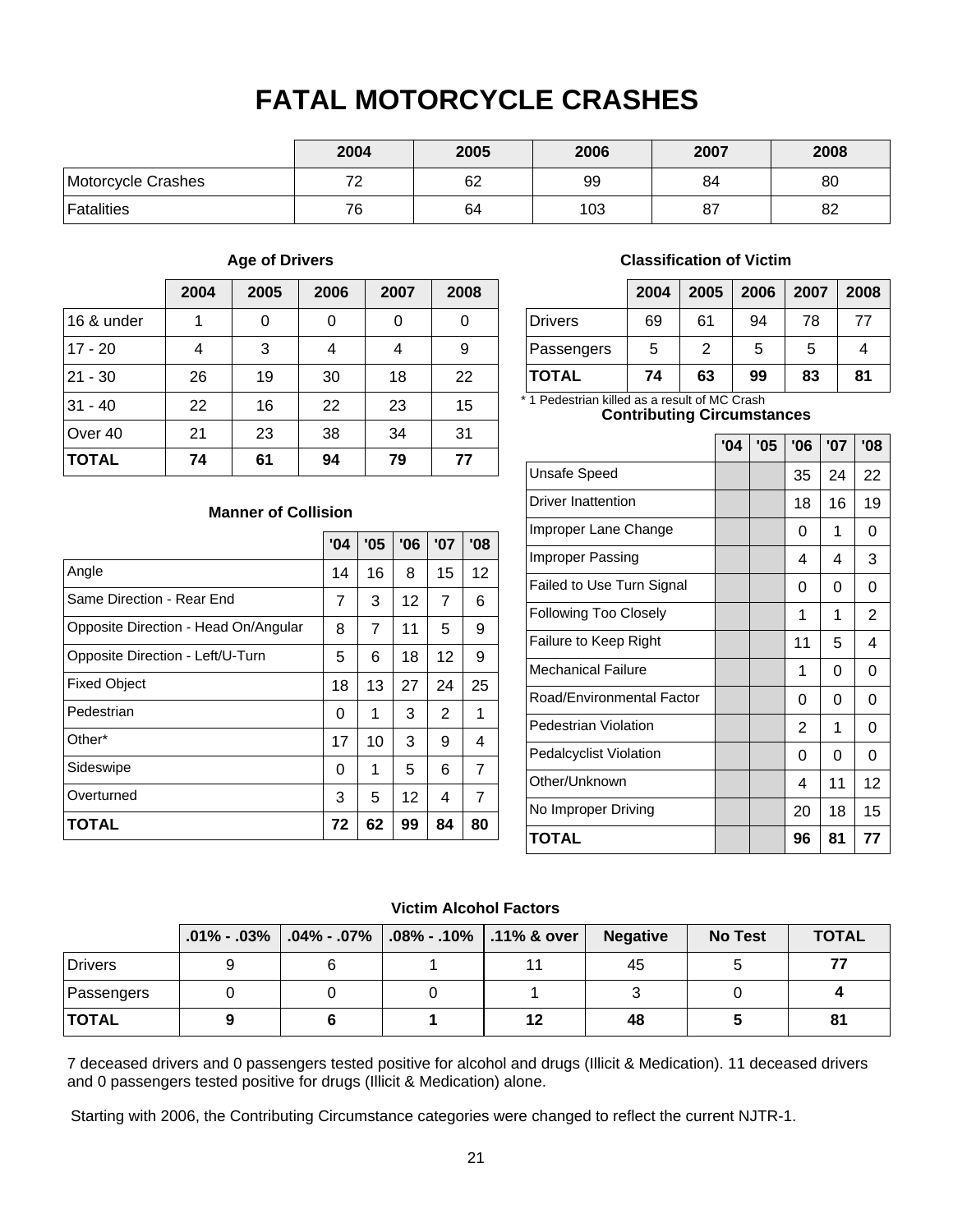## **FATAL TRACTOR-TRAILER CRASHES**

|                         | 2004 | 2005 | 2006 | 2007 | 2008 |
|-------------------------|------|------|------|------|------|
| Tractor-Trailer Crashes | 41   | 55   | 45   | 43   | 29   |
| Fatalities              | 43   | 59   | 53   | 45   | 32   |

#### **Manner of Collision**

|                                      | '04 | '05 | '06 | '07 | '08            |
|--------------------------------------|-----|-----|-----|-----|----------------|
| Angle                                |     |     | 6   | 5   | 2              |
| Same Direction - Rear End            |     |     | 14  | 10  | 5              |
| Opposite Direction - Head On/Angular |     |     | 7   | 5   | 9              |
| Opposite Direction - Left/U-Turn     |     |     | 1   | 1   | ი              |
| <b>Fixed Object</b>                  |     |     | 2   | 2   | 1              |
| Pedestrian                           |     |     | 1   | 7   | 1              |
| Other                                |     |     | 7   | 4   | 7              |
| Sideswipe                            |     |     | 3   | 8   | 2              |
| Overturned                           |     |     | 4   | 1   | $\overline{2}$ |
| <b>TOTAL</b>                         |     |     | 45  | 43  | 29             |

#### **Tractor-Trailer Contributing Circumstances**

|                              | '04 | '05 | '06 | '07            | '08 |
|------------------------------|-----|-----|-----|----------------|-----|
| <b>Unsafe Speed</b>          |     |     | 4   | 2              | 2   |
| Driver Inattention           |     |     | 5   | 5              | 5   |
| Improper Lane Change         |     |     | 0   | 1              | 0   |
| Improper Passing             |     |     | 0   | 0              | 0   |
| Failed to Use Turn Signal    |     |     | 0   | 0              | 0   |
| <b>Following Too Closely</b> |     |     | 2   | 1              | 0   |
| Failure to Keep Right        |     |     | 0   | 1              | 0   |
| <b>Mechanical Failure</b>    |     |     | 1   | $\overline{2}$ | 1   |
| Road/Environmental Factor    |     |     | 1   | 0              | 0   |
| Other/Unknown                |     |     | 4   | 5              | 1   |
| No Improper Driving          |     |     | 32  | 26             | 19  |
| <b>TOTAL</b>                 |     |     | 49  | 43             | 28  |

#### **Victim Classification**

|                |   | 2004   2005   2006   2007   2008 |   |   |   |
|----------------|---|----------------------------------|---|---|---|
| <b>Drivers</b> | 6 | 12                               | 6 | 8 | 5 |
| Passengers     | O |                                  |   | 0 |   |
| <b>TOTAL</b>   | 6 | 13                               | 6 | 8 | 5 |

#### **Other Victim Classifications**

|                | 2004 | 2005 | 2006 | 2007 | 2008 |
|----------------|------|------|------|------|------|
| <b>Drivers</b> | 21   | 35   | 33   | 24   | 20   |
| Passengers     | 10   | 8    | 13   | 6    |      |
| Pedestrians    | 6    | 3    |      |      |      |
| Pedalcyclists  | 0    | 0    |      | 0    | 2    |
| <b>TOTAL</b>   | 37   | 46   | 47   | 37   | 27   |

#### **Other Involved Vehicle Contributing Circumstances**

|                              | '04 | '05 | '06 | '07            | '08            |
|------------------------------|-----|-----|-----|----------------|----------------|
| <b>Unsafe Speed</b>          |     |     | 3   | 2              | 1              |
| <b>Driver Inattention</b>    |     |     | 11  | 8              | 9              |
| Improper Lane Change         |     |     | 4   | 2              | $\overline{2}$ |
| Improper Passing             |     |     | 0   | 0              | 1              |
| Failed to Use Turn Signal    |     |     | 0   | 0              | 0              |
| <b>Following Too Closely</b> |     |     | 1   | 2              | 0              |
| Failure to Keep Right        |     |     | 3   | 3              | 5              |
| <b>Mechanical Failure</b>    |     |     | 1   | 1              | 0              |
| Road/Environmental Factor    |     |     | 0   | 0              | 0              |
| Other/Unknown                |     |     | 9   | $\overline{7}$ | 4              |
| No Improper Driving          |     |     | 17  | 21             | 12             |
| Pedestrian Violation         |     |     | 0   | 0              | O              |
| No Pedestrian Violation      |     |     | 0   | 0              | 0              |
| <b>TOTAL</b>                 |     |     | 49  | 46             | 34             |

Starting with 2006, the Manner of Collision and Contributing Circumstance categories were changed to reflect the current NJTR-1.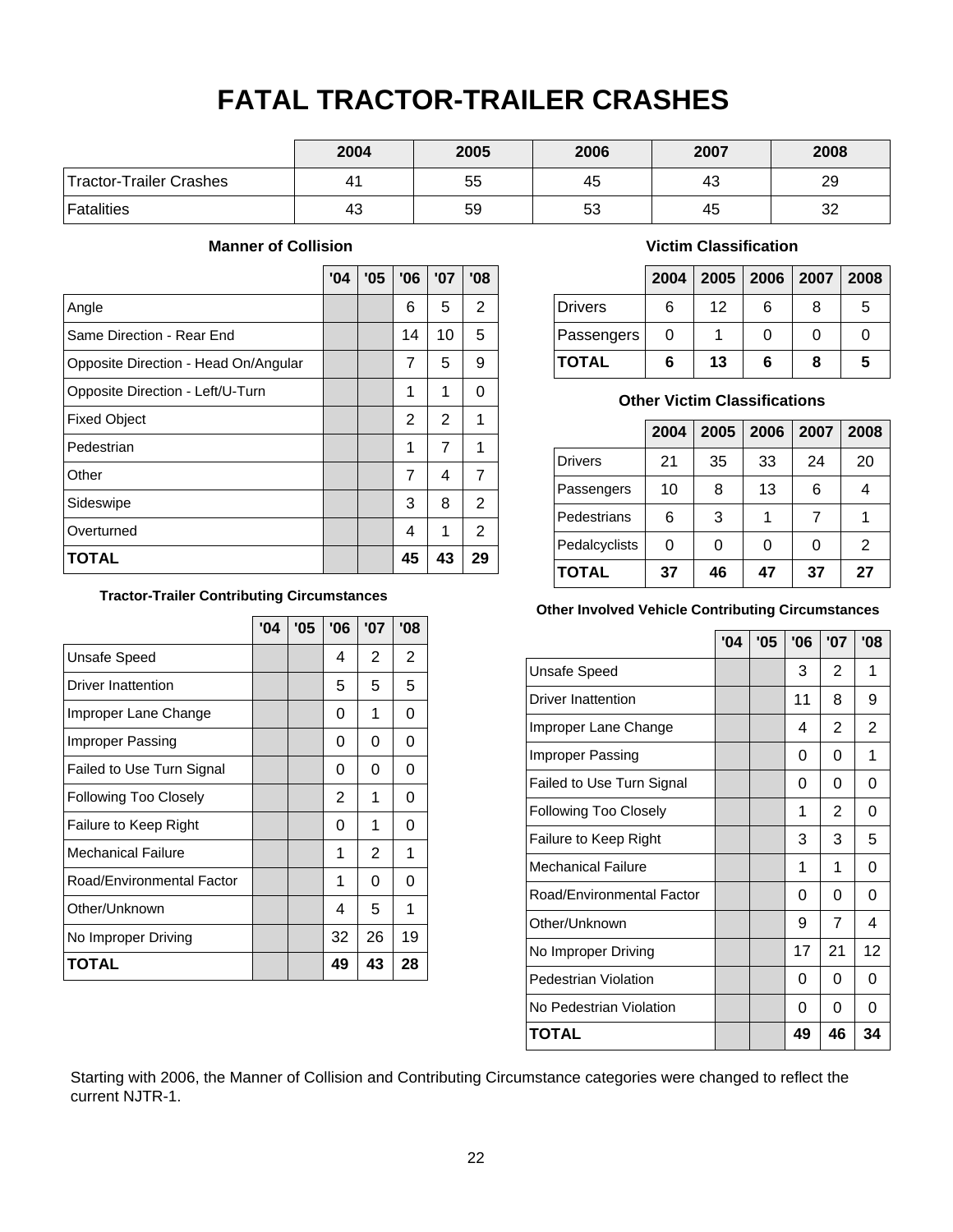|              | <b>VICTIM ALCOHOL FACTORS</b> |                                                                               |  |  |                 |         |              |  |  |  |
|--------------|-------------------------------|-------------------------------------------------------------------------------|--|--|-----------------|---------|--------------|--|--|--|
|              |                               | $.01\%$ - .03% $\vert .04\%$ - .07% $\vert .08\%$ - .10% $\vert .11\%$ & over |  |  | <b>Negative</b> | No test | <b>TOTAL</b> |  |  |  |
| Drivers      |                               |                                                                               |  |  |                 |         |              |  |  |  |
| Passengers   |                               |                                                                               |  |  |                 |         |              |  |  |  |
| <b>TOTAL</b> |                               |                                                                               |  |  |                 |         |              |  |  |  |

### **TRACTOR-TRAILER VICTIM ALCOHOL FACTORS**

## **OTHER VICTIM ALCOHOL FACTORS**

|               | <b>VICTIM ALCOHOL FACTORS</b>       |                                         |  |                 |         |              |  |  |  |  |
|---------------|-------------------------------------|-----------------------------------------|--|-----------------|---------|--------------|--|--|--|--|
|               | $.01\%$ - $.03\%$ $.04\%$ - $.07\%$ | $\vert$ .08% - .10% $\vert$ .11% & over |  | <b>Negative</b> | No test | <b>TOTAL</b> |  |  |  |  |
| Drivers       |                                     |                                         |  | 16              |         | 24           |  |  |  |  |
| Passengers    |                                     |                                         |  |                 |         |              |  |  |  |  |
| Pedalcyclists |                                     |                                         |  |                 |         |              |  |  |  |  |
| Pedestrians   |                                     |                                         |  |                 |         |              |  |  |  |  |
| <b>TOTAL</b>  |                                     |                                         |  | 23              |         | 37           |  |  |  |  |

Four drivers tested positive for drugs.

### **SAFETY EQUIPMENT USAGE**

| <b>Safety Equipment Used</b> | <b>Driver survived</b> | <b>Driver killed</b> | Passenger killed |
|------------------------------|------------------------|----------------------|------------------|
| Unknown                      | 33                     | 7                    | 2                |
| None                         | 16                     | 52                   | 33               |
| Lap Belt                     | 3                      | 0                    | $\overline{2}$   |
| Harness                      | 3                      | $\overline{2}$       | $\overline{2}$   |
| Lap Belt & Harness           | 280                    | 46                   | 20               |
| <b>Child Restraint</b>       | $\mathbf 0$            | 0                    | 4                |
| Helmet                       | 12                     | 73                   | 3                |
| Airbag Only                  | 23                     | 69                   | 22               |
| Airbag & Seatbelts           | 120                    | 71                   | 24               |
| Safety Vest (Ped only)       | $\mathbf 0$            | 0                    | $\mathbf 0$      |
| <b>Unapproved Helmet</b>     | 0                      | 0                    | $\mathbf 0$      |
| Other                        | 0                      | 0                    | $\Omega$         |
| <b>Total</b>                 | 490                    | 320                  | 112              |

Based on the various sources of information (accident reports, observations, interviews, evidence), the seat belt data may not be completely reliable.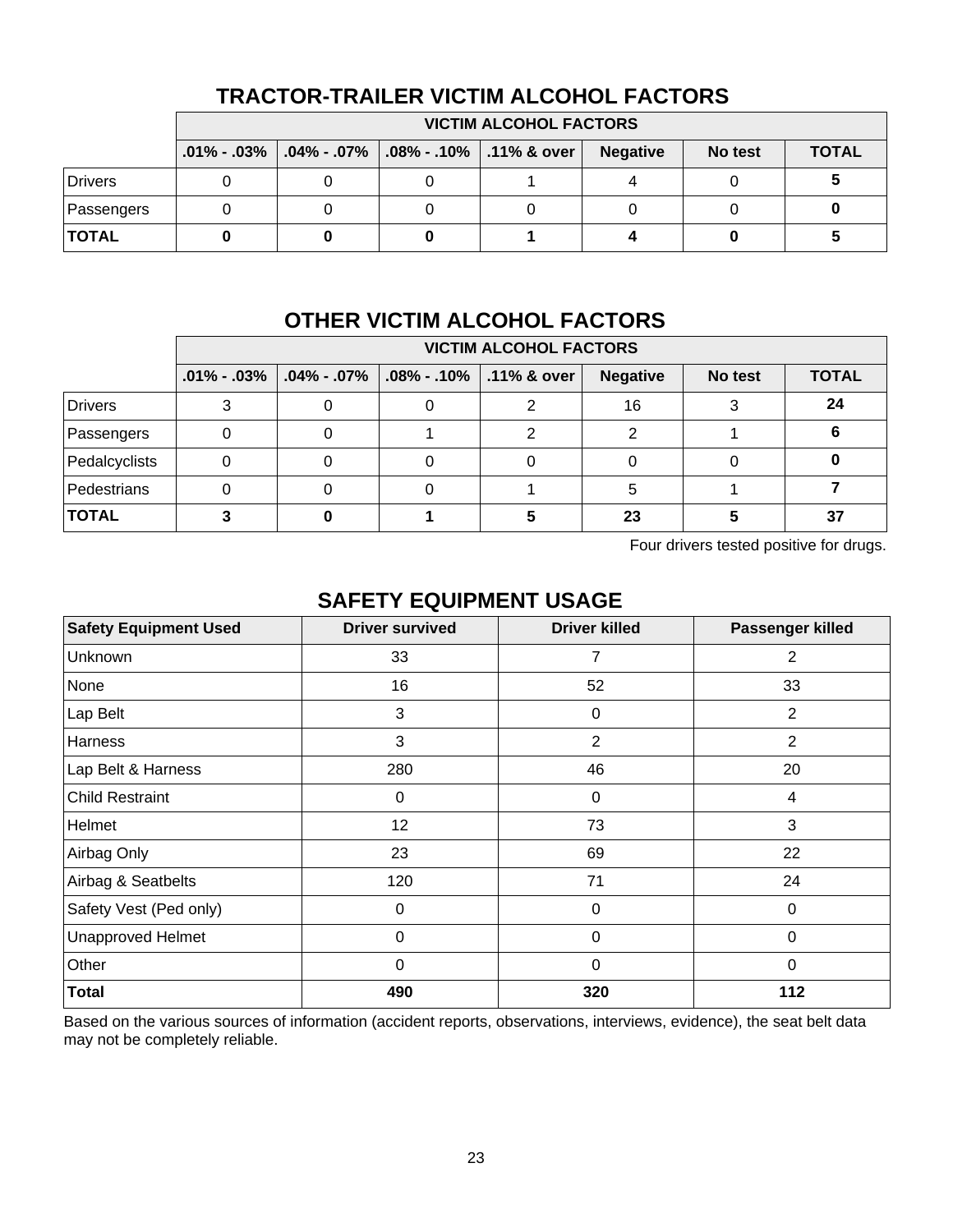## **17 - 20 AGE GROUP**

Listed below are the 17 to 20-year-old drivers involved in fatal motor vehicle crashes.

| Year | Total fatal crashes 17 - 20 drivers | <b>Total drivers involved</b> | Number of drivers drunk* |
|------|-------------------------------------|-------------------------------|--------------------------|
| 2008 | 90                                  | 94                            |                          |

\* .08 & over

| 2008                          | 17 years old | 18 years old | 19 years old | 20 years old |
|-------------------------------|--------------|--------------|--------------|--------------|
| <b>Total Drivers Involved</b> |              | 25           | 28           | ∠ડ           |
| Number of Drivers Drunk       |              |              |              |              |

## **FATAL CRASHES WITH ALCOHOL INVOLVED**

| 2008           | 17 years old<br>18 years old |  | 19 years old | 20 years old |  |
|----------------|------------------------------|--|--------------|--------------|--|
| <b>Crashes</b> |                              |  |              |              |  |

## **VICTIM CLASSIFICATION**

| 2008           | 17 years old | 18 years old | 19 years old | 20 years old |
|----------------|--------------|--------------|--------------|--------------|
| <b>Drivers</b> |              |              |              | 10           |
| Passengers     |              |              |              |              |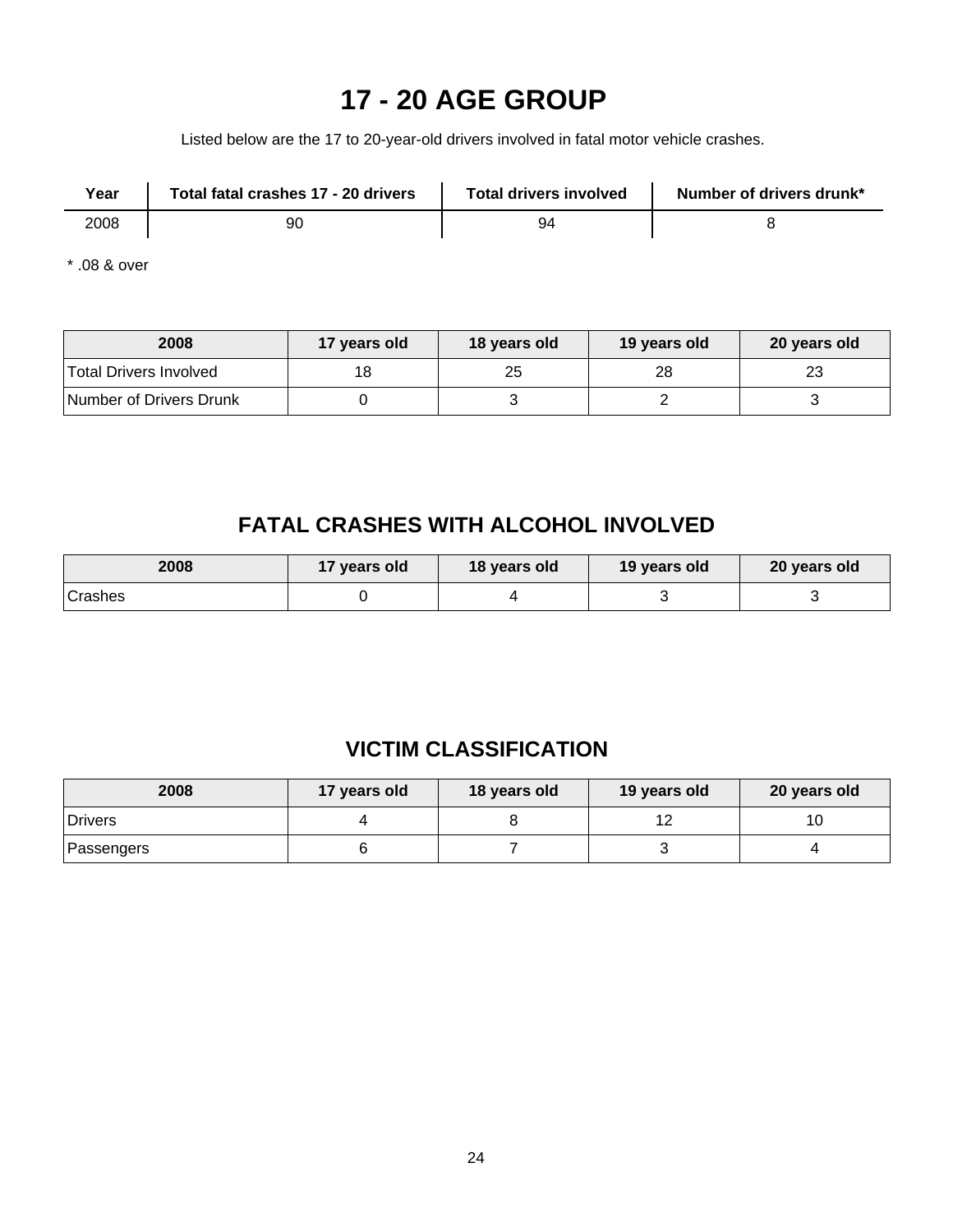### **FATAL CRASHES AND PERSONS KILLED FOR SELECTED HOLIDAY PERIODS IN NEW JERSEY**

| <b>Holiday</b>      |         |     |           | <b>Fatal Crashes</b>     | <b>Persons Killed</b> |
|---------------------|---------|-----|-----------|--------------------------|-----------------------|
| <b>Memorial Day</b> |         |     |           |                          |                       |
|                     | 2004    | (4) | 96 Hours  | 12                       | 15                    |
|                     | 2005    | (4) | 96 Hours  | 8                        | $\, 8$                |
|                     | 2006    | (3) | 72 Hours  | 12                       | 14                    |
|                     | 2007    | (3) | 72 Hours  | $\overline{7}$           | $\overline{7}$        |
|                     | 2008    | (3) | 72 Hours  | 5                        | $\mathbf 5$           |
| Fourth of July      |         |     |           |                          |                       |
|                     | 2004    | (5) | 120 Hours | 20                       | 22                    |
|                     | 2005    | (4) | 96 Hours  | $\overline{4}$           | 8                     |
|                     | 2006    | (4) | 96 Hours  | 14                       | 17                    |
|                     | 2007    | (1) | 24 Hours  | 5                        | $\mathbf 5$           |
|                     | 2008    | (3) | 72 Hours  | 8                        | 9                     |
| Labor Day           |         |     |           |                          |                       |
|                     | 2004    | (4) | 96 Hours  | 13                       | 15                    |
|                     | 2005    | (4) | 96 Hours  | 14                       | 15                    |
|                     | 2006    | (3) | 72 Hours  | 9                        | $\boldsymbol{9}$      |
|                     | 2007    | (3) | 72 Hours  | 9                        | 9                     |
|                     | 2008    | (3) | 72 Hours  | 6                        | 6                     |
| Thanksgiving        |         |     |           |                          |                       |
|                     | 2004    | (5) | 120 Hours | $\boldsymbol{9}$         | 11                    |
|                     | 2005    | (5) | 120 Hours | 16                       | 22                    |
|                     | 2006    | (4) | 96 Hours  | 16                       | 19                    |
|                     | 2007    | (4) | 96 Hours  | 6                        | $\overline{7}$        |
|                     | 2008    | (4) | 96 Hours  | 9                        | 9                     |
| Christmas           |         |     |           |                          |                       |
|                     | 2004    | (4) | 96 Hours  | 16                       | 18                    |
|                     | 2005    | (4) | 96 Hours  | 9                        | 10                    |
|                     | 2006    | (3) | 72 Hours  | 13                       | 14                    |
|                     | 2007    | (4) | 96 Hours  | 10                       | 10                    |
|                     | 2008    | (4) | 96 Hours  | $\overline{\mathcal{A}}$ | $\,$ 5 $\,$           |
| New Year's          |         |     |           |                          |                       |
|                     | 2004-05 | (4) | 96 Hours  | $\,6$                    | 6                     |
|                     | 2005-06 | (4) | 96 Hours  | 6                        | 6                     |
|                     | 2006-07 | (3) | 72 Hours  | 9                        | 14                    |
|                     | 2007-08 | (4) | 96 Hours  | 9                        | 12                    |
|                     | 2008-09 | (4) | 96 Hours  | $\,6$                    | $\,6$                 |

Figures in parentheses show the number of whole days in each holiday period.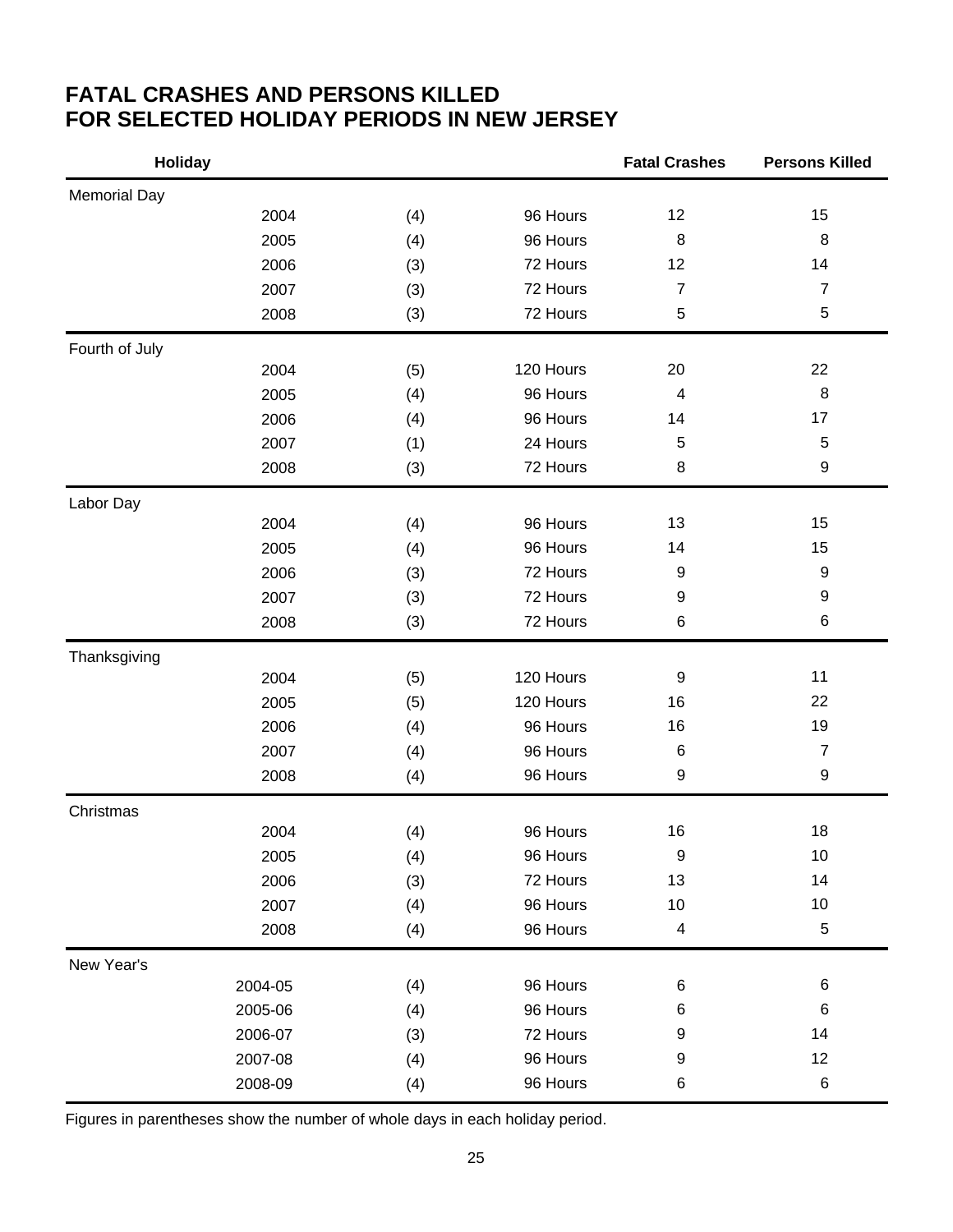## **TEN YEAR EXPERIENCE**

| <b>Years</b> | Fatal<br><b>Crashes</b> | <b>Fatalities</b> | <b>Drivers</b> | <b>Passengers</b> | <b>Pedestrians</b> | Pedalcyclists Motorcycles* |     | Mopeds*     | <b>Alcohol</b><br><b>Involvement</b> |
|--------------|-------------------------|-------------------|----------------|-------------------|--------------------|----------------------------|-----|-------------|--------------------------------------|
| 1999         | 664                     | 725               | 384            | 164               | 153                | 24                         | 40  | 1           | 32.0%                                |
| 2000         | 655                     | 723               | 415            | 151               | 144                | 13                         | 55  | 0           | 36.1%                                |
| 2001         | 677                     | 740               | 417            | 168               | 130                | 25                         | 72  | $\mathbf 0$ | 31.0%                                |
| 2002         | 699                     | 771               | 419            | 161               | 176                | 15                         | 53  | $\mathbf 0$ | 33.4%                                |
| 2003         | 666                     | 735               | 416            | 171               | 137                | 11                         | 58  | 0           | 32.5%                                |
| 2004         | 684                     | 732               | 425            | 131               | 151                | 16                         | 74  | $\mathbf 0$ | 31.9%                                |
| 2005         | 691                     | 748               | 427            | 150               | 154                | 17                         | 64  | 0           | 33.1%                                |
| 2006         | 708                     | 770               | 430            | 162               | 166                | 12                         | 103 | 0           | 31.2%                                |
| 2007         | 674                     | 724               | 428            | 134               | 150                | 12                         | 87  | 1           | 28.5%                                |
| 2008         | 555                     | 590               | 320            | 112               | 138                | 20                         | 82  | 1           | 31.7%                                |
| <b>TOTAL</b> | 6,673                   | 7,258             | 4,081          | 1,504             | 1,499              | 165                        | 688 | 3           | 32.2%                                |

\* Included in "Driver Totals" - If passenger, included in "Passenger Totals."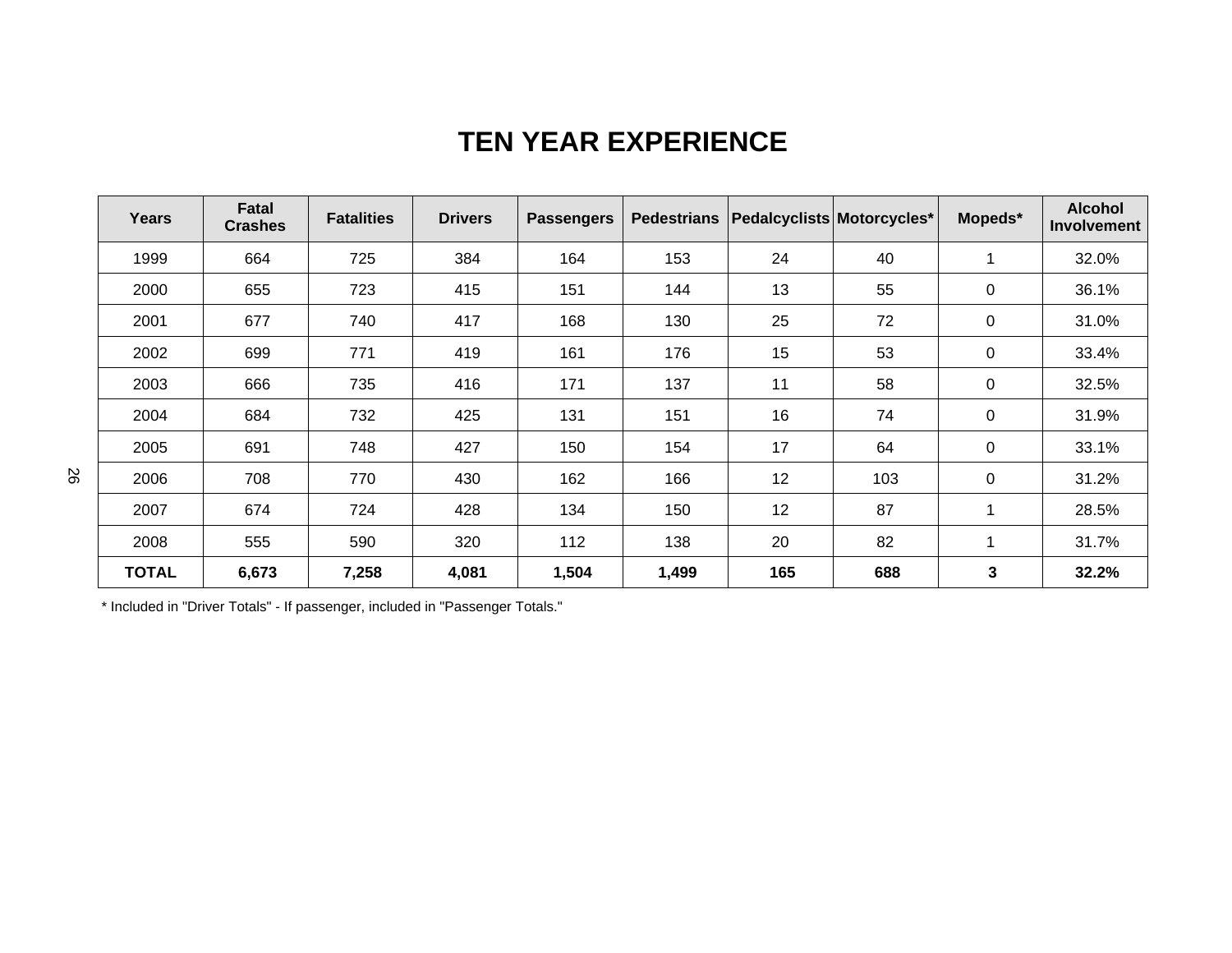## **NJSP FATAL CRASH INVESTIGATIONS SUMMARY BY TROOP**

#### **LEGEND**

| EXPRESSWAY  Atlantic City Expressway |  |
|--------------------------------------|--|
| CR  County Road                      |  |
| PARKWAY  Garden State Parkway        |  |
| PIP  Palisades Interstate Parkway    |  |

| TURNPIKE New Jersey Turnpike |  |
|------------------------------|--|
| MP  Milepost                 |  |
| SH  State Highway            |  |

| <b>TROOP A</b>         |  |                             |                         |      |                           |                 |                                            |  |
|------------------------|--|-----------------------------|-------------------------|------|---------------------------|-----------------|--------------------------------------------|--|
| Date                   |  | <b>Time Station</b>         | Road                    | МP   | <b>Municipality</b>       | County          | <b>Contributing Circumstances</b>          |  |
| 01/01/2008 0035 A.C.E. |  |                             | EXPRESSWAY              | 1.0  | ATLANTIC CITY             | <b>ATLANTIC</b> | PEDESTRIAN VIOLATION                       |  |
|                        |  | 01/01/2008 0646 BELLMAWR    | <b>SH 42</b>            | 8.2  | <b>GLOUCESTER TWSP</b>    | <b>CAMDEN</b>   | <b>DRUNK DRIVING</b>                       |  |
|                        |  | 01/29/2008 1743 WOODSTOWN   | $1-295$                 | 7.2  | <b>OLDMANS TWSP</b>       | <b>SALEM</b>    | <b>DRUNK DRIVING</b>                       |  |
|                        |  | 02/03/2008 0001 BUENA VISTA | CR 681                  | 2.4  | <b>BUENA VISTA TWSP</b>   | <b>ATLANTIC</b> | <b>DRUNK DRIVING</b>                       |  |
|                        |  | 02/13/2008 2009 BRIDGETON   | <b>CR 704</b>           | 0.4  | UPPER DEERFIELD TWS       |                 | <b>CUMBERLAND UNSAFE SPEED</b>             |  |
|                        |  | 02/19/2008 2041 BRIDGETON   | CR 626                  | 3.9  | <b>HOPEWELL TWSP</b>      |                 | <b>CUMBERLAND UNDER INFLUENCE OF DRUGS</b> |  |
|                        |  | 03/19/2008 2308 BRIDGETON   | CR 674                  | 0.5  | PITTSGROVE TWSP           | <b>SALEM</b>    | <b>UNSAFE SPEED</b>                        |  |
|                        |  | 03/26/2008 2228 PORT NORRIS | <b>SH 47</b>            | 32.7 | <b>MAURICE RIVER TWSP</b> |                 | CUMBERLAND OTHER DRIVER ACTION             |  |
|                        |  | 03/28/2008 1046 WOODSTOWN   | <b>EAST GARRISON RD</b> | 0.0  | UPPER PITTSGROVE TW       | <b>SALEM</b>    | <b>DRIVER INATTENTION</b>                  |  |
|                        |  | 03/29/2008 0417 BUENA VISTA | <b>WEST LANDIS AVE</b>  | 0.0  | <b>BUENA VISTA TWSP</b>   | <b>ATLANTIC</b> | <b>DRUNK DRIVING</b>                       |  |
|                        |  | 04/05/2008 0441 BELLMAWR    | $I-676$                 | 2.7  | <b>CAMDEN CITY</b>        | CAMDEN          | PEDESTRIAN VIOLATION                       |  |
|                        |  | 04/11/2008 2354 BUENA VISTA | <b>CR 540</b>           | 40.0 | <b>BUENA VISTA TWSP</b>   | <b>ATLANTIC</b> | <b>DRUNK DRIVING</b>                       |  |
|                        |  | 04/15/2008 1537 BRIDGETON   |                         |      |                           |                 | CUMBERLAND FAIL TO YIELD RIGHT OF WAY      |  |
|                        |  |                             | CR 659                  | 1.2  | UPPER DEERFIELD TWS       |                 |                                            |  |
|                        |  | 04/25/2008 0019 BRIDGETON   | CR 609                  | 1.0  | <b>FAIRFIELD TWSP</b>     |                 | CUMBERLAND FAILURE TO KEEP RIGHT           |  |
|                        |  | 05/14/2008 1346 BRIDGETON   | CR 606                  | 1.4  | UPPER DEERFIELD TWS       |                 | CUMBERLAND UNDER INFLUENCE OF DRUGS        |  |
|                        |  | 05/23/2008 1659 BRIDGETON   | CR 659                  | 4.9  | <b>DEERFIELD TWSP</b>     |                 | <b>CUMBERLAND FAILURE TO KEEP RIGHT</b>    |  |
|                        |  | 05/31/2008 0432 BRIDGETON   | CR 674                  | 1.7  | <b>PITTSGROVE TWSP</b>    | <b>SALEM</b>    | <b>FAILURE TO KEEP RIGHT</b>               |  |
|                        |  | 06/09/2008 1809 WOODBINE    | SH 83                   | 1.2  | <b>DENNIS TWSP</b>        | <b>CAPE MAY</b> | <b>DRUNK DRIVING</b>                       |  |
| 06/20/2008 1938 A.C.E. |  |                             | EXPRESSWAY              | 4.5  | PLEASANTVILLE CITY        | <b>ATLANTIC</b> | <b>DRIVER INATTENTION</b>                  |  |
|                        |  | 06/21/2008 1822 BRIDGETON   | CR 553                  | 23.3 | UPPER DEERFIELD TWS       |                 | CUMBERLAND UNSAFE SPEED                    |  |
|                        |  | 06/28/2008 1702 BELLMAWR    | <b>SH 55</b>            | 56.3 | <b>DEPTFORD TWSP</b>      |                 | GLOUCESTER UNSAFE SPEED                    |  |
| 07/05/2008 1703 A.C.E. |  |                             | <b>EXPRESSWAY</b>       | 38.2 | <b>WINSLOW TWSP</b>       | <b>CAMDEN</b>   | <b>DRUNK DRIVING</b>                       |  |
|                        |  | 07/08/2008 1937 BELLMAWR    | $1-295$                 | 26.9 | <b>BELLMAWR BORO</b>      | <b>CAMDEN</b>   | UNDER INFLUENCE OF DRUGS                   |  |
|                        |  | 07/13/2008 0006 WOODBINE    | <b>CR 548</b>           | 6.3  | <b>UPPER TWSP</b>         | <b>CAPE MAY</b> | UNSAFE SPEED.                              |  |
|                        |  |                             |                         |      |                           |                 | OTHER DRIVER ACTION                        |  |
|                        |  | 07/19/2008 1307 PORT NORRIS | <b>SH 347</b>           | 5.3  | <b>MAURICE RIVER TWSP</b> |                 | CUMBERLAND FAIL TO OBEY TRAF CTRL DEV      |  |
|                        |  | 07/25/2008 2130 BRIDGETON   | <b>SH 77</b>            | 5.2  | UPPER DEERFIELD TWS       |                 | <b>CUMBERLAND DRUNK DRIVING</b>            |  |
|                        |  | 08/10/2008 2152 WOODBINE    | <b>SH 47</b>            | 18.5 | <b>DENNIS TWSP</b>        | <b>CAPE MAY</b> | UNSAFE SPEED                               |  |
|                        |  | 08/28/2008 1200 BRIDGETON   | CR 687                  | 2.5  | UPPER DEERFIELD TWS       |                 | <b>CUMBERLAND DRIVER INATTENTION</b>       |  |
|                        |  | 09/06/2008 0109 WOODBINE    | SH 50                   | 1.1  | <b>UPPER TWSP</b>         | <b>CAPE MAY</b> | DRUNK DRIVING,                             |  |
|                        |  |                             |                         |      |                           |                 | FAIL TO YIELD RIGHT OF WAY                 |  |
|                        |  | 09/11/2008 1021 BELLMAWR    | $I-295$                 | 34.6 | <b>CHERRY HILL TWSP</b>   | <b>CAMDEN</b>   | UNDER INFLUENCE OF DRUGS                   |  |
|                        |  | 09/11/2008 2002 BELLMAWR    | <b>SH 55</b>            | 44.7 | <b>ELK TWSP</b>           |                 | GLOUCESTER UNDER INFLUENCE OF DRUGS        |  |
|                        |  | 09/12/2008 1606 PORT NORRIS | <b>SH 347</b>           | 4.2  | <b>MAURICE RIVER TWSP</b> |                 | <b>CUMBERLAND UNSAFE SPEED</b>             |  |
|                        |  | 09/14/2008 0420 WOODSTOWN   | $I-295$                 | 14.9 | <b>LOGAN TWSP</b>         |                 | GLOUCESTER DRIVER INATTENTION              |  |
|                        |  | 09/22/2008 0658 BELLMAWR    | <b>SH 55</b>            | 53.3 | <b>MANTUA TWSP</b>        |                 | GLOUCESTER DRUNK DRIVING                   |  |
|                        |  | 09/26/2008 0951 BUENA VISTA | CR 666                  | 0.2  | <b>ESTELL MANOR CITY</b>  | <b>ATLANTIC</b> | <b>DRUNK DRIVING</b>                       |  |
|                        |  | 09/27/2008 0608 BELLMAWR    | $I-676$                 | 2.9  | <b>CAMDEN CITY</b>        | CAMDEN          | PEDESTRIAN VIOLATION                       |  |
|                        |  | 10/20/2008 1653 WOODSTOWN   | CR 603                  | 1.8  |                           |                 | <b>DRUNK DRIVING</b>                       |  |
|                        |  |                             |                         |      | <b>ALLOWAY TWSP</b>       | SALEM           |                                            |  |
|                        |  | 10/25/2008 1712 BUENA VISTA | CR 627                  | 0.2  | <b>BUENA VISTA TWSP</b>   | <b>ATLANTIC</b> | DRIVER INATTENTION                         |  |
|                        |  | 10/31/2008 1254 WOODSTOWN   | <b>CR 540</b>           | 6.0  | <b>MANNINGTON TWSP</b>    | <b>SALEM</b>    | UNDER INFLUENCE OF DRUGS                   |  |
|                        |  | 10/31/2008 2135 BUENA VISTA | <b>CR 557</b>           | 14.6 | <b>ESTELL MANOR CITY</b>  | <b>ATLANTIC</b> | <b>DRUNK DRIVING</b>                       |  |
|                        |  | 11/01/2008 2053 PORT NORRIS | CR 670                  | 13.5 | <b>COMMERCIAL TWSP</b>    |                 | CUMBERLAND PEDESTRIAN VIOLATION            |  |
|                        |  | 12/02/2008 2038 WOODSTOWN   | $1-295$                 | 4.2  | <b>CARNEYS POINT TWSP</b> | <b>SALEM</b>    | IMPROPER LANE CHANGE,                      |  |
|                        |  |                             |                         |      |                           |                 | DRIVER INATTENTION                         |  |
| 12/14/2008 0747 A.C.E. |  |                             | <b>EXPRESSWAY</b>       | 15.5 | <b>HAMILTON TWSP</b>      | <b>ATLANTIC</b> | DRIVER INATTENTION                         |  |
|                        |  | 12/24/2008 0018 BELLMAWR    | $1-295$                 | 31.3 | <b>LAWNSIDE BORO</b>      | <b>CAMDEN</b>   | <b>UNSAFE SPEED</b>                        |  |

|                      |      |                            |              |      | <b>TROOP B</b>           |                  |                                   |
|----------------------|------|----------------------------|--------------|------|--------------------------|------------------|-----------------------------------|
| <b>Date</b>          |      | <b>Time Station</b>        | Road         | МP   | <b>Municipality</b>      | County           | <b>Contributing Circumstances</b> |
| 01/23/2008           |      | 1340 NETCONG               | $1-287$      | 31.4 | <b>HARDING TWSP</b>      | <b>MORRIS</b>    | UNSAFE SPEED                      |
|                      |      | 02/02/2008 0249 TOTOWA-SUB | $1-80$       | 64.3 | LODI BORO                | <b>BERGEN</b>    | DRIVER INATTENTION                |
|                      |      | 02/05/2008 0413 NETCONG    | I-80         | 27.9 | ROXBURY TWSP             | <b>MORRIS</b>    | <b>UNKNOWN</b>                    |
|                      |      | 02/10/2008 0006 PERRYVILLE | CR 614       | 7.3  | UNION TWSP               | <b>HUNTERDON</b> | DRUNK DRIVING                     |
| 02/14/2008           |      | 1000 WASHINGTON            | I-78         | 5.5  | <b>GREENWICH TWSP</b>    | <b>WARRFN</b>    | UNDER INFLUENCE OF DRUGS          |
| 04/04/2008 0525 HOPE |      |                            | I-80         | 4.9  | <b>KNOWLTON TWSP</b>     | WARREN           | DRIVER INATTENTION                |
|                      |      | 04/05/2008 1246 PERRYVILLE | <b>SH 31</b> | 38.6 | <b>HAMPTON BORO</b>      | <b>HUNTERDON</b> | <b>FAILURE TO KEEP RIGHT</b>      |
| 04/07/2008           | 1247 | TOTOWA-SUB                 | $1-287$      | 54.4 | <b>BLOOMINGDALE BORO</b> | PASSAIC          | <b>IMPROPER LANE CHANGE</b>       |
|                      |      | 04/17/2008 2204 NETCONG    | $1-287$      | 35.3 | <b>MORRIS TWSP</b>       | <b>MORRIS</b>    | DRUNK DRIVING                     |
|                      |      | 04/20/2008 0314 SOMERVILLE | $1-78$       | 40.4 | <b>WARREN TWSP</b>       | <b>SOMERSET</b>  | DRUNK DRIVING                     |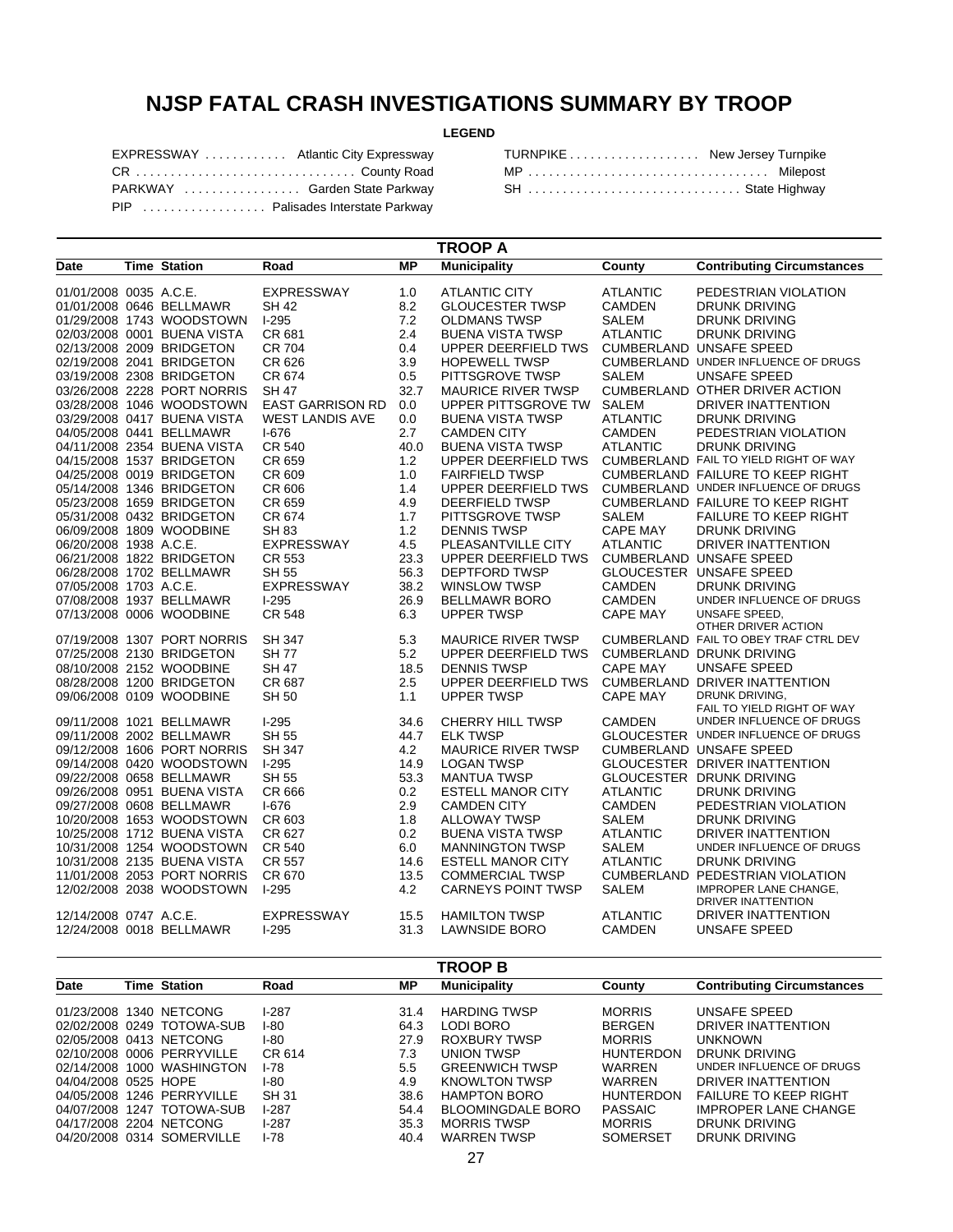| <b>Date</b>            | <b>Time Station</b>        | Road          | <b>MP</b> | <b>Municipality</b>        | County           | <b>Contributing Circumstances</b> |
|------------------------|----------------------------|---------------|-----------|----------------------------|------------------|-----------------------------------|
|                        |                            |               |           |                            |                  |                                   |
| 04/26/2008 1445 SUSSEX |                            | CR 521        | 25.6      | <b>FRANKFORD TWSP</b>      | <b>SUSSEX</b>    | DRIVER INATTENTION                |
|                        | 05/06/2008 2253 SOMERVILLE | $I-287$       | 5.2       | SOUTH PLAINFIELD BO        | <b>MIDDLESEX</b> | OTHER DRIVER ACTION               |
|                        | 05/24/2008 0702 TOTOWA-SUB | $I-280$       | 15.1      | <b>HARRISON TOWN</b>       | <b>HUDSON</b>    | <b>DRIVER INATTENTION</b>         |
|                        | 05/31/2008 0407 PERRYVILLE | $I - 78$      | 7.7       | <b>BETHLEHEM TWSP</b>      | <b>HUNTERDON</b> | PEDESTRIAN VIOLATION              |
|                        | 06/01/2008 0426 TOTOWA-SUB | $I-280$       | 16.8      | <b>KEARNY TOWN</b>         | <b>HUDSON</b>    | DRUNK DRIVING                     |
|                        | 06/08/2008 0200 TOTOWA-SUB | $I-280$       | 4.0       | ROSELAND BORO              | <b>ESSEX</b>     | <b>DRUNK DRIVING</b>              |
| 06/15/2008 0342 HOPE   |                            | $I-80$        | 9.0       | <b>BLAIRSTOWN TWSP</b>     | <b>WARREN</b>    | <b>DRUNK DRIVING</b>              |
|                        | 06/15/2008 1603 SOMERVILLE | $I - 78$      | 44.3      | <b>BERKELEY HEIGHTS TW</b> | <b>UNION</b>     | DRIVER INATTENTION                |
|                        | 06/16/2008 1234 SOMERVILLE | $1-287$       | 11.1      | <b>FRANKLIN TWSP</b>       | <b>SOMERSET</b>  | DRIVER INATTENTION                |
| 06/22/2008 0929 SUSSEX |                            | CR 653        | 6.2       | <b>MONTAGUE TWSP</b>       | <b>SUSSEX</b>    | UNSAFE SPEED                      |
|                        | 06/29/2008 0238 TOTOWA-SUB | $I-80$        | 59.3      | <b>PATERSON CITY</b>       | <b>PASSAIC</b>   | PEDESTRIAN VIOLATION              |
|                        | 07/06/2008 0036 TOTOWA-SUB | $1-80$        | 49.5      | <b>FAIRFIELD BORO</b>      | <b>ESSEX</b>     | <b>DRIVER INATTENTION</b>         |
| 07/12/2008 1051 SUSSEX |                            | <b>SH 23</b>  | 49.3      | <b>MONTAGUE TWSP</b>       | <b>SUSSEX</b>    | <b>DRIVER INATTENTION</b>         |
|                        | 07/13/2008 1631 NETCONG    | $I-287$       | 33.5      | <b>HARDING TWSP</b>        | <b>MORRIS</b>    | UNDER INFLUENCE OF DRUGS          |
|                        | 07/16/2008 0650 NETCONG    | $1-80$        | 30.2      | <b>MOUNT ARLINGTON BOR</b> | <b>MORRIS</b>    | <b>IMPROPER LANE CHANGE</b>       |
|                        | 07/18/2008 1425 SOMERVILLE | $I - 78$      | 54.2      | <b>HILLSIDE TWSP</b>       | <b>UNION</b>     | <b>DRUNK DRIVING</b>              |
|                        | 07/19/2008 2320 SOMERVILLE | $I - 78$      | 56.1      | <b>NEWARK CITY</b>         | <b>ESSEX</b>     | DRIVER INATTENTION                |
| 07/25/2008 0105 SUSSEX |                            | <b>SH 284</b> | 4.5       | <b>WANTAGE TWSP</b>        | <b>SUSSEX</b>    | DRUNK DRIVING                     |
| 08/04/2008 2136 SUSSEX |                            | CR 650        | 2.2       | <b>MONTAGUE TWSP</b>       | <b>SUSSEX</b>    | <b>DRIVER INATTENTION</b>         |
|                        | 08/04/2008 2233 NETCONG    | $I-80$        | 28.7      | <b>ROXBURY TWSP</b>        | <b>MORRIS</b>    | DRIVER INATTENTION                |
|                        | 08/28/2008 1052 TOTOWA-SUB | $1-287$       | 65.4      | <b>MAHWAH TWSP</b>         | <b>BERGEN</b>    | UNDER INFLUENCE OF DRUGS          |
| 09/01/2008 1630 SUSSEX |                            | CR 650        | 6.4       | <b>MONTAGUE TWSP</b>       | <b>SUSSEX</b>    | UNDER INFLUENCE OF DRUGS          |
|                        | 09/23/2008 1502 SOMERVILLE | $I-287$       | 3.6       | <b>EDISON TWSP</b>         | <b>MIDDLESEX</b> | <b>DRUNK DRIVING</b>              |
|                        | 10/13/2008 1544 NETCONG    | $I-287$       | 47.2      | <b>MONTVILLE TWSP</b>      | <b>MORRIS</b>    | <b>TIRES</b>                      |
|                        | 10/18/2008 1909 SOMERVILLE | $I-287$       | 5.5       | SOUTH PLAINFIELD BO        | <b>MIDDLESEX</b> | UNDER INFLUENCE OF DRUGS          |
|                        | 10/21/2008 0253 TOTOWA-SUB | $1-80$        | 55.1      | <b>TOTOWA BORO</b>         | <b>PASSAIC</b>   | UNDER INFLUENCE OF DRUGS          |
|                        | 10/27/2008 1034 TOTOWA-SUB | $1-80$        | 54.5      | <b>WAYNE TWSP</b>          | <b>PASSAIC</b>   | DRIVER INATTENTION                |
|                        | 11/13/2008 1746 WASHINGTON | <b>SH 57</b>  | 6.0       | <b>FRANKLIN TWSP</b>       | <b>WARREN</b>    | PEDESTRIAN VIOLATION              |
|                        | 11/15/2008 0220 TOTOWA-SUB | $I-280$       | 11.5      | <b>EAST ORANGE CITY</b>    | <b>ESSEX</b>     | <b>IMPROPER PARKING</b>           |
|                        | 11/15/2008 0640 SOMERVILLE | $1-78$        | 34.8      | <b>WARREN TWSP</b>         | <b>SOMERSET</b>  | DRIVER INATTENTION                |
|                        | 11/25/2008 1847 NETCONG    | $I-80$        | 37.4      | ROCKAWAY TWSP              | <b>MORRIS</b>    | <b>DRUNK DRIVING</b>              |
|                        |                            |               |           |                            |                  |                                   |

|                          | <b>TROOP C</b> |                              |                   |           |                          |                   |                                                        |  |  |
|--------------------------|----------------|------------------------------|-------------------|-----------|--------------------------|-------------------|--------------------------------------------------------|--|--|
| Date                     |                | <b>Time Station</b>          | Road              | <b>MP</b> | <b>Municipality</b>      | County            | <b>Contributing Circumstances</b>                      |  |  |
| 01/31/2008 2017          |                | HAMILTON-SUB                 | CR 571            | 27.6      | <b>MILLSTONE TWSP</b>    | <b>MONMOUTH</b>   | <b>DRUNK DRIVING</b>                                   |  |  |
| 02/02/2008 1041          |                | <b>RED LION</b>              | SH 206            | 8.1       | <b>SHAMONG TWSP</b>      | <b>BURLINGTON</b> | <b>FAILURE TO KEEP RIGHT</b>                           |  |  |
| 03/16/2008 0431 RED LION |                |                              | SH 206            | 6.8       | <b>SHAMONG TWSP</b>      | <b>BURLINGTON</b> | <b>DRUNK DRIVING</b>                                   |  |  |
|                          |                | 03/29/2008 2215 TUCKERTON    | SOOY PLACE RD     | 0.0       | <b>WOODLAND TWSP</b>     | <b>BURLINGTON</b> | UNSAFE SPEED                                           |  |  |
| 04/12/2008 0420 RED LION |                |                              | CR 644            | $2.2\,$   | SOUTHAMPTON TWSP         | <b>BURLINGTON</b> | <b>DRUNK DRIVING</b>                                   |  |  |
|                          |                | 04/25/2008 2320 HAMILTON-SUB | <b>TURNPIKE</b>   | 0.7       | <b>EWING TWSP</b>        | <b>MERCER</b>     | UNDER INFLUENCE OF DRUGS.<br><b>DRIVER INATTENTION</b> |  |  |
| 05/03/2008               | 0005           | <b>BORDENTOWN</b>            | <b>DEACON RD</b>  | 0.0       | <b>HAINESPORT TWSP</b>   | <b>BURLINGTON</b> | UNSAFE SPEED                                           |  |  |
| 05/14/2008               | 1735           | <b>BORDENTOWN</b>            | CR 528            | 6.9       | NORTH HANOVER TWSP       | <b>BURLINGTON</b> | UNDER INFLUENCE OF DRUGS                               |  |  |
| 05/30/2008               | 2059           | RED LION                     | SH 206            | 23.6      | SOUTHAMPTON TWSP         | <b>BURLINGTON</b> | FAIL TO YIELD RIGHT OF WAY                             |  |  |
| 06/02/2008               |                | 1053 HAMILTON-SUB            | <b>TURNPIKE</b>   | 7.8       | <b>LAWRENCE TWSP</b>     | <b>MERCER</b>     | UNSAFE SPEED                                           |  |  |
| 06/25/2008               | 1403           | <b>BORDENTOWN</b>            | $1-295$           | 39.6      | <b>MOUNT LAUREL TWSP</b> | <b>BURLINGTON</b> | <b>WRONG WAY</b>                                       |  |  |
|                          |                | 06/26/2008 2142 TUCKERTON    | SH <sub>9</sub>   | 52.2      | PORT REPUBLIC CITY       | <b>ATLANTIC</b>   | DRUNK DRIVING.<br>DRIVER INATTENTION                   |  |  |
| 08/01/2008 0733 RED LION |                |                              | SH 70             | 21.7      | SOUTHAMPTON TWSP         | <b>BURLINGTON</b> | <b>FAILURE TO KEEP RIGHT</b>                           |  |  |
| 08/15/2008               | 1439           | <b>BORDENTOWN</b>            | CR 660            | 12.2      | <b>CHESTERFIELD TWSP</b> | <b>BURLINGTON</b> | PEDESTRIAN VIOLATION                                   |  |  |
| 08/24/2008 1805 RED LION |                |                              | <b>HAWKINS RD</b> | 0.0       | SOUTHAMPTON TWSP         | <b>BURLINGTON</b> | FAIL TO OBEY TRAF CTRL DEV.<br><b>UNSAFE SPEED</b>     |  |  |
| 09/21/2008               | 0022           | <b>BORDENTOWN</b>            | $1-295$           | 37.1      | <b>MOUNT LAUREL TWSP</b> | <b>BURLINGTON</b> | <b>DRUNK DRIVING</b>                                   |  |  |
| 09/26/2008 0455          |                | <b>BORDENTOWN</b>            | $1-295$           | 38.2      | <b>MOUNT LAUREL TWSP</b> | <b>BURLINGTON</b> | PEDESTRIAN VIOLATION                                   |  |  |
| 10/05/2008               | 1805           | <b>HAMILTON-SUB</b>          | <b>TURNPIKE</b>   | 0.8       | <b>EWING TWSP</b>        | <b>MERCER</b>     | PEDESTRIAN VIOLATION                                   |  |  |
| 10/30/2008               | 1311           | <b>RED LION</b>              | CR 534            | 22.7      | <b>SHAMONG TWSP</b>      | <b>BURLINGTON</b> | FAIL TO OBEY TRAF CTRL DEV                             |  |  |
|                          |                | 12/01/2008 0856 HAMILTON-SUB | $1-295$           | 65.9      | <b>HAMILTON TWSP</b>     | <b>MERCER</b>     | DRIVER INATTENTION                                     |  |  |

|                        |                            |                 |       | <b>TROOP D</b>           |                   |                                                         |
|------------------------|----------------------------|-----------------|-------|--------------------------|-------------------|---------------------------------------------------------|
| Date                   | Time Station               | Road            | МP    | <b>Municipality</b>      | County            | <b>Contributing Circumstances</b>                       |
| 01/02/2008 0909 NEWARK |                            | <b>TURNPIKE</b> | 104.0 | NEWARK CITY              | <b>ESSEX</b>      | PEDESTRIAN VIOLATION                                    |
|                        | 02/18/2008 1227 CRANBURY   | <b>TURNPIKE</b> | 67.6  | <b>EAST WINDSOR TWSP</b> | <b>MERCER</b>     | DRIVER INATTENTION                                      |
|                        | 02/19/2008 0438 MOORESTOWN | <b>TURNPIKE</b> | 28.1  | LAWNSIDE BORO            | <b>CAMDEN</b>     | DRIVER INATTENTION                                      |
|                        | 04/24/2008 1428 MOORESTOWN | TURNPIKF        | 38.2  | MOUNT LAUREL TWSP        | <b>BURLINGTON</b> | OTHER DRIVER ACTION                                     |
|                        | 04/28/2008 1403 MOORESTOWN | <b>TURNPIKE</b> | 0.9   | CARNEYS POINT TWSP       | SALEM             | UNSAFE SPEED                                            |
|                        | 06/16/2008 0005 CRANBURY   | <b>TURNPIKE</b> | 86.2  | <b>EDISON TWSP</b>       | <b>MIDDLESEX</b>  | <b>TIRES</b>                                            |
|                        | 06/25/2008 2304 CRANBURY   | <b>TURNPIKE</b> | 86.1  | <b>EDISON TWSP</b>       | <b>MIDDLESEX</b>  | <b>IMPROPER LANE CHANGE.</b><br><b>IMPROPER PASSING</b> |
|                        | 07/18/2008 2328 CRANBURY   | <b>TURNPIKE</b> | 94.4  | WOODBRIDGE TWSP          | <b>MIDDLESEX</b>  | DRIVER INATTENTION                                      |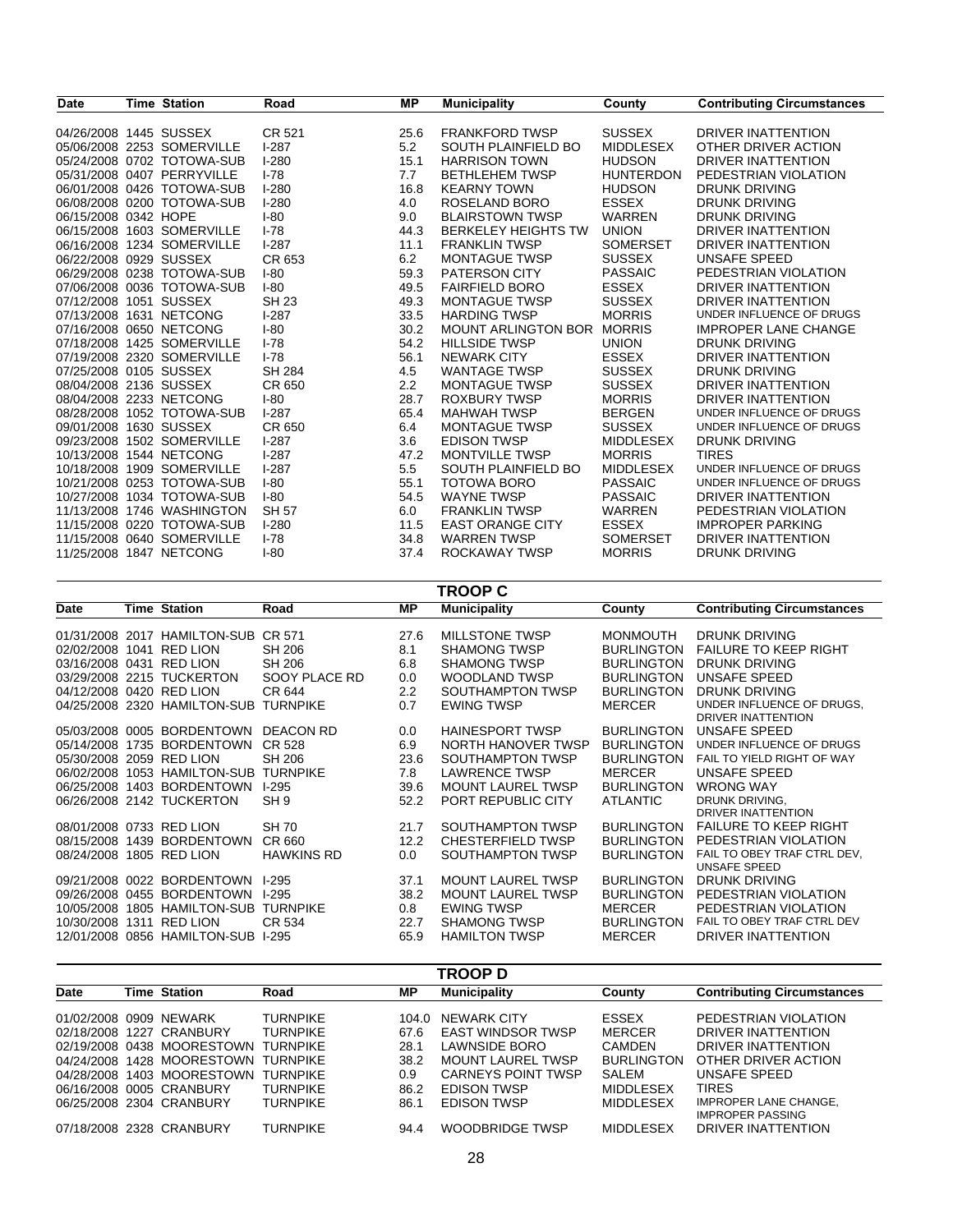| <b>Date</b>            | Time Station                        | Road            | <b>MP</b> | <b>Municipality</b>   | County            | <b>Contributing Circumstances</b> |
|------------------------|-------------------------------------|-----------------|-----------|-----------------------|-------------------|-----------------------------------|
|                        |                                     |                 |           |                       |                   |                                   |
| 08/01/2008             | 1614 CRANBURY                       | <b>TURNPIKE</b> | 77.6      | SOUTH BRUNSWICK TWS   | MIDDI FSFX        | OTHER VEHICLE FACTOR              |
| 08/09/2008 0910 NEWARK |                                     | <b>TURNPIKE</b> | 106.1     | NEWARK CITY           | ESSEX             | <b>FOLLOWING TOO CLOSELY</b>      |
| 08/16/2008 0457 NEWARK |                                     | <b>TURNPIKE</b> | 121.4     | ENGLEWOOD CITY        | <b>BERGEN</b>     | DRUNK DRIVING                     |
|                        | 09/13/2008 1823 CRANBURY            | <b>TURNPIKE</b> | 88.5      | <b>FDISON TWSP</b>    | <b>MIDDLESEX</b>  | DRIVER INATTENTION                |
| 09/19/2008 0122 NEWARK |                                     | <b>TURNPIKE</b> | 109.9     | <b>KEARNY TOWN</b>    | <b>HUDSON</b>     | DRIVER INATTENTION                |
|                        | 09/20/2008 1042 CRANBURY            | <b>TURNPIKE</b> | 67.0      | <b>WASHINGTON TWP</b> | MERCER            | <b>FOLLOWING TOO CLOSELY</b>      |
| 10/16/2008 0014 NEWARK |                                     | <b>TURNPIKE</b> | 0.0       | ELIZABETH CITY        | <b>UNION</b>      | DRIVER INATTENTION                |
|                        | 10/28/2008 0545 MOORESTOWN          | <b>TURNPIKE</b> | 47.8      | SPRINGFIELD TWSP      | <b>BURLINGTON</b> | <b>UNKNOWN</b>                    |
|                        | 11/08/2008 0358 CRANBURY            | <b>TURNPIKE</b> | 70.0      | <b>CRANBURY TWSP</b>  | <b>MIDDLESEX</b>  | PEDESTRIAN VIOLATION              |
| 11/18/2008 0500 NEWARK |                                     | <b>TURNPIKE</b> | 99.6      | ELIZABETH CITY        | <b>UNION</b>      | DRIVER INATTENTION                |
|                        | 11/29/2008 0930 MOORESTOWN TURNPIKE |                 | 31.4      | CHERRY HILL TWSP      | <b>CAMDEN</b>     | <b>WRONG WAY</b>                  |

|                 |      |                            |                |       | TROOP E                 |                  |                                   |
|-----------------|------|----------------------------|----------------|-------|-------------------------|------------------|-----------------------------------|
| Date            |      | <b>Time Station</b>        | Road           | ΜP    | <b>Municipality</b>     | County           | <b>Contributing Circumstances</b> |
| 01/25/2008 2316 |      | <b>BLOOMFIELD</b>          | <b>PARKWAY</b> | 145.0 | <b>IRVINGTON TOWN</b>   | <b>ESSEX</b>     | PEDESTRIAN VIOLATION              |
| 03/13/2008      | 1253 | <b>BLOOMFIELD</b>          | <b>PARKWAY</b> | 138.8 | <b>CRANFORD TWSP</b>    | <b>UNION</b>     | UNDER INFLUENCE OF DRUGS          |
| 03/14/2008 2111 |      | <b>BLOOMFIELD</b>          | <b>PARKWAY</b> | 145.0 | <b>IRVINGTON TOWN</b>   | <b>ESSEX</b>     | PEDESTRIAN VIOLATION              |
|                 |      | 03/21/2008 0752 SAYREVILLE | <b>PARKWAY</b> | 118.9 | ABERDEEN TWSP           | <b>MONMOUTH</b>  | DRIVER INATTENTION                |
|                 |      | 04/04/2008 0135 BASS RIVER | <b>PARKWAY</b> | 45.7  | PORT REPUBLIC CITY      | <b>ATLANTIC</b>  | DRUNK DRIVING                     |
| 04/22/2008 0429 |      | <b>BASS RIVER</b>          | <b>PARKWAY</b> | 80.1  | BEACHWOOD BORO          | <b>OCEAN</b>     | OTHER DRIVER ACTION               |
| 06/11/2008 2330 |      | <b>BLOOMFIELD</b>          | <b>PARKWAY</b> | 142.0 | <b>UNION TWSP</b>       | <b>UNION</b>     | UNSAFE SPEED                      |
|                 |      | 06/26/2008 2246 SAYREVILLE | <b>PARKWAY</b> | 126.4 | SAYREVILLE BORO         | <b>MIDDLESEX</b> | DRIVER INATTENTION                |
|                 |      | 06/30/2008 0426 BASS RIVER | <b>PARKWAY</b> | 68.7  | <b>BARNEGAT TWSP</b>    | <b>OCEAN</b>     | <b>DRUNK DRIVING</b>              |
|                 |      | 07/03/2008 1116 BLOOMFIELD | <b>PARKWAY</b> | 147.7 | <b>EAST ORANGE CITY</b> | <b>ESSEX</b>     | <b>IMPROPER LANE CHANGE</b>       |
| 07/06/2008 2227 |      | <b>SAYREVILLE</b>          | <b>PARKWAY</b> | 108.3 | TINTON FALLS BORO       | <b>MONMOUTH</b>  | <b>TIRES</b>                      |
| 07/12/2008 0147 |      | <b>BASS RIVER</b>          | <b>PARKWAY</b> | 62.4  | STAFFORD TWSP           | <b>OCEAN</b>     | <b>FAILURE TO KEEP RIGHT</b>      |
| 09/12/2008      | 1855 | SAYREVILLE                 | <b>PARKWAY</b> | 105.3 | TINTON FALLS BORO       | <b>MONMOUTH</b>  | UNSAFE SPEED                      |
| 10/08/2008 2239 |      | <b>BLOOMFIELD</b>          | <b>PARKWAY</b> | 154.1 | <b>CLIFTON CITY</b>     | <b>PASSAIC</b>   | DRUNK DRIVING                     |
| 11/27/2008      | 1016 | SAYREVILLE                 | <b>PARKWAY</b> | 94.7  | <b>WALL TWSP</b>        | <b>MONMOUTH</b>  | UNDER INFLUENCE OF DRUGS          |
|                 |      | 12/08/2008 1122 BASS RIVER | <b>PARKWAY</b> | 66.1  | STAFFORD TWSP           | <b>OCEAN</b>     | <b>FAILURE TO KEEP RIGHT</b>      |
| 12/14/2008 0357 |      | <b>BLOOMFIELD</b>          | <b>PARKWAY</b> | 132.6 | <b>WOODBRIDGE TWSP</b>  | <b>MIDDLESEX</b> | UNDER INFLUENCE OF DRUGS          |
| 12/21/2008 0203 |      | <b>SAYREVILLE</b>          | <b>PARKWAY</b> | 96.6  | <b>WALL TWSP</b>        | <b>MONMOUTH</b>  | <b>DRUNK DRIVING</b>              |
| 12/23/2008      | 1731 | <b>BASS RIVER</b>          | <b>PARKWAY</b> | 7.7   | <b>MIDDLE TWSP</b>      | <b>CAPE MAY</b>  | DRIVER INATTENTION                |
| 12/25/2008 0113 |      | <b>BLOOMFIELD</b>          | <b>PARKWAY</b> | 151.5 | <b>BLOOMFIELD BORO</b>  | <b>ESSEX</b>     | <b>NONE</b>                       |
|                 |      | 12/31/2008 1340 BASS RIVER | <b>PARKWAY</b> | 72.4  | <b>LACEY TWSP</b>       | <b>OCEAN</b>     | DRIVER INATTENTION                |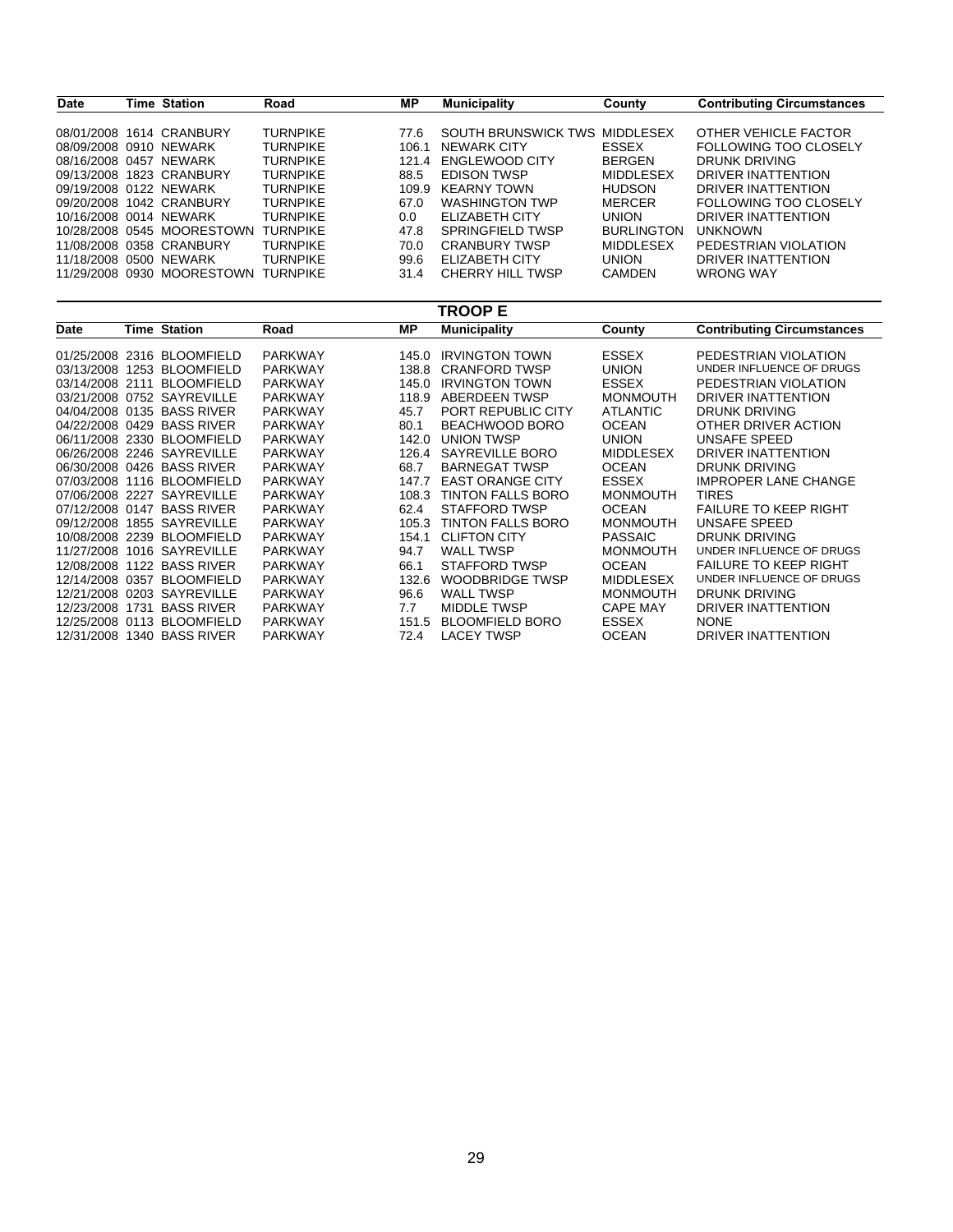#### **FATAL CRASHES BY COUNTY, MUNICIPALITY, DATE, TIME AND LOCATION**

#### **LEGEND**

| EXPRESSWAY  Atlantic City Expressway |  |
|--------------------------------------|--|
| CR  County Road                      |  |
| PARKWAY  Garden State Parkway        |  |
| PIP  Palisades Interstate Parkway    |  |

| TURNPIKE New Jersey Turnpike |  |
|------------------------------|--|
|                              |  |
| SH  State Highway            |  |

| <b>ATLANTIC COUNTY</b>   |            |                 |             |                        |           |                       |  |  |  |  |
|--------------------------|------------|-----------------|-------------|------------------------|-----------|-----------------------|--|--|--|--|
| <b>Municipality</b>      | Date       | Day             | <b>Time</b> | Road                   | <b>MP</b> | <b>Persons Killed</b> |  |  |  |  |
| <b>ATLANTIC CITY</b>     | 01/01/2008 | <b>TUESDAY</b>  | 0035        | <b>EXPRESSWAY</b>      | 1.0       | 1 PEDESTRIAN          |  |  |  |  |
| <b>HAMMONTON TOWN</b>    | 01/14/2008 | <b>MONDAY</b>   | 1812        | CR 561                 | 21.9      | 1 DRIVER              |  |  |  |  |
| <b>ATLANTIC CITY</b>     | 01/22/2008 | <b>TUESDAY</b>  | 0544        | <b>SH 30</b>           | 55.3      | 1 DRIVER              |  |  |  |  |
| LINWOOD CITY             | 01/28/2008 | <b>MONDAY</b>   | 1506        | CR 585                 | 3.9       | 1 PASSENGER           |  |  |  |  |
| <b>EGG HARBOR TWSP</b>   | 01/29/2008 | <b>TUESDAY</b>  | 0358        | <b>SH 40</b>           | 60.8      | 1 DRIVER              |  |  |  |  |
| <b>BUENA VISTA TWSP</b>  | 02/03/2008 | <b>SUNDAY</b>   | 0001        | CR 681                 | 2.4       | 1 DRIVER              |  |  |  |  |
| <b>GALLOWAY TWSP</b>     | 03/24/2008 | <b>MONDAY</b>   | 1506        | <b>SH 30</b>           | 42.4      | 1 PASSENGER           |  |  |  |  |
| <b>BUENA VISTA TWSP</b>  | 03/29/2008 | <b>SATURDAY</b> | 0417        | <b>WEST LANDIS AVE</b> | 0.0       | 1 DRIVER              |  |  |  |  |
| PORT REPUBLIC CITY       | 04/04/2008 | <b>FRIDAY</b>   | 0135        | <b>PARKWAY</b>         | 45.7      | 2 DRIVERS             |  |  |  |  |
| <b>BUENA VISTA TWSP</b>  | 04/11/2008 | <b>FRIDAY</b>   | 2354        | CR 540                 | 40.0      | 1 DRIVER              |  |  |  |  |
| <b>BUENA BORO</b>        | 05/14/2008 | WEDNESDAY       | 0210        | CR 672                 | 1.2       | 1 PASSENGER           |  |  |  |  |
| <b>EGG HARBOR TWSP</b>   | 05/16/2008 | <b>FRIDAY</b>   | 0425        | <b>SH 152</b>          | 0.4       | 1 PEDESTRIAN          |  |  |  |  |
| <b>HAMILTON TWSP</b>     | 05/20/2008 | <b>TUESDAY</b>  | 1721        | CR 575                 | 9.1       | 1 PASSENGER           |  |  |  |  |
| <b>HAMILTON TWSP</b>     | 06/16/2008 | <b>MONDAY</b>   | 1007        | CR 552                 | 22.9      | 1 PASSENGER           |  |  |  |  |
| PLEASANTVILLE CITY       | 06/20/2008 | <b>FRIDAY</b>   | 1938        | <b>EXPRESSWAY</b>      | 4.5       | 1 DRIVER              |  |  |  |  |
| PORT REPUBLIC CITY       | 06/26/2008 | <b>THURSDAY</b> | 2142        | SH <sub>9</sub>        | 52.2      | 1 DRIVER              |  |  |  |  |
| ABSECON CITY             | 07/19/2008 | <b>SATURDAY</b> | 1408        | <b>SH 30</b>           | 51.0      | 1 PASSENGER           |  |  |  |  |
| <b>VENTNOR CITY</b>      | 07/31/2008 | <b>THURSDAY</b> | 1336        | <b>ATLANTIC AVE</b>    | 0.0       | 1 DRIVER              |  |  |  |  |
| <b>ESTELL MANOR CITY</b> | 09/26/2008 | <b>FRIDAY</b>   | 0951        | CR 666                 | 0.2       | 1 DRIVER              |  |  |  |  |
| <b>EGG HARBOR TWSP</b>   | 09/29/2008 | <b>MONDAY</b>   | 2234        | CR 559                 | 4.1       | 1 DRIVER              |  |  |  |  |
| <b>GALLOWAY TWSP</b>     | 09/30/2008 | <b>TUESDAY</b>  | 1625        | <b>SH 30</b>           | 43.0      | 1 DRIVER              |  |  |  |  |
| <b>GALLOWAY TWSP</b>     | 10/03/2008 | <b>FRIDAY</b>   | 0931        | <b>MANHEIM AVE</b>     | 0.0       | 1 DRIVER              |  |  |  |  |
| <b>GALLOWAY TWSP</b>     | 10/15/2008 | WEDNESDAY       | 1014        | CR 561                 | 10.1      | 1 DRIVER              |  |  |  |  |
| <b>HAMMONTON TOWN</b>    | 10/24/2008 | <b>FRIDAY</b>   | 2253        | <b>SH 30</b>           | 29.5      | 1 PEDESTRIAN          |  |  |  |  |
| <b>BUENA VISTA TWSP</b>  | 10/25/2008 | <b>SATURDAY</b> | 1712        | CR 627                 | 0.2       | 1 DRIVER              |  |  |  |  |
| <b>ESTELL MANOR CITY</b> | 10/31/2008 | <b>FRIDAY</b>   | 2135        | CR 557                 | 14.6      | 1 PASSENGER           |  |  |  |  |
| <b>ATLANTIC CITY</b>     | 12/06/2008 | <b>SATURDAY</b> | 1908        | <b>ATLANTIC AVE</b>    | 0.0       | 1 PEDESTRIAN          |  |  |  |  |
| <b>GALLOWAY TWSP</b>     | 12/12/2008 | <b>FRIDAY</b>   | 0035        | CR 561                 | 2.9       | 1 PEDESTRIAN          |  |  |  |  |
| <b>HAMILTON TWSP</b>     | 12/14/2008 | <b>SUNDAY</b>   | 0747        | <b>EXPRESSWAY</b>      | 15.5      | 1 PASSENGER           |  |  |  |  |
| <b>GALLOWAY TWSP</b>     | 12/24/2008 | WEDNESDAY       | 1056        | CR 634                 | 2.7       | 1 PEDESTRIAN          |  |  |  |  |

| <b>BERGEN COUNTY</b>   |            |                  |      |                       |           |                       |  |
|------------------------|------------|------------------|------|-----------------------|-----------|-----------------------|--|
| <b>Municipality</b>    | Date       | Day              | Time | Road                  | <b>MP</b> | <b>Persons Killed</b> |  |
| LODI BORO              | 02/02/2008 | <b>SATURDAY</b>  | 0249 | $I-80$                | 64.3      | 1 PASSENGER           |  |
| <b>FAIR LAWN BORO</b>  | 02/12/2008 | <b>TUESDAY</b>   | 1842 | CR 69                 | 0.1       | 1 DRIVER              |  |
| WESTWOOD BORO          | 02/24/2008 | <b>SUNDAY</b>    | 1900 | <b>BRAMLEY PL</b>     | 0.0       | 1 PEDESTRIAN          |  |
| RAMSEY BORO            | 03/28/2008 | <b>FRIDAY</b>    | 2229 | <b>SH 17</b>          | 23.2      | 1 DRIVER              |  |
| <b>FORT LEE BORO</b>   | 04/25/2008 | <b>FRIDAY</b>    | 1919 | <b>CUMBERMEADE RD</b> | $0.0\,$   | 1 DRIVER              |  |
| <b>FAIR LAWN BORO</b>  | 05/04/2008 | <b>SUNDAY</b>    | 0015 | SH <sub>4</sub>       | 1.7       | 1 PEDESTRIAN          |  |
| RIDGEWOOD TWSP         | 05/11/2008 | <b>SUNDAY</b>    | 1558 | CR 507                | 5.1       | 1 PEDESTRIAN          |  |
| ORADELL BORO           | 06/10/2008 | <b>TUESDAY</b>   | 0849 | CR 80                 | 5.9       | 1 PEDESTRIAN          |  |
| TENAFLY BORO           | 06/13/2008 | <b>FRIDAY</b>    | 2126 | <b>JEWETT CT</b>      | 0.0       | 1 PEDESTRIAN          |  |
| <b>HACKENSACK CITY</b> | 06/21/2008 | <b>SATURDAY</b>  | 1537 | SH <sub>4</sub>       | 5.2       | 1 PEDESTRIAN          |  |
| <b>HACKENSACK CITY</b> | 07/26/2008 | <b>SATURDAY</b>  | 0236 | <b>MAIN ST</b>        | 1.0       | 1 DRIVER              |  |
| <b>PARAMUS BORO</b>    | 08/12/2008 | <b>TUESDAY</b>   | 2210 | SH <sub>4</sub>       | 4.3       | 1 DRIVER              |  |
| <b>ENGLEWOOD CITY</b>  | 08/16/2008 | <b>SATURDAY</b>  | 0457 | <b>TURNPIKE</b>       | 121.4     | 1 DRIVER              |  |
| <b>PARK RIDGE BORO</b> | 08/23/2008 | <b>SATURDAY</b>  | 1649 | CR 92                 | 0.6       | 1 DRIVER              |  |
| <b>MAHWAH TWSP</b>     | 08/28/2008 | <b>THURSDAY</b>  | 1052 | $1-287$               | 65.4      | 1 DRIVER              |  |
| LITTLE FERRY BORO      | 09/19/2008 | <b>FRIDAY</b>    | 2202 | <b>CR 124</b>         | 0.5       | 1 PEDESTRIAN          |  |
| <b>WALLINGTON BORO</b> | 10/05/2008 | <b>SUNDAY</b>    | 0950 | CR 507                | 9.0       | 1 PASSENGER           |  |
| NEW MILFORD BORO       | 10/16/2008 | <b>THURSDAY</b>  | 1713 | <b>CR 49</b>          | 5.1       | 1 PASSENGER           |  |
| TENAFLY BORO           | 10/20/2008 | <b>MONDAY</b>    | 1618 | SH <sub>9</sub>       | 4.2       | 1 DRIVER              |  |
| <b>HACKENSACK CITY</b> | 11/05/2008 | WEDNESDAY        | 1325 | <b>CR 51</b>          | 0.8       | 1 DRIVER              |  |
| <b>ALPINE BORO</b>     | 11/09/2008 | <b>SUNDAY</b>    | 1001 | SH <sub>9</sub>       | 5.9       | 1 PEDALCYCLIST        |  |
| <b>WALDWICK BORO</b>   | 11/19/2008 | <b>WEDNESDAY</b> | 2109 | <b>SH 17</b>          | 19.0      | 2 PASSENGERS          |  |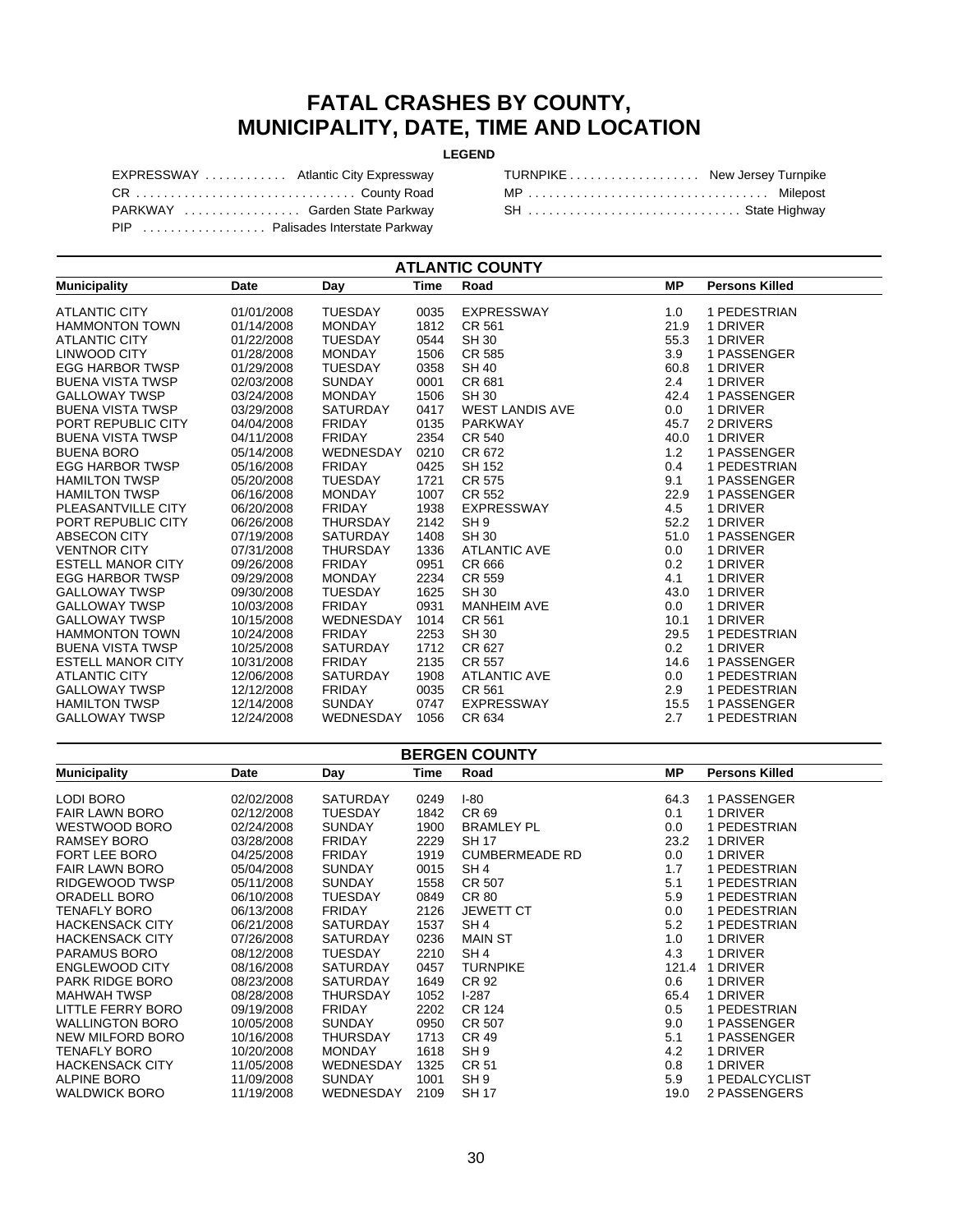| <b>BURLINGTON COUNTY</b>   |             |                  |             |                     |           |                       |  |  |
|----------------------------|-------------|------------------|-------------|---------------------|-----------|-----------------------|--|--|
| <b>Municipality</b>        | <b>Date</b> | Day              | <b>Time</b> | Road                | <b>MP</b> | <b>Persons Killed</b> |  |  |
| <b>MANSFIELD TWSP</b>      | 01/09/2008  | WEDNESDAY        | 0847        | <b>SH 206</b>       | 32.2      | 1 DRIVER              |  |  |
| <b>LUMBERTON TWSP</b>      | 01/21/2008  | <b>MONDAY</b>    | 0553        | <b>SH 38</b>        | 17.9      | 1 DRIVER              |  |  |
| <b>MOORESTOWN TWSP</b>     | 01/23/2008  | <b>WEDNESDAY</b> | 0423        | CR 636              | 3.3       | 1 DRIVER              |  |  |
| <b>SHAMONG TWSP</b>        | 02/02/2008  | <b>SATURDAY</b>  | 1041        | <b>SH 206</b>       | 8.1       | 1 DRIVER              |  |  |
| <b>WILLINGBORO TWSP</b>    | 02/14/2008  | <b>THURSDAY</b>  | 1842        | <b>SH 130</b>       | 43.5      | 1 PEDESTRIAN          |  |  |
| <b>EVESHAM TWSP</b>        | 03/03/2008  | <b>MONDAY</b>    | 0717        | <b>CROPWELL RD</b>  | 0.0       | 1 PEDESTRIAN          |  |  |
| <b>SHAMONG TWSP</b>        | 03/16/2008  | <b>SUNDAY</b>    | 0431        | <b>SH 206</b>       | 6.8       | 1 PASSENGER           |  |  |
| <b>PEMBERTON TWSP</b>      | 03/18/2008  | <b>TUESDAY</b>   | 1506        | <b>BLUEBIRD ST.</b> | 0.0       | 1 PASSENGER           |  |  |
| <b>WOODLAND TWSP</b>       | 03/29/2008  | <b>SATURDAY</b>  | 2215        | SOOY PLACE RD       | 0.0       | 1 DRIVER              |  |  |
| SOUTHAMPTON TWSP           | 04/12/2008  | <b>SATURDAY</b>  | 0420        | CR 644              | 2.2       | 1 DRIVER              |  |  |
| <b>MOUNT LAUREL TWSP</b>   | 04/24/2008  | <b>THURSDAY</b>  | 1428        | <b>TURNPIKE</b>     | 38.2      | 1 DRIVER              |  |  |
| <b>HAINESPORT TWSP</b>     | 05/03/2008  | <b>SATURDAY</b>  | 0005        | <b>DEACON RD</b>    | 0.0       | 1 DRIVER              |  |  |
| MAPLE SHADE TWSP           | 05/05/2008  | <b>MONDAY</b>    | 1036        | <b>SH 38</b>        | 4.5       | 1 DRIVER              |  |  |
| <b>MEDFORD TWSP</b>        | 05/12/2008  | <b>MONDAY</b>    | 1500        | CR 623              | 0.6       | 1 PASSENGER           |  |  |
| NORTH HANOVER TWSP         | 05/14/2008  | WEDNESDAY        | 1735        | CR 528              | 6.9       | 1 PEDESTRIAN          |  |  |
| <b>MOUNT LAUREL TWSP</b>   | 05/17/2008  | <b>SATURDAY</b>  | 1747        | CR 686              | 7.0       | 1 DRIVER              |  |  |
| <b>EASTHAMPTON TWSP</b>    | 05/29/2008  | <b>THURSDAY</b>  | 2150        | CR 621              | 1.0       | 1 DRIVER              |  |  |
| SOUTHAMPTON TWSP           | 05/30/2008  | <b>FRIDAY</b>    | 2059        | SH 206              | 23.6      | 1 DRIVER              |  |  |
| <b>MOORESTOWN TWSP</b>     | 06/12/2008  | <b>THURSDAY</b>  | 1220        | <b>MAIN ST</b>      | 0.0       | 1 PEDALCYCLIST        |  |  |
| <b>LUMBERTON TWSP</b>      | 06/24/2008  | <b>TUESDAY</b>   | 1732        | CR 612              | 6.6       | 1 DRIVER              |  |  |
| <b>MOUNT LAUREL TWSP</b>   | 06/25/2008  | WEDNESDAY        | 1403        | $1-295$             | 39.6      | 1 DRIVER              |  |  |
| MOORESTOWN TWSP            | 07/07/2008  | <b>MONDAY</b>    | 1733        | <b>CR 537</b>       | 9.1       | 1 PEDALCYCLIST        |  |  |
| <b>MAPLE SHADE TWSP</b>    | 07/09/2008  | <b>WEDNESDAY</b> | 1237        | SH 73               | 27.9      | 1 PEDESTRIAN          |  |  |
| <b>WESTAMPTON TWSP</b>     | 07/16/2008  | WEDNESDAY        | 2220        | DOWNING CT          | 0.0       | 1 PEDESTRIAN          |  |  |
| <b>FLORENCE TWSP</b>       | 07/19/2008  | <b>SATURDAY</b>  | 2229        | <b>SH 130</b>       | 50.0      | 1 PEDESTRIAN          |  |  |
| SOUTHAMPTON TWSP           | 08/01/2008  | <b>FRIDAY</b>    | 0733        | <b>SH 70</b>        | 21.7      | 1 DRIVER              |  |  |
| <b>BORDENTOWN TWSP</b>     | 08/02/2008  | <b>SATURDAY</b>  | 2002        | SH 130              | 58.2      | 1 PASSENGER           |  |  |
| <b>MOUNT LAUREL TWSP</b>   | 08/09/2008  | <b>SATURDAY</b>  | 1919        | CR 616              | 1.0       | 1 DRIVER              |  |  |
| <b>WILLINGBORO TWSP</b>    | 08/09/2008  | <b>SATURDAY</b>  | 2137        | CR 630              | 3.6       | 1 DRIVER              |  |  |
| <b>CHESTERFIELD TWSP</b>   | 08/15/2008  | <b>FRIDAY</b>    | 1439        | CR 660              | 12.2      | 1 PEDESTRIAN,         |  |  |
| <b>EDGEWATER PARK TWSP</b> | 08/16/2008  | SATURDAY         | 0040        | SH 130              | 40.0      | 1 PEDALCYCLIST        |  |  |
| <b>WILLINGBORO TWSP</b>    | 08/17/2008  | <b>SUNDAY</b>    | 1929        | ROCKLAND DR         | 0.0       | 1 DRIVER              |  |  |
| SOUTHAMPTON TWSP           | 08/24/2008  | <b>SUNDAY</b>    | 1805        | <b>HAWKINS RD</b>   | 0.0       | 1 PEDALCYCLIST        |  |  |
| <b>MOORESTOWN TWSP</b>     | 08/24/2008  | <b>SUNDAY</b>    | 2331        | <b>SH 38</b>        | 6.5       | 1 PASSENGER           |  |  |
| <b>MOUNT LAUREL TWSP</b>   | 09/21/2008  | <b>SUNDAY</b>    | 0022        | $I-295$             | 37.1      | 1 DRIVER              |  |  |
| <b>MOUNT LAUREL TWSP</b>   | 09/26/2008  | <b>FRIDAY</b>    | 0455        | $I-295$             | 38.2      | 1 PEDESTRIAN          |  |  |
| <b>MOUNT HOLLY TWSP</b>    | 10/08/2008  | WEDNESDAY        | 2301        | <b>SH 38</b>        | 16.5      | 1 PEDESTRIAN          |  |  |
| <b>MANSFIELD TWSP</b>      | 10/09/2008  | <b>THURSDAY</b>  | 1503        | CR 543              | 25.0      | 1 DRIVER              |  |  |
| PEMBERTON TWSP             | 10/09/2008  | <b>THURSDAY</b>  | 2236        | CR 645              | 1.7       | 1 DRIVER              |  |  |
| <b>MEDFORD TWSP</b>        | 10/22/2008  | WEDNESDAY        | 2212        | <b>JACKSON RD</b>   | 0.0       | 1 DRIVER              |  |  |
| SPRINGFIELD TWSP           | 10/28/2008  | <b>TUESDAY</b>   | 0545        | <b>TURNPIKE</b>     | 47.8      | 1 PEDESTRIAN          |  |  |
| <b>SHAMONG TWSP</b>        | 10/30/2008  | <b>THURSDAY</b>  | 1311        | CR 534              | 22.7      | 1 PASSENGER           |  |  |
| <b>BORDENTOWN TWSP</b>     | 10/31/2008  | <b>FRIDAY</b>    | 1920        | <b>SH 206</b>       | 37.4      | 1 PEDESTRIAN          |  |  |
| <b>BURLINGTON CITY</b>     | 12/09/2008  | <b>TUESDAY</b>   | 1715        | SH 130              | 46.2      | 1 PEDESTRIAN          |  |  |
| <b>MOUNT LAUREL TWSP</b>   | 12/29/2008  | <b>MONDAY</b>    | 0337        | CR 537              | 12.7      | 1 DRIVER              |  |  |
|                            |             |                  |             |                     |           |                       |  |  |

| <b>CAMDEN COUNTY</b>      |            |                 |      |                     |      |                       |  |  |
|---------------------------|------------|-----------------|------|---------------------|------|-----------------------|--|--|
| <b>Municipality</b>       | Date       | Day             | Time | Road                | MР   | <b>Persons Killed</b> |  |  |
| <b>GLOUCESTER TWSP</b>    | 01/01/2008 | <b>TUESDAY</b>  | 0646 | <b>SH 42</b>        | 8.2  | 1 PASSENGER           |  |  |
| <b>MOUNT EPHRAIM BORO</b> | 01/05/2008 | <b>SATURDAY</b> | 0440 | SH 168              | 7.9  | 1 DRIVER              |  |  |
| <b>BROOKLAWN BORO</b>     | 01/10/2008 | <b>THURSDAY</b> | 0109 | SH 130              | 26.0 | 1 DRIVER              |  |  |
| <b>CAMDEN CITY</b>        | 01/25/2008 | <b>FRIDAY</b>   | 1718 | 17TH ST             | 0.0  | 1 DRIVER              |  |  |
| <b>WATERFORD TWSP</b>     | 01/31/2008 | <b>THURSDAY</b> | 1326 | <b>SH 30</b>        | 18.4 | 1 DRIVER              |  |  |
| <b>GLOUCESTER CITY</b>    | 02/15/2008 | <b>FRIDAY</b>   | 1218 | <b>JOHNSON BLVD</b> | 0.0  | 1 DRIVER              |  |  |
| LAWNSIDE BORO             | 02/19/2008 | <b>TUESDAY</b>  | 0438 | <b>TURNPIKE</b>     | 28.1 | 1 DRIVER              |  |  |
| <b>HADDON TWSP</b>        | 03/09/2008 | <b>SUNDAY</b>   | 1949 | SH 168              | 9.2  | 1 PEDESTRIAN          |  |  |
| LAWNSIDE BORO             | 03/14/2008 | <b>FRIDAY</b>   | 2144 | <b>SH 30</b>        | 8.7  | 1 PEDESTRIAN          |  |  |
| <b>GLOUCESTER TWSP</b>    | 03/16/2008 | <b>SUNDAY</b>   | 0119 | CR 677              | 1.2  | 1 DRIVER              |  |  |
| WINSLOW TWSP              | 03/24/2008 | <b>MONDAY</b>   | 2009 | CR 689              | 1.4  | 1 PEDESTRIAN          |  |  |
| <b>CAMDEN CITY</b>        | 04/05/2008 | <b>SATURDAY</b> | 0441 | I-676               | 2.7  | 1 PEDESTRIAN          |  |  |
| WINSLOW TWSP              | 04/05/2008 | <b>SATURDAY</b> | 2227 | <b>SH73</b>         | 11.1 | 1 PASSENGER           |  |  |
| <b>CHERRY HILL TWSP</b>   | 04/10/2008 | <b>THURSDAY</b> | 1350 | CR 561              | 44.9 | 1 DRIVER              |  |  |
| <b>CHERRY HILL TWSP</b>   | 04/22/2008 | <b>TUESDAY</b>  | 1906 | <b>SH 70</b>        | 3.0  | 1 PEDESTRIAN          |  |  |
| <b>WATERFORD TWSP</b>     | 04/22/2008 | <b>TUESDAY</b>  | 1952 | <b>MAPLE AVE</b>    | 0.0  | 1 PEDESTRIAN          |  |  |
| WINSLOW TWSP              | 05/02/2008 | <b>FRIDAY</b>   | 1338 | <b>SH 30</b>        | 23.1 | 1 DRIVER              |  |  |
| <b>CHERRY HILL TWSP</b>   | 05/06/2008 | <b>TUESDAY</b>  | 0330 | <b>GREENVALE RD</b> | 0.0  | 1 DRIVER              |  |  |
| <b>BERLIN TWSP</b>        | 05/16/2008 | <b>FRIDAY</b>   | 0935 | SH 73               | 18.2 | 1 DRIVER              |  |  |
| <b>CHERRY HILL TWSP</b>   | 06/03/2008 | <b>TUESDAY</b>  | 1319 | CR 644              | 3.9  | 1 PEDESTRIAN          |  |  |
| <b>CAMDEN CITY</b>        | 07/04/2008 | <b>FRIDAY</b>   | 1800 | CR 561              | 49.0 | 1 DRIVER              |  |  |
| WINSLOW TWSP              | 07/05/2008 | <b>SATURDAY</b> | 1703 | EXPRESSWAY          | 38.2 | 1 DRIVER              |  |  |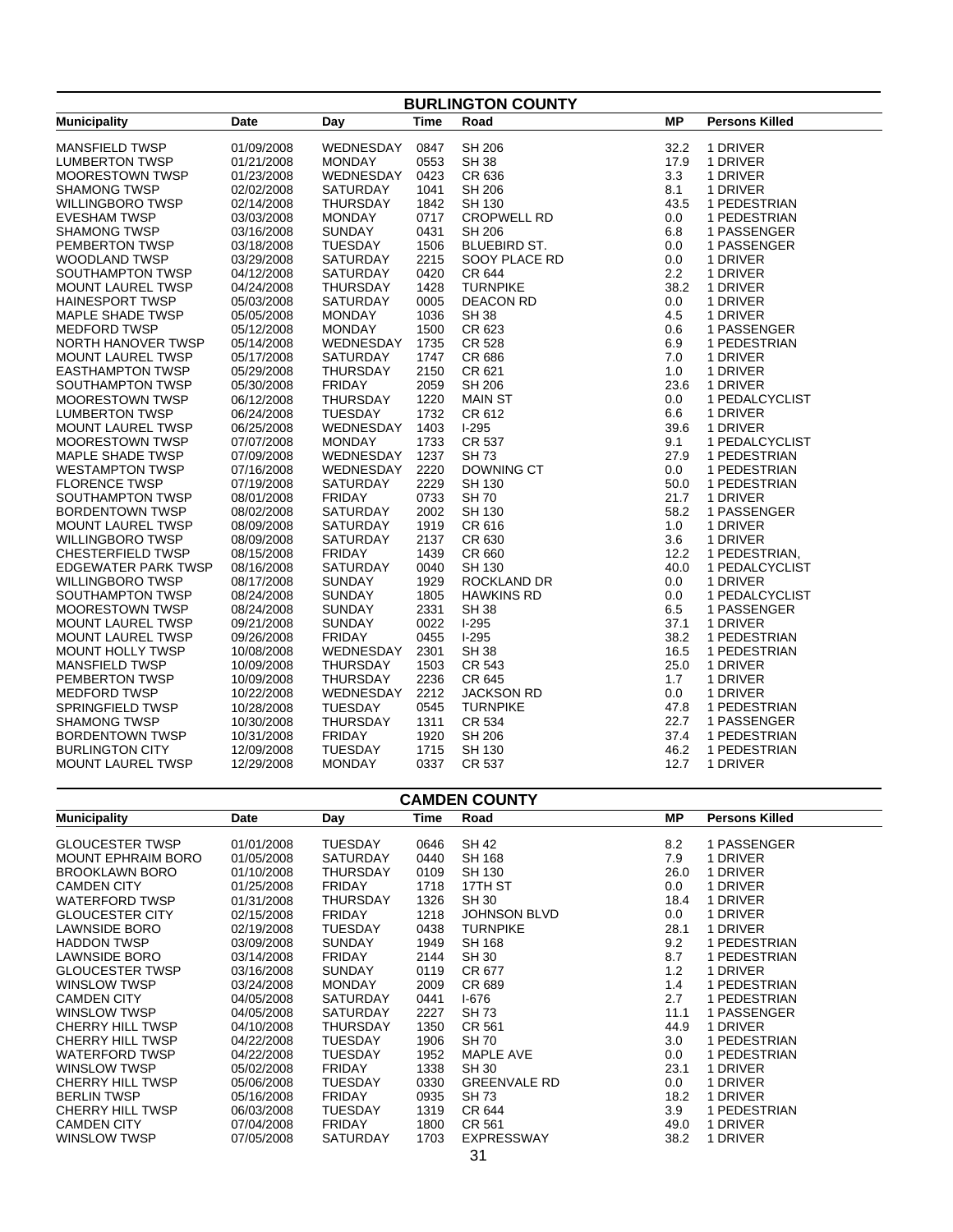| <b>Municipality</b>     | <b>Date</b> | Day             | Time | Road             | МP   | <b>Persons Killed</b>  |
|-------------------------|-------------|-----------------|------|------------------|------|------------------------|
| <b>BELLMAWR BORO</b>    | 07/08/2008  | <b>TUESDAY</b>  | 1937 | $1-295$          | 26.9 | 1 DRIVER               |
| <b>BERLIN BORO</b>      | 07/11/2008  | <b>FRIDAY</b>   | 2103 | CR 534           | 12.1 | 1 DRIVER               |
| WINSLOW TWSP            | 07/26/2008  | <b>SATURDAY</b> | 0200 | NORTH GROVE ST   | 0.0  | 1 PEDESTRIAN           |
| <b>PENNSAUKEN TWSP</b>  | 07/26/2008  | <b>SATURDAY</b> | 2257 | SH 130           | 31.7 | 1 PEDESTRIAN           |
| <b>WINSLOW TWSP</b>     | 08/09/2008  | <b>SATURDAY</b> | 0009 | <b>SH 143</b>    | 2.2  | 1 DRIVER               |
| <b>CAMDEN CITY</b>      | 08/11/2008  | <b>MONDAY</b>   | 0127 | <b>SH 30</b>     | 55.8 | 1 PEDESTRIAN           |
| <b>GLOUCESTER TWSP</b>  | 08/26/2008  | <b>TUESDAY</b>  | 0541 | <b>SH 168</b>    | 4.2  | 1 PEDESTRIAN           |
| <b>WATERFORD TWSP</b>   | 09/06/2008  | SATURDAY        | 1508 | <b>SH 30</b>     | 20.3 | 1 DRIVER               |
| <b>CHERRY HILL TWSP</b> | 09/11/2008  | <b>THURSDAY</b> | 1021 | $1-295$          | 34.6 | 2 DRIVERS, 1 PASSENGER |
| <b>CAMDEN CITY</b>      | 09/27/2008  | <b>SATURDAY</b> | 0608 | $1-676$          | 2.9  | 1 PEDESTRIAN           |
| <b>BERLIN TWSP</b>      | 10/09/2008  | THURSDAY        | 2246 | <b>MINCK AVE</b> | 0.0  | 1 DRIVER               |
| <b>VOORHEES TWSP</b>    | 10/28/2008  | <b>TUESDAY</b>  | 1624 | <b>SH 73</b>     | 19.6 | 1 DRIVER               |
| <b>WOODLYNNE BORO</b>   | 10/31/2008  | <b>FRIDAY</b>   | 2333 | CR 603           | 1.7  | 1 DRIVER               |
| <b>GLOUCESTER TWSP</b>  | 11/14/2008  | <b>FRIDAY</b>   | 1859 | CR 534           | 3.8  | 1 PEDESTRIAN           |
| <b>GLOUCESTER TWSP</b>  | 11/16/2008  | <b>SUNDAY</b>   | 1704 | CR 706           | 5.6  | 1 DRIVER               |
| OAKLYN BORO             | 11/17/2008  | <b>MONDAY</b>   | 1733 | CR 650           | 0.6  | 1 DRIVER               |
| <b>CHERRY HILL TWSP</b> | 11/29/2008  | <b>SATURDAY</b> | 0930 | <b>TURNPIKE</b>  | 31.4 | 1 DRIVER               |
| <b>CAMDEN CITY</b>      | 12/01/2008  | <b>MONDAY</b>   | 1456 | CR 601           | 1.7  | 1 PEDESTRIAN           |
| LINDENWOLD BORO         | 12/03/2008  | WEDNESDAY       | 0640 | CR 673           | 3.1  | 1 PEDESTRIAN           |
| <b>LAWNSIDE BORO</b>    | 12/24/2008  | WEDNESDAY       | 0018 | $1-295$          | 31.3 | 1 PASSENGER            |

#### **CAPE MAY COUNTY**

| <b>Municipality</b>  | Date       | Day             | Time | Road           | МP   | <b>Persons Killed</b> |
|----------------------|------------|-----------------|------|----------------|------|-----------------------|
|                      |            |                 |      |                |      | <b>DRIVER</b>         |
| <b>LOWER TWSP</b>    | 01/18/2008 | <b>FRIDAY</b>   | 0420 | CR 603         | 1.4  |                       |
| CAPE MAY CITY        | 05/03/2008 | <b>SATURDAY</b> | 1928 | CR 622         | 0.1  | 1 DRIVER              |
| <b>SEA ISLE CITY</b> | 05/15/2008 | <b>THURSDAY</b> | 2252 | CR 619         | 13.5 | 1 PASSENGER           |
| <b>DENNIS TWSP</b>   | 06/09/2008 | <b>MONDAY</b>   | 1809 | SH 83          | 1.2  | 1 DRIVER              |
| MIDDLE TWSP          | 06/21/2008 | <b>SATURDAY</b> | 1543 | SH 47          | 15.8 | 1 DRIVER              |
| <b>UPPER TWSP</b>    | 07/13/2008 | <b>SUNDAY</b>   | 0006 | CR 548         | 6.3  | 1 DRIVER              |
| MIDDLE TWSP          | 07/21/2008 | <b>MONDAY</b>   | 1424 | SH 47          | 10.2 | 1 DRIVER              |
| <b>DENNIS TWSP</b>   | 08/10/2008 | <b>SUNDAY</b>   | 2152 | SH 47          | 18.5 | 1 PASSENGER           |
| <b>UPPER TWSP</b>    | 09/06/2008 | <b>SATURDAY</b> | 0109 | SH 50          | 1.1  | 1 DRIVER              |
| MIDDLE TWSP          | 11/16/2008 | <b>SUNDAY</b>   | 2013 | CR 618         | 2.1  | 1 DRIVER              |
| MIDDLE TWSP          | 12/23/2008 | <b>TUESDAY</b>  | 1731 | <b>PARKWAY</b> | 7.7  | PASSENGER             |

| <b>CUMBERLAND COUNTY</b> |                                                                                                |                                                                                                                                   |                                              |                                                                                        |                                                 |  |  |  |
|--------------------------|------------------------------------------------------------------------------------------------|-----------------------------------------------------------------------------------------------------------------------------------|----------------------------------------------|----------------------------------------------------------------------------------------|-------------------------------------------------|--|--|--|
| Date                     | Day                                                                                            | Time                                                                                                                              | Road                                         | <b>MP</b>                                                                              | <b>Persons Killed</b>                           |  |  |  |
|                          |                                                                                                |                                                                                                                                   |                                              |                                                                                        | 1 DRIVER                                        |  |  |  |
|                          |                                                                                                |                                                                                                                                   |                                              |                                                                                        | 1 DRIVER                                        |  |  |  |
|                          |                                                                                                |                                                                                                                                   |                                              |                                                                                        | 1 DRIVER                                        |  |  |  |
|                          |                                                                                                |                                                                                                                                   |                                              |                                                                                        | 1 DRIVER                                        |  |  |  |
|                          |                                                                                                |                                                                                                                                   |                                              |                                                                                        | 1 DRIVER                                        |  |  |  |
|                          |                                                                                                |                                                                                                                                   |                                              |                                                                                        | 1 DRIVER                                        |  |  |  |
|                          |                                                                                                | 2008                                                                                                                              |                                              |                                                                                        | 1 DRIVER                                        |  |  |  |
| 05/23/2008               | <b>FRIDAY</b>                                                                                  | 1659                                                                                                                              | CR 659                                       | 4.9                                                                                    | 1 PASSENGER                                     |  |  |  |
| 06/14/2008               | <b>SATURDAY</b>                                                                                | 1730                                                                                                                              | CR 540                                       | 35.2                                                                                   | 1 DRIVER                                        |  |  |  |
| 06/16/2008               | <b>MONDAY</b>                                                                                  | 2236                                                                                                                              | <b>SH 47</b>                                 | 46.8                                                                                   | 1 PEDESTRIAN                                    |  |  |  |
| 06/21/2008               | <b>SATURDAY</b>                                                                                | 1822                                                                                                                              | CR 553                                       | 23.3                                                                                   | 1 DRIVER                                        |  |  |  |
| 07/17/2008               | <b>THURSDAY</b>                                                                                | 1735                                                                                                                              | <b>MAGNOLIA AVE</b>                          | $0.0\,$                                                                                | 1 DRIVER                                        |  |  |  |
| 07/19/2008               | <b>SATURDAY</b>                                                                                | 1307                                                                                                                              | <b>SH 347</b>                                | 5.3                                                                                    | 1 PASSENGER                                     |  |  |  |
| 07/25/2008               | <b>FRIDAY</b>                                                                                  | 1513                                                                                                                              | <b>EAST CHESTNUT AVE</b>                     | 0.0                                                                                    | 1 PASSENGER                                     |  |  |  |
| 07/25/2008               | <b>FRIDAY</b>                                                                                  | 2130                                                                                                                              | <b>SH 77</b>                                 | 5.2                                                                                    | 1 DRIVER                                        |  |  |  |
| 08/08/2008               | <b>FRIDAY</b>                                                                                  | 0741                                                                                                                              | DANTE AVE                                    | 1.5                                                                                    | 1 DRIVER                                        |  |  |  |
| 08/13/2008               | WEDNESDAY                                                                                      | 1639                                                                                                                              | CR 540                                       | 33.3                                                                                   | 1 DRIVER                                        |  |  |  |
| 08/16/2008               | <b>SATURDAY</b>                                                                                | 1240                                                                                                                              | CR 670                                       | 10.8                                                                                   | 1 PASSENGER                                     |  |  |  |
| 08/28/2008               | <b>THURSDAY</b>                                                                                | 1200                                                                                                                              | CR 687                                       | $2.5\,$                                                                                | 1 PASSENGER                                     |  |  |  |
| 09/12/2008               | <b>FRIDAY</b>                                                                                  | 1606                                                                                                                              | <b>SH 347</b>                                | 4.2                                                                                    | 1 DRIVER                                        |  |  |  |
| 10/24/2008               | <b>FRIDAY</b>                                                                                  | 1911                                                                                                                              | CR 540                                       | 34.4                                                                                   | 1 PEDALCYCLIST                                  |  |  |  |
| 11/01/2008               | <b>SATURDAY</b>                                                                                | 2053                                                                                                                              | CR 670                                       | 13.5                                                                                   | 1 PEDESTRIAN,                                   |  |  |  |
| 12/05/2008               | <b>FRIDAY</b>                                                                                  | 0024                                                                                                                              | LINCOLN AVE                                  | 6.0                                                                                    | 1 DRIVER                                        |  |  |  |
|                          | 02/13/2008<br>02/19/2008<br>03/26/2008<br>04/15/2008<br>04/25/2008<br>05/14/2008<br>05/14/2008 | <b>WEDNESDAY</b><br><b>TUESDAY</b><br><b>WEDNESDAY</b><br><b>TUESDAY</b><br><b>FRIDAY</b><br><b>WEDNESDAY</b><br><b>WEDNESDAY</b> | 2009<br>2041<br>2228<br>1537<br>0019<br>1346 | <b>CR 704</b><br>CR 626<br><b>SH 47</b><br>CR 659<br>CR 609<br>CR 606<br><b>CR 540</b> | 0.4<br>3.9<br>32.7<br>1.2<br>1.0<br>1.4<br>38.3 |  |  |  |

| <b>ESSEX COUNTY</b>   |            |                 |      |                   |       |                       |  |  |
|-----------------------|------------|-----------------|------|-------------------|-------|-----------------------|--|--|
| <b>Municipality</b>   | Date       | Dav             | Time | Road              | МP    | <b>Persons Killed</b> |  |  |
| NUTLEY TOWN           | 01/01/2008 | <b>TUESDAY</b>  | 1853 | CR 648            | 0.9   | PEDESTRIAN            |  |  |
| <b>NEWARK CITY</b>    | 01/02/2008 | WEDNESDAY       | 0909 | <b>TURNPIKE</b>   | 104.0 | PEDESTRIAN            |  |  |
| <b>IRVINGTON TOWN</b> | 01/25/2008 | FRIDAY          | 2316 | PARKWAY           | 145.0 | I PEDESTRIAN          |  |  |
| NEWARK CITY           | 02/21/2008 | <b>THURSDAY</b> | 0817 | <b>MARKET ST</b>  | 0.0   | I PEDESTRIAN          |  |  |
| <b>NEWARK CITY</b>    | 03/08/2008 | SATURDAY        | 2144 | <b>WINANS AVE</b> | 0.0   | <b>DRIVER</b>         |  |  |
| <b>IRVINGTON TOWN</b> | 03/14/2008 | FRIDAY          | 2111 | PARKWAY           | 145.0 | PEDESTRIAN            |  |  |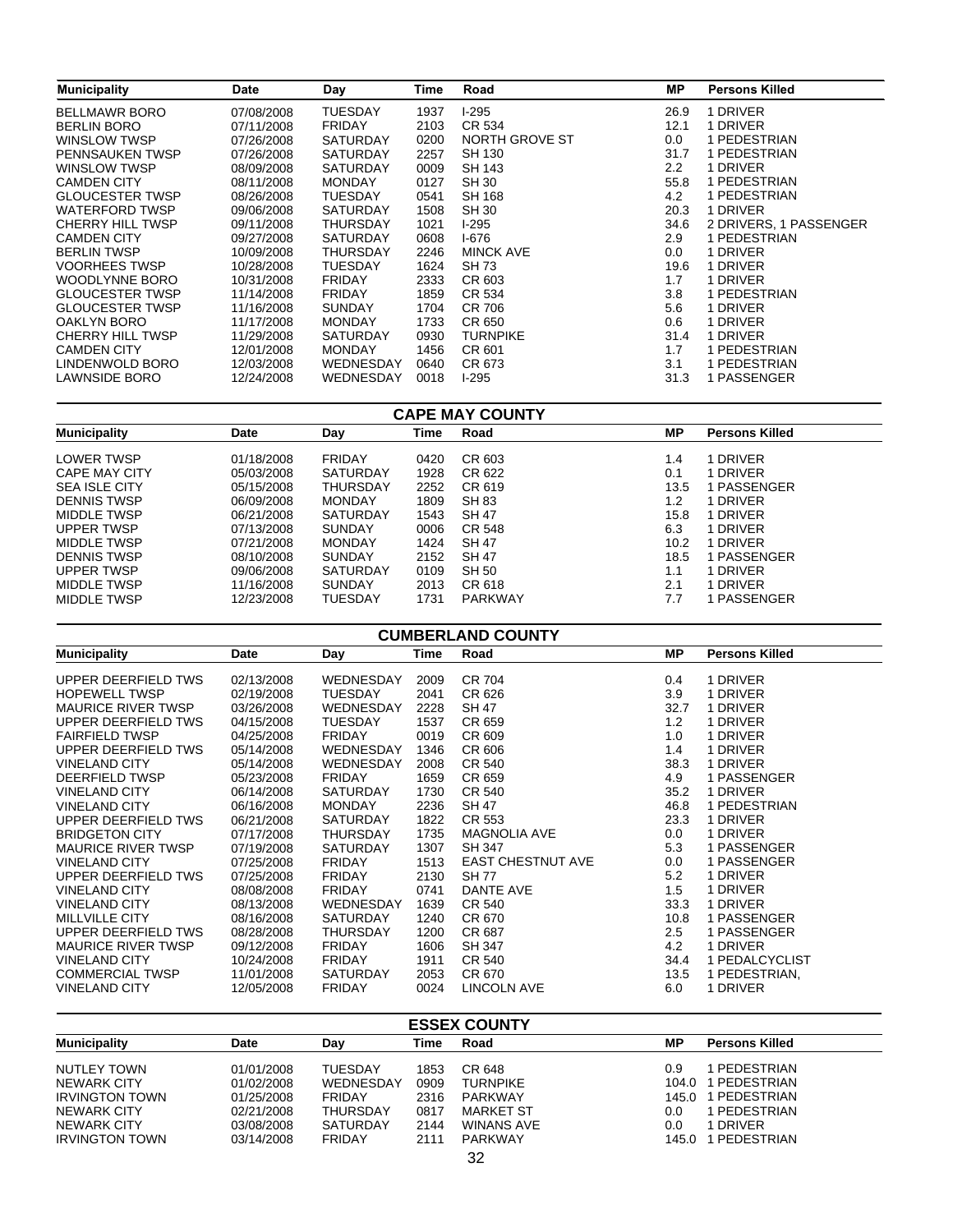| <b>Municipality</b>     | <b>Date</b> | Day             | Time | Road                      | <b>MP</b> | <b>Persons Killed</b>       |
|-------------------------|-------------|-----------------|------|---------------------------|-----------|-----------------------------|
| <b>NEWARK CITY</b>      | 03/16/2008  | <b>SUNDAY</b>   | 2125 | <b>CR 508</b>             | 10.5      | 1 PEDESTRIAN                |
| <b>NEWARK CITY</b>      | 03/17/2008  | <b>MONDAY</b>   | 0110 | CR 508                    | 10.1      | 1 DRIVER                    |
| <b>NEWARK CITY</b>      | 04/06/2008  | <b>SUNDAY</b>   | 1100 | SO. 11TH ST               | 0.1       | 1 PASSENGER                 |
| <b>NEWARK CITY</b>      | 04/11/2008  | <b>FRIDAY</b>   | 0944 | 12TH ST                   | 0.2       | 1 PASSENGER                 |
| <b>NEWARK CITY</b>      | 04/19/2008  | SATURDAY        | 0210 | SH <sub>1</sub>           | 0.4       | 1 DRIVER, 1 PASSENGER       |
| <b>EAST ORANGE CITY</b> | 05/09/2008  | <b>FRIDAY</b>   | 0145 | <b>FREEWAY DR</b>         | 0.0       | 1 DRIVER                    |
| ROSELAND BORO           | 06/08/2008  | <b>SUNDAY</b>   | 0200 | $1-280$                   | 4.0       | 1 DRIVER                    |
| <b>NEWARK CITY</b>      | 06/21/2008  | SATURDAY        | 1940 | <b>CLINTON PL</b>         | 0.0       | 1 DRIVER                    |
| <b>EAST ORANGE CITY</b> | 06/24/2008  | <b>TUESDAY</b>  | 1606 | <b>DODD ST</b>            | 0.6       | 1 DRIVER                    |
| <b>NEWARK CITY</b>      | 06/25/2008  | WEDNESDAY       | 1638 | <b>MARKET ST</b>          | 0.0       | 1 DRIVER                    |
| <b>EAST ORANGE CITY</b> | 07/03/2008  | <b>THURSDAY</b> | 1116 | <b>PARKWAY</b>            |           | 147.7 1 DRIVER              |
| <b>FAIRFIELD BORO</b>   | 07/06/2008  | <b>SUNDAY</b>   | 0036 | $I-80$                    | 49.5      | 1 DRIVER                    |
| <b>NEWARK CITY</b>      | 07/10/2008  | <b>THURSDAY</b> | 0233 | <b>SH 21</b>              | 0.0       | 1 DRIVER, 2 PASSENGERS      |
| <b>NEWARK CITY</b>      | 07/12/2008  | <b>SATURDAY</b> | 0316 | <b>MARKET ST</b>          | 1.0       | 1 PEDESTRIAN                |
| <b>NEWARK CITY</b>      | 07/19/2008  | <b>SATURDAY</b> | 2320 | $I - 78$                  | 56.1      | 1 DRIVER                    |
| <b>NEWARK CITY</b>      | 07/20/2008  | <b>SUNDAY</b>   | 1653 | <b>BROAD ST</b>           | 0.0       | 1 PEDESTRIAN                |
| <b>EAST ORANGE CITY</b> | 07/22/2008  | <b>TUESDAY</b>  | 1930 | <b>CR 508</b>             | 9.2       | 1 PASSENGER                 |
| <b>NEWARK CITY</b>      | 08/09/2008  | <b>SATURDAY</b> | 0910 | <b>TURNPIKE</b>           | 106.1     | 1 PASSENGER                 |
| <b>ORANGE CITY</b>      | 08/14/2008  | <b>THURSDAY</b> | 2019 | <b>HENRY ST</b>           | 0.0       | 1 PEDESTRIAN                |
| <b>ORANGE CITY</b>      | 08/23/2008  | <b>SATURDAY</b> | 1606 | <b>FREEWAY DRIVE EAST</b> | 0.0       | 1 PEDALCYCLIST              |
| <b>NEWARK CITY</b>      | 08/25/2008  | <b>MONDAY</b>   | 0239 | SH <sub>1</sub>           | 49.0      | 1 DRIVER                    |
| <b>IRVINGTON TOWN</b>   | 09/01/2008  | <b>MONDAY</b>   | 0230 | CR 665                    | 2.0       | 1 PEDESTRIAN                |
| <b>NUTLEY TOWN</b>      | 09/06/2008  | SATURDAY        | 0800 | CR 647                    | 1.7       | 1 DRIVER                    |
| <b>EAST ORANGE CITY</b> | 09/20/2008  | <b>SATURDAY</b> | 1326 | <b>SANFORD ST</b>         | 0.5       | 1 DRIVER                    |
| <b>BELLEVILLE TOWN</b>  | 09/26/2008  | <b>FRIDAY</b>   | 1203 | <b>WASHINGTON AVE</b>     | 0.6       | 1 DRIVER                    |
| <b>NEWARK CITY</b>      | 09/28/2008  | <b>SUNDAY</b>   | 0200 | SH <sub>9</sub>           | 0.6       | 1 DRIVER                    |
| <b>NEWARK CITY</b>      | 10/12/2008  | <b>SUNDAY</b>   | 1816 | <b>CLIFTON AVE</b>        | 2.5       | 1 PEDESTRIAN                |
| <b>NEWARK CITY</b>      | 10/15/2008  | WEDNESDAY       | 1217 | SOUTH 12TH ST             | 0.0       | 1 PEDESTRIAN                |
| <b>NEWARK CITY</b>      | 10/23/2008  | <b>THURSDAY</b> | 0540 | SOUTH 10TH ST             | 1.0       | 2 PASSENGERS                |
| <b>MILLBURN TWSP</b>    | 11/09/2008  | <b>SUNDAY</b>   | 1329 | CR 527                    | 73.6      | 1 DRIVER                    |
| <b>NEWARK CITY</b>      | 11/12/2008  | WEDNESDAY       | 2215 | <b>OUTER PORT ST</b>      | 1.2       | 1 DRIVER                    |
| <b>EAST ORANGE CITY</b> | 11/15/2008  | <b>SATURDAY</b> | 0220 | $1-280$                   | 11.5      | 1 DRIVER                    |
| <b>BLOOMFIELD BORO</b>  | 11/17/2008  | <b>MONDAY</b>   | 0756 | CR 509                    | 19.2      | 1 DRIVER                    |
| <b>ORANGE CITY</b>      | 11/18/2008  | <b>TUESDAY</b>  | 1242 | OAKWOOD AVE               | 0.0       | 1 PEDESTRIAN                |
| <b>NEWARK CITY</b>      | 11/25/2008  | <b>TUESDAY</b>  | 2245 | <b>ORANGE ST</b>          | 5.2       | 1 PASSENGER, 1 DRIVER       |
| <b>MONTCLAIR TOWN</b>   | 12/10/2008  | WEDNESDAY       | 1921 | CR 621                    | 2.4       | 1 PEDESTRIAN                |
| <b>BLOOMFIELD BORO</b>  | 12/25/2008  | <b>THURSDAY</b> | 0113 | <b>PARKWAY</b>            |           | 151.5 1 DRIVER, 1 PASSENGER |

#### **GLOUCESTER COUNTY**

| <b>Municipality</b>    | Date       | Day             | Time | Road                  | <b>MP</b> | <b>Persons Killed</b>  |
|------------------------|------------|-----------------|------|-----------------------|-----------|------------------------|
| <b>DEPTFORD TWSP</b>   | 01/03/2008 | <b>THURSDAY</b> | 1733 | CR 544                | 0.3       | 1 PEDALCYCLIST         |
| <b>LOGAN TWSP</b>      | 01/03/2008 | <b>THURSDAY</b> | 1832 | CR 620                | 4.9       | 1 PEDESTRIAN           |
| <b>MANTUA TWSP</b>     | 01/30/2008 | WEDNESDAY       | 0534 | CR 533                | 43.7      | 1 PEDESTRIAN           |
| <b>MANTUA TWSP</b>     | 02/12/2008 | <b>TUESDAY</b>  | 2049 | CR 603                | 2.4       | 1 PASSENGER            |
| DEPTFORD TWSP          | 02/23/2008 | <b>SATURDAY</b> | 0246 | CR 621                | 5.3       | 1 PASSENGER            |
| <b>DEPTFORD TWSP</b>   | 03/29/2008 | <b>SATURDAY</b> | 0304 | <b>HIGHLAND AVE</b>   | 0.0       | 1 DRIVER               |
| <b>ELK TWSP</b>        | 04/05/2008 | <b>SATURDAY</b> | 0943 | <b>SH77</b>           | 20.6      | 1 DRIVER               |
| SWEDESBORO BORO        | 04/17/2008 | <b>THURSDAY</b> | 2116 | CR 605                | 3.4       | 1 PEDESTRIAN           |
| <b>FRANKLIN TWSP</b>   | 04/21/2008 | <b>MONDAY</b>   | 0827 | WILLIAMSTOWN RD       | 0.0       | 1 DRIVER, 1 PASSENGER  |
| <b>MONROE TWSP</b>     | 06/10/2008 | <b>TUESDAY</b>  | 2200 | <b>SH 322</b>         | 24.6      | 1 PEDESTRIAN           |
| <b>WOODBURY CITY</b>   | 06/18/2008 | WEDNESDAY       | 1028 | <b>COOPER ST</b>      | 0.0       | 1 PASSENGER            |
| <b>DEPTFORD TWSP</b>   | 06/28/2008 | <b>SATURDAY</b> | 1702 | <b>SH 55</b>          | 56.3      | 1 PASSENGER            |
| <b>FRANKLIN TWSP</b>   | 07/24/2008 | <b>THURSDAY</b> | 1735 | <b>SH 40</b>          | 30.2      | 1 DRIVER               |
| SOUTH HARRISON TWSP    | 08/01/2008 | <b>FRIDAY</b>   | 1143 | CR 581                | 14.1      | 1 PASSENGER            |
| <b>FRANKLIN TWSP</b>   | 08/11/2008 | <b>MONDAY</b>   | 2303 | <b>SH 47</b>          | 57.9      | 1 DRIVER               |
| DEPTFORD TWSP          | 09/05/2008 | <b>FRIDAY</b>   | 0925 | <b>WILLOWBROOK DR</b> | 0.0       | 1 PASSENGER            |
| <b>ELK TWSP</b>        | 09/11/2008 | <b>THURSDAY</b> | 2002 | SH 55                 | 44.7      | 3 PASSENGERS, 1 DRIVER |
| <b>LOGAN TWSP</b>      | 09/14/2008 | <b>SUNDAY</b>   | 0420 | $1-295$               | 14.9      | 1 PASSENGER            |
| <b>MANTUA TWSP</b>     | 09/22/2008 | <b>MONDAY</b>   | 0658 | <b>SH 55</b>          | 53.3      | 1 DRIVER               |
| <b>FRANKLIN TWSP</b>   | 09/29/2008 | <b>MONDAY</b>   | 2019 | SOUTH BLUEBELL RD     | 0.0       | 1 DRIVER               |
| <b>FRANKLIN TWSP</b>   | 10/15/2008 | WEDNESDAY       | 2159 | <b>SH 47</b>          | 52.1      | 1 DRIVER               |
| <b>WASHINGTON TWSP</b> | 11/03/2008 | <b>MONDAY</b>   | 0233 | PEACHTREE DR          | 0.0       | 1 PASSENGER            |
| <b>MONROE TWSP</b>     | 11/08/2008 | <b>SATURDAY</b> | 1840 | CR 655                | 5.6       | 1 DRIVER               |
| <b>FRANKLIN TWSP</b>   | 11/12/2008 | WEDNESDAY       | 0959 | <b>COLES MILL RD</b>  | 15.8      | 1 DRIVER               |
| <b>ELK TWSP</b>        | 11/13/2008 | <b>THURSDAY</b> | 1431 | <b>SH77</b>           | 1.9       | 1 DRIVER               |
| <b>MONROE TWSP</b>     | 12/01/2008 | <b>MONDAY</b>   | 1343 | PINEY HOLLOW RD       | 0.0       | 1 DRIVER               |
| <b>MONROE TWSP</b>     | 12/06/2008 | SATURDAY        | 0853 | SH 322                | 28.2      | 1 DRIVER               |
| <b>MANTUA TWSP</b>     | 12/18/2008 | <b>THURSDAY</b> | 1755 | SH 45                 | 21.5      | 1 PEDESTRIAN           |
| <b>MONROE TWSP</b>     | 12/21/2008 | <b>SUNDAY</b>   | 0202 | <b>SH 322</b>         | 19.6      | 1 PASSENGER            |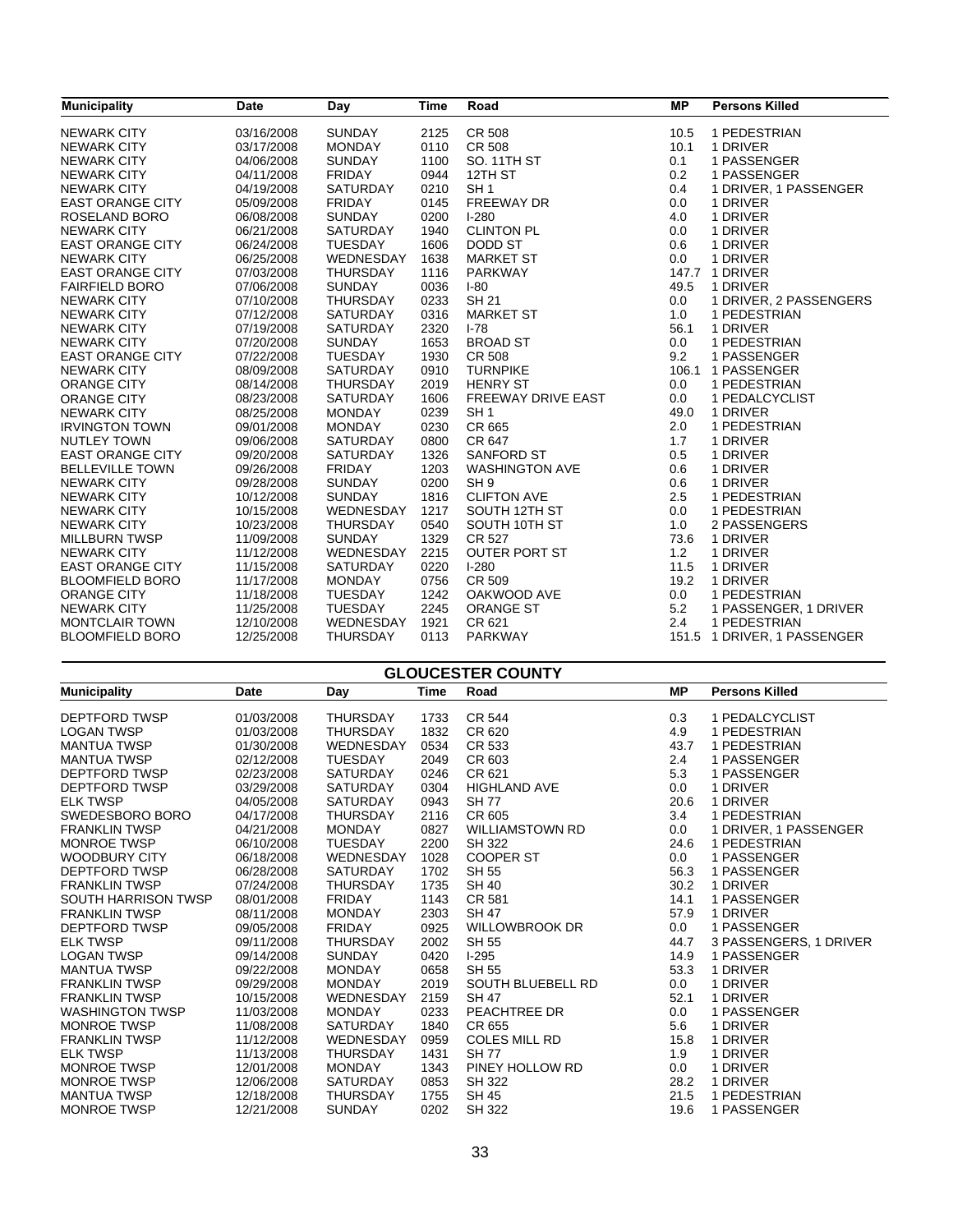|                                                  | <b>HUDSON COUNTY</b>     |                                   |              |                                         |                  |                              |  |  |
|--------------------------------------------------|--------------------------|-----------------------------------|--------------|-----------------------------------------|------------------|------------------------------|--|--|
| <b>Municipality</b>                              | Date                     | Day                               | Time         | Road                                    | <b>MP</b>        | <b>Persons Killed</b>        |  |  |
| <b>UNION CITY</b>                                | 01/01/2008               | <b>TUESDAY</b>                    | 0411         | <b>BERGENLINE AVE</b>                   | 0.0              | 1 PEDALCYCLIST               |  |  |
| NORTH BERGEN TWSP                                | 01/06/2008               | <b>SUNDAY</b>                     | 1506         | <b>SECAUCUS RD</b>                      | 0.0              | 1 DRIVER, 2 PASSENGERS       |  |  |
| <b>HOBOKEN CITY</b>                              | 01/19/2008               | <b>SATURDAY</b>                   | 1625         | CR 670                                  | 0.3              | 2 DRIVERS                    |  |  |
| <b>BAYONNE CITY</b>                              | 01/23/2008               | WEDNESDAY                         | 1642         | CR 501                                  | 25.8             | 1 DRIVER                     |  |  |
| <b>JERSEY CITY</b>                               | 02/03/2008               | <b>SUNDAY</b>                     | 0009         | <b>GARFIELD AVE</b>                     | 0.0              | 1 DRIVER                     |  |  |
| <b>BAYONNE CITY</b>                              | 02/07/2008               | <b>THURSDAY</b>                   | 1852         | WEST 55TH ST                            | 0.0              | 1 PEDESTRIAN                 |  |  |
| <b>BAYONNE CITY</b>                              | 02/12/2008               | <b>TUESDAY</b>                    | 0835         | WEST 23RD ST                            | 0.0              | 1 PEDESTRIAN                 |  |  |
| JERSEY CITY<br><b>NORTH BERGEN TWSP</b>          | 03/05/2008<br>03/07/2008 | WEDNESDAY<br><b>FRIDAY</b>        | 0830<br>1336 | <b>DUNCAN AVE</b><br>CR 501             | 0.0<br>33.2      | 1 DRIVER<br>1 PEDALCYCLIST   |  |  |
| <b>JERSEY CITY</b>                               | 05/04/2008               | <b>SUNDAY</b>                     | 1537         | SH <sub>1</sub>                         | 2.0              | 1 DRIVER                     |  |  |
| NORTH BERGEN TWSP                                | 05/08/2008               | <b>THURSDAY</b>                   | 2035         | SH <sub>1</sub>                         | 56.8             | 1 DRIVER                     |  |  |
| <b>WEEHAWKEN TWSP</b>                            | 05/17/2008               | <b>SATURDAY</b>                   | 0835         | <b>PARK AVE</b>                         | 0.0              | 1 PEDESTRIAN                 |  |  |
| <b>HARRISON TOWN</b>                             | 05/24/2008               | <b>SATURDAY</b>                   | 0702         | $I-280$                                 | 15.1             | 1 DRIVER                     |  |  |
| <b>KEARNY TOWN</b>                               | 06/01/2008               | <b>SUNDAY</b>                     | 0426         | $I-280$                                 | 16.8             | 1 DRIVER                     |  |  |
| <b>UNION CITY</b>                                | 06/04/2008               | WEDNESDAY                         | 1526         | 48TH ST                                 | 0.0              | 1 PEDALCYCLIST               |  |  |
| JERSEY CITY                                      | 06/06/2008               | <b>FRIDAY</b>                     | 2315         | SH 139                                  | 0.1              | 1 PEDALCYCLIST               |  |  |
| WEST NEW YORK TOWN                               | 06/15/2008               | <b>SUNDAY</b>                     | 0155         | <b>BERGENLINE AVE</b>                   | 0.0              | 1 PEDESTRIAN                 |  |  |
| <b>JERSEY CITY</b>                               | 08/02/2008               | SATURDAY                          | 0322         | <b>SH 440</b>                           | 25.0             | 1 DRIVER                     |  |  |
| JERSEY CITY                                      | 08/30/2008               | <b>SATURDAY</b>                   | 2059         | SH <sub>1</sub>                         | 56.2             | 1 DRIVER                     |  |  |
| <b>KEARNY TOWN</b>                               | 09/19/2008               | <b>FRIDAY</b>                     | 0122         | <b>TURNPIKE</b>                         |                  | 109.9 1 PASSENGER            |  |  |
| <b>WEEHAWKEN TWSP</b><br><b>BAYONNE CITY</b>     | 10/23/2008               | THURSDAY                          | 1556         | CR 677                                  | 2.1              | 1 DRIVER                     |  |  |
| JERSEY CITY                                      | 10/30/2008<br>12/02/2008 | <b>THURSDAY</b><br><b>TUESDAY</b> | 2016<br>0339 | <b>AVENUE C</b><br>SH <sub>1</sub>      | 0.0<br>3.2       | 1 PEDESTRIAN<br>1 PASSENGER  |  |  |
| <b>KEARNY TOWN</b>                               | 12/24/2008               | WEDNESDAY                         | 2226         | SH <sub>7</sub>                         | 4.3              | 1 PEDESTRIAN                 |  |  |
|                                                  |                          |                                   |              |                                         |                  |                              |  |  |
|                                                  |                          |                                   |              | <b>HUNTERDON COUNTY</b>                 |                  |                              |  |  |
| <b>Municipality</b>                              | Date                     | Day                               | Time         | Road                                    | <b>MP</b>        | <b>Persons Killed</b>        |  |  |
| <b>UNION TWSP</b>                                | 02/10/2008               | <b>SUNDAY</b>                     | 0006         | CR 614                                  | 7.3              | 1 DRIVER                     |  |  |
| <b>HAMPTON BORO</b>                              | 04/05/2008               | SATURDAY                          | 1246         | SH 31                                   | 38.6             | 1 DRIVER, 1 PASSENGER        |  |  |
| <b>DELAWARE TWSP</b>                             | 05/11/2008               | <b>SUNDAY</b>                     | 2132         | CR 605                                  | 1.4              | 1 DRIVER                     |  |  |
| <b>CLINTON TWSP</b>                              | 05/13/2008               | <b>TUESDAY</b>                    | 1419         | CR 626                                  | 0.5              | 1 DRIVER                     |  |  |
| <b>BETHLEHEM TWSP</b>                            | 05/31/2008               | SATURDAY                          | 0407         | $I-78$                                  | 7.7              | 1 PEDESTRIAN                 |  |  |
| <b>WEST AMWELL TWSP</b>                          | 06/30/2008               | <b>MONDAY</b>                     | 1402         | CR 605                                  | 0.7              | 1 DRIVER                     |  |  |
| <b>CLINTON TWSP</b>                              | 08/16/2008               | SATURDAY<br><b>FRIDAY</b>         | 1130         | CR 639                                  | 1.7              | 1 DRIVER, 1 PASSENGER        |  |  |
| <b>READINGTON TWSP</b><br><b>READINGTON TWSP</b> | 09/12/2008<br>10/30/2008 | <b>THURSDAY</b>                   | 2053<br>1935 | <b>SH 22</b><br><b>SH 22</b>            | 26.3<br>26.3     | 1 PEDESTRIAN<br>1 PEDESTRIAN |  |  |
|                                                  |                          |                                   |              |                                         |                  |                              |  |  |
|                                                  |                          |                                   |              | <b>MERCER COUNTY</b>                    |                  |                              |  |  |
| <b>Municipality</b>                              | Date                     | Day                               | Time         | Road                                    | <b>MP</b>        | <b>Persons Killed</b>        |  |  |
| <b>PRINCETON TWSP</b>                            | 01/25/2008               | <b>FRIDAY</b>                     | 1801         | <b>SH 27</b>                            | 2.4              | 1 PASSENGER                  |  |  |
| <b>HAMILTON TWSP</b>                             | 01/26/2008               | SATURDAY                          | 1536         | SH 33                                   | 3.2              | 1 DRIVER                     |  |  |
| <b>TRENTON</b>                                   | 02/05/2008               | <b>TUESDAY</b>                    | 1621         | PROSPECT ST                             | 0.7              | 1 PASSENGER                  |  |  |
| <b>HAMILTON TWSP</b>                             | 02/09/2008               | SATURDAY                          | 0745         | <b>KLOCKNER AVE</b>                     | 0.3              | 1 DRIVER                     |  |  |
| <b>EAST WINDSOR TWSP</b>                         | 02/18/2008               | <b>MONDAY</b>                     | 1227         | <b>TURNPIKE</b>                         | 67.6             | 1 DRIVER, 1 PASSENGER        |  |  |
| <b>HAMILTON TWSP</b>                             | 03/18/2008               | <b>TUESDAY</b>                    | 1013         | <b>WHITEHORSE HAMILTON</b><br>SQUARE RD | 1.4              | 1 PASSENGER                  |  |  |
| <b>EWING TWSP</b>                                | 04/25/2008               | FRIDAY                            | 2320         | <b>TURNPIKE</b>                         | 0.7              | 1 PEDESTRIAN                 |  |  |
| <b>TRENTON</b>                                   | 04/27/2008               | <b>SUNDAY</b>                     | 0140         | SOUTH CLINTON AVE                       | 3.5              | 1 DRIVER                     |  |  |
| <b>LAWRENCE TWSP</b>                             | 06/02/2008               | MONDAY                            | 1053         | <b>TURNPIKE</b>                         | 7.8              | 1 DRIVER, 1 PASSENGER        |  |  |
| <b>HAMILTON TWSP</b>                             | 06/06/2008               | <b>FRIDAY</b>                     | 0049         | CR 533                                  | $2.2\phantom{0}$ | 1 DRIVER                     |  |  |
| <b>TRENTON</b>                                   | 08/08/2008               | FRIDAY                            | 0007         | CR 635                                  | 0.7              | 1 PEDALCYCLIST               |  |  |
| <b>TRENTON</b>                                   | 09/06/2008               | <b>SATURDAY</b>                   | 0233         | SH 129                                  | 1.1              | 1 PEDESTRIAN                 |  |  |
| <b>HAMILTON TWSP</b>                             | 09/06/2008               | SATURDAY                          | 1938         | CR 649                                  | 2.9              | 1 PEDESTRIAN                 |  |  |
| <b>TRENTON</b><br><b>WASHINGTON TWP</b>          | 09/19/2008               | <b>FRIDAY</b><br><b>SATURDAY</b>  | 0215<br>1042 | SH 29                                   | 2.6<br>67.0      | 1 DRIVER<br>1 DRIVER         |  |  |
| <b>EWING TWSP</b>                                | 09/20/2008<br>10/05/2008 | <b>SUNDAY</b>                     | 1805         | <b>TURNPIKE</b><br><b>TURNPIKE</b>      | 0.8              | 1 PEDESTRIAN                 |  |  |
| EAST WINDSOR TWSP                                | 10/08/2008               | WEDNESDAY                         | 1605         | SH 33                                   | 12.7             | 1 DRIVER                     |  |  |
| <b>TRENTON</b>                                   | 10/15/2008               | WEDNESDAY                         | 1642         | <b>WALL ST</b>                          | 0.1              | 1 PASSENGER                  |  |  |
| <b>HAMILTON TWSP</b>                             | 12/01/2008               | MONDAY                            | 0856         | $1-295$                                 | 65.9             | 1 DRIVER                     |  |  |
| <b>HOPEWELL BORO</b>                             | 12/20/2008               | SATURDAY                          | 2326         | CR 579                                  | 10.9             | 1 DRIVER                     |  |  |
|                                                  |                          |                                   |              | <b>MIDDLESEX COUNTY</b>                 |                  |                              |  |  |
| <b>Municipality</b>                              | Date                     | Day                               | Time         | Road                                    | <b>MP</b>        | <b>Persons Killed</b>        |  |  |
|                                                  |                          |                                   |              |                                         |                  |                              |  |  |
| SOUTH BRUNSWICK TWS<br><b>OLD BRIDGE TWSP</b>    | 01/05/2008<br>01/08/2008 | SATURDAY<br><b>TUESDAY</b>        | 0048<br>1455 | CR 610<br>PERRINE RD                    | 4.2<br>0.0       | 1 DRIVER<br>1 DRIVER         |  |  |
| OLD BRIDGE TWSP                                  | 01/25/2008               | FRIDAY                            | 2351         | CR 645                                  | 1.0              | 1 DRIVER, 1 PASSENGER        |  |  |
|                                                  |                          |                                   |              |                                         |                  |                              |  |  |

34

CR 645 HIGH ST

0.0

1 PASSENGER

 2351 1945

OLD BRIDGE TWSP PERTH AMBOY CITY 01/25/2008 02/29/2008 FRIDAY FRIDAY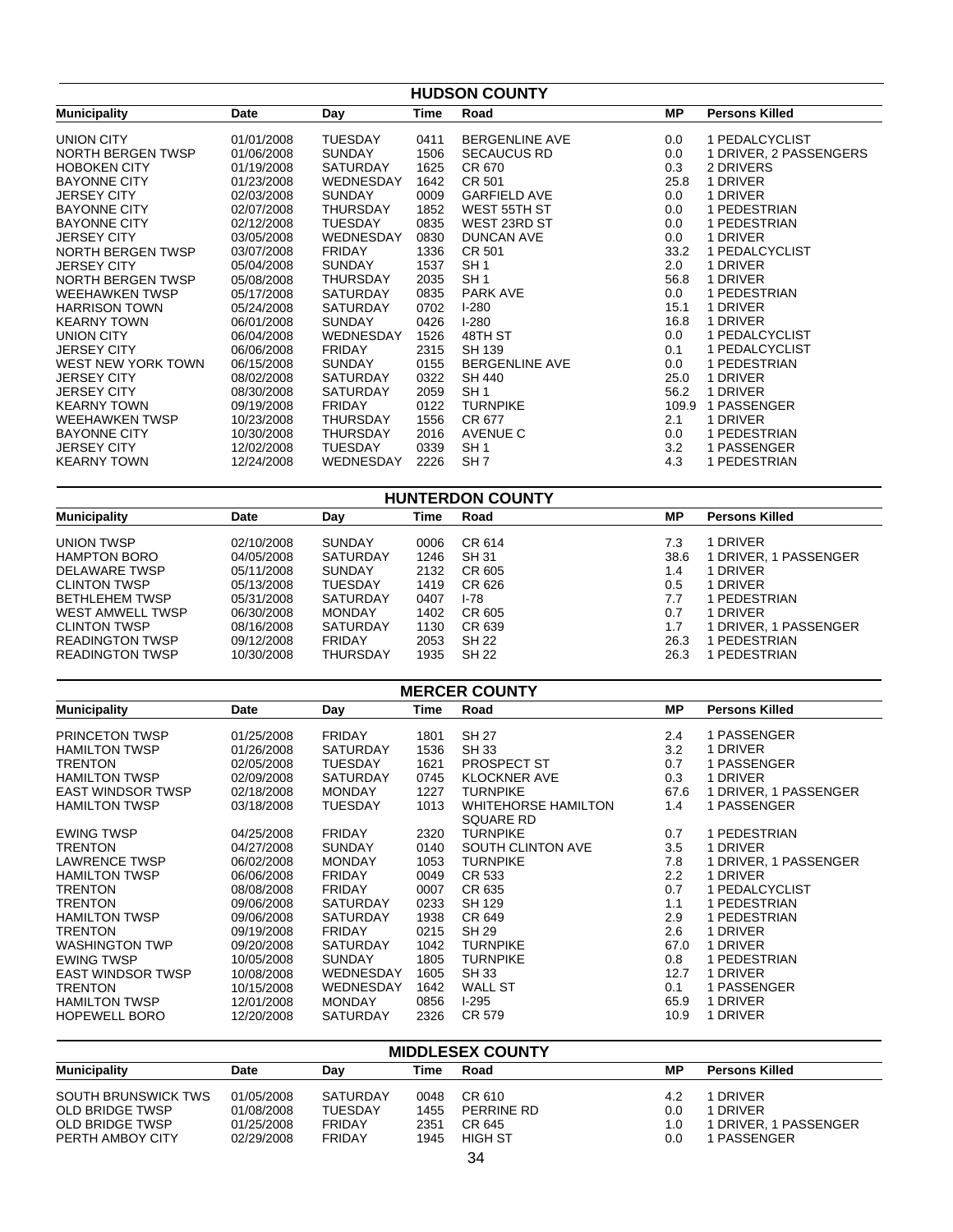| <b>Municipality</b>        | <b>Date</b> | Day             | <b>Time</b> | Road                  | <b>MP</b> | <b>Persons Killed</b> |
|----------------------------|-------------|-----------------|-------------|-----------------------|-----------|-----------------------|
| <b>EDISON TWSP</b>         | 04/07/2008  | <b>MONDAY</b>   | 2206        | <b>SH 27</b>          | 18.6      | 1 PEDESTRIAN          |
| SOUTH PLAINFIELD BO        | 05/06/2008  | <b>TUESDAY</b>  | 2253        | $I-287$               | 5.2       | 1 DRIVER              |
| SOUTH BRUNSWICK TWS        | 05/12/2008  | <b>MONDAY</b>   | 0124        | CR 535                | 19.1      | 1 DRIVER              |
| SAYREVILLE BORO            | 05/17/2008  | <b>SATURDAY</b> | 1416        | CR 675                | 1.1       | 1 DRIVER              |
| <b>OLD BRIDGE TWSP</b>     | 05/26/2008  | <b>MONDAY</b>   | 0942        | <b>CHEESEQUAKE RD</b> | 0.0       | 1 DRIVER              |
| <b>EDISON TWSP</b>         | 06/16/2008  | <b>MONDAY</b>   | 0005        | <b>TURNPIKE</b>       | 86.2      | 1 DRIVER              |
| <b>EDISON TWSP</b>         | 06/25/2008  | WEDNESDAY       | 2304        | <b>TURNPIKE</b>       | 86.1      | 1 DRIVER              |
| SAYREVILLE BORO            | 06/26/2008  | <b>THURSDAY</b> | 2246        | <b>PARKWAY</b>        |           | 126.4 1 PASSENGER     |
| <b>EDISON TWSP</b>         | 07/03/2008  | <b>THURSDAY</b> | 2133        | <b>CEDAR LN</b>       | 0.0       | 2 PASSENGERS          |
| <b>SOUTH AMBOY CITY</b>    | 07/06/2008  | <b>SUNDAY</b>   | 0018        | <b>SOUTH PINE AVE</b> | 0.0       | 1 DRIVER              |
| PERTH AMBOY CITY           | 07/06/2008  | <b>SUNDAY</b>   | 1910        | CR 624                | 0.5       | 1 PEDESTRIAN          |
| <b>WOODBRIDGE TWSP</b>     | 07/15/2008  | <b>TUESDAY</b>  | 0441        | SH <sub>1</sub>       | 36.8      | 1 PEDESTRIAN          |
| <b>WOODBRIDGE TWSP</b>     | 07/18/2008  | <b>FRIDAY</b>   | 2328        | <b>TURNPIKE</b>       | 94.4      | 1 DRIVER, 1 PASSENGER |
| SOUTH BRUNSWICK TWS        | 08/01/2008  | <b>FRIDAY</b>   | 1614        | <b>TURNPIKE</b>       | 77.6      | 1 DRIVER              |
| <b>NORTH BRUNSWICK TWS</b> | 08/12/2008  | <b>TUESDAY</b>  | 1106        | <b>SH 130</b>         | 83.0      | 1 PASSENGER           |
| SOUTH BRUNSWICK TWS        | 08/12/2008  | <b>TUESDAY</b>  | 1908        | <b>SH 130</b>         | 75.0      | 1 DRIVER              |
| <b>WOODBRIDGE TWSP</b>     | 08/22/2008  | <b>FRIDAY</b>   | 0348        | SH <sub>1</sub>       | 35.7      | 1 DRIVER              |
| <b>MILLTOWN BORO</b>       | 08/29/2008  | <b>FRIDAY</b>   | 1834        | CR 606                | 4.2       | 1 DRIVER              |
| NEW BRUNSWICK CITY         | 09/04/2008  | <b>THURSDAY</b> | 0004        | <b>CR 527</b>         | 47.1      | 1 PEDESTRIAN          |
| <b>OLD BRIDGE TWSP</b>     | 09/06/2008  | <b>SATURDAY</b> | 0034        | SH <sub>9</sub>       |           | 126.7 1 PEDALCYCLIST  |
| SOUTH PLAINFIELD BO        | 09/13/2008  | <b>SATURDAY</b> | 0512        | CR 501                | 0.4       | 1 DRIVER              |
| <b>EDISON TWSP</b>         | 09/13/2008  | <b>SATURDAY</b> | 1823        | <b>TURNPIKE</b>       | 88.5      | 1 PASSENGER           |
| <b>EDISON TWSP</b>         | 09/23/2008  | <b>TUESDAY</b>  | 1502        | $1-287$               | 3.6       | 1 DRIVER              |
| <b>PISCATAWAY TWSP</b>     | 09/24/2008  | WEDNESDAY       | 0712        | <b>RIVERCREST DR</b>  | 0.0       | 1 PEDESTRIAN          |
| <b>WOODBRIDGE TWSP</b>     | 10/04/2008  | <b>SATURDAY</b> | 1857        | <b>SH 35</b>          | 57.6      | 1 PEDESTRIAN          |
| SOUTH PLAINFIELD BO        | 10/15/2008  | WEDNESDAY       | 0816        | CR 603                | 2.6       | 1 DRIVER              |
| SOUTH PLAINFIELD BO        | 10/18/2008  | <b>SATURDAY</b> | 1909        | $1-287$               | 5.5       | 1 DRIVER              |
| <b>WOODBRIDGE TWSP</b>     | 10/21/2008  | <b>TUESDAY</b>  | 2320        | <b>SH 35</b>          | 57.0      | 2 DRIVERS             |
| <b>MONROE TWSP</b>         | 10/27/2008  | <b>MONDAY</b>   | 1439        | PERRINEVILLE RD       | 0.8       | 1 DRIVER              |
| <b>MONROE TWSP</b>         | 11/03/2008  | <b>MONDAY</b>   | 2046        | CR 613                | 4.0       | 1 PASSENGER           |
| <b>CRANBURY TWSP</b>       | 11/08/2008  | <b>SATURDAY</b> | 0358        | <b>TURNPIKE</b>       | 70.0      | 1 PEDESTRIAN          |
| <b>EAST BRUNSWICK TWSP</b> | 11/10/2008  | <b>MONDAY</b>   | 1700        | <b>HELMETTA BLVD</b>  | 0.2       | 1 DRIVER              |
| <b>EAST BRUNSWICK TWSP</b> | 11/19/2008  | WEDNESDAY       | 1600        | <b>SH 18</b>          | 39.0      | 1 DRIVER              |
| SOUTH PLAINFIELD BO        | 11/29/2008  | <b>SATURDAY</b> | 1540        | <b>METUCHEN RD</b>    | 0.0       | 1 DRIVER              |
| PERTH AMBOY CITY           | 12/04/2008  | <b>THURSDAY</b> | 1754        | <b>WAGNER AVE</b>     | 0.0       | 1 DRIVER              |
| <b>EAST BRUNSWICK TWSP</b> | 12/09/2008  | <b>TUESDAY</b>  | 2141        | <b>SH 18</b>          | 38.3      | 1 PEDESTRIAN          |
| PERTH AMBOY CITY           | 12/12/2008  | <b>FRIDAY</b>   | 1444        | CR 616                | 1.6       | 1 DRIVER              |
| <b>WOODBRIDGE TWSP</b>     | 12/14/2008  | <b>SUNDAY</b>   | 0357        | <b>PARKWAY</b>        |           | 132.6 1 DRIVER        |
|                            |             |                 |             |                       |           |                       |

| <b>MONMOUTH COUNTY</b>     |             |                 |             |                          |           |                       |  |
|----------------------------|-------------|-----------------|-------------|--------------------------|-----------|-----------------------|--|
| <b>Municipality</b>        | <b>Date</b> | Day             | <b>Time</b> | Road                     | <b>MP</b> | <b>Persons Killed</b> |  |
| <b>MIDDLETOWN TWSP</b>     | 01/07/2008  | <b>MONDAY</b>   | 2300        | <b>SH 36</b>             | 14.5      | 1 DRIVER              |  |
| <b>MIDDLETOWN TWSP</b>     | 01/12/2008  | <b>SATURDAY</b> | 0406        | <b>CR 12</b>             | 1.6       | 1 DRIVER              |  |
| <b>WALL TWSP</b>           | 01/18/2008  | <b>FRIDAY</b>   | 1402        | <b>SH 18</b>             | 5.1       | 1 DRIVER              |  |
| <b>MILLSTONE TWSP</b>      | 01/31/2008  | <b>THURSDAY</b> | 2017        | CR 571                   | 27.6      | 1 DRIVER              |  |
| <b>FREEHOLD TWSP</b>       | 02/27/2008  | WEDNESDAY       | 1804        | <b>BAR HARBOR RD</b>     | 0.0       | 2 PEDESTRIANS         |  |
| <b>COLTS NECK TWSP</b>     | 03/06/2008  | <b>THURSDAY</b> | 1515        | <b>SH 34</b>             | 16.3      | 1 DRIVER              |  |
| <b>TINTON FALLS BORO</b>   | 03/09/2008  | <b>SUNDAY</b>   | 2317        | <b>CR 38</b>             | 3.3       | 1 PASSENGER           |  |
| <b>ABERDEEN TWSP</b>       | 03/21/2008  | <b>FRIDAY</b>   | 0752        | PARKWAY                  |           | 118.9 1 PASSENGER     |  |
| <b>EATONTOWN BORO</b>      | 03/22/2008  | SATURDAY        | 0350        | <b>CR 537</b>            | 64.1      | 1 DRIVER              |  |
| <b>HOWELL TWSP</b>         | 04/07/2008  | <b>MONDAY</b>   | 1356        | <b>GEORGIA TAVERN RD</b> | 0.0       | 1 PASSENGER           |  |
| <b>FREEHOLD TWSP</b>       | 04/23/2008  | WEDNESDAY       | 2328        | <b>GEORGIA RD</b>        | 0.8       | 1 DRIVER              |  |
| AVON-BY-THE-SEA BOR        | 04/25/2008  | <b>FRIDAY</b>   | 0730        | <b>CR 17</b>             | 0.3       | 1 PEDALCYCLIST        |  |
| <b>HAZLET BORO</b>         | 04/28/2008  | <b>MONDAY</b>   | 0553        | <b>SH 36</b>             | 23.6      | 1 PEDESTRIAN          |  |
| OCEANPORT BORO             | 05/06/2008  | <b>TUESDAY</b>  | 0701        | <b>CR 11</b>             | 0.5       | 1 DRIVER              |  |
| <b>WALL TWSP</b>           | 05/14/2008  | WEDNESDAY       | 0114        | <b>CR 549</b>            | 15.3      | 1 PASSENGER, 1 DRIVER |  |
| <b>LITTLE SILVER BORO</b>  | 05/26/2008  | <b>MONDAY</b>   | 1058        | <b>CR 11</b>             | 2.7       | 1 PEDALCYCLIST        |  |
| <b>WALL TWSP</b>           | 06/10/2008  | <b>TUESDAY</b>  | 0857        | <b>SH 138</b>            | 0.6       | 1 DRIVER              |  |
| <b>FREEHOLD TWSP</b>       | 06/19/2008  | <b>THURSDAY</b> | 0333        | SH <sub>9</sub>          |           | 114.7 1 DRIVER        |  |
| <b>NEPTUNE TWSP</b>        | 06/21/2008  | <b>SATURDAY</b> | 1049        | <b>SH 35</b>             | 21.4      | 1 DRIVER              |  |
| <b>HOWELL TWSP</b>         | 06/29/2008  | <b>SUNDAY</b>   | 0239        | <b>LEMON RD</b>          | 0.0       | 1 DRIVER              |  |
| <b>FREEHOLD TWSP</b>       | 06/29/2008  | <b>SUNDAY</b>   | 0400        | <b>SH79</b>              | 3.5       | 1 PASSENGER           |  |
| <b>TINTON FALLS BORO</b>   | 07/06/2008  | <b>SUNDAY</b>   | 2227        | <b>PARKWAY</b>           | 108.3     | 1 PASSENGER           |  |
| <b>BELMAR BORO</b>         | 07/12/2008  | <b>SATURDAY</b> | 2342        | <b>SH 35</b>             | 21.4      | 1 PEDESTRIAN          |  |
| <b>MANALAPAN TWSP</b>      | 07/14/2008  | <b>MONDAY</b>   | 0846        | CR 527                   | 27.2      | 1 DRIVER              |  |
| <b>FREEHOLD TWSP</b>       | 07/30/2008  | WEDNESDAY       | 1254        | <b>CR 23</b>             | 1.2       | 1 DRIVER              |  |
| <b>MARLBORO TWSP</b>       | 08/22/2008  | <b>FRIDAY</b>   | 0620        | <b>SH 18</b>             | 25.1      | 1 DRIVER              |  |
| <b>EATONTOWN BORO</b>      | 08/27/2008  | WEDNESDAY       | 0159        | <b>CR 547</b>            | 27.1      | 1 DRIVER              |  |
| <b>WEST LONG BRANCH BO</b> | 08/30/2008  | <b>SATURDAY</b> | 1415        | <b>CR 537</b>            | 67.5      | 1 DRIVER              |  |
| <b>OCEANPORT BORO</b>      | 08/30/2008  | <b>SATURDAY</b> | 1532        | CR 33                    | 1.2       | 1 DRIVER              |  |
| <b>TINTON FALLS BORO</b>   | 09/12/2008  | <b>FRIDAY</b>   | 1855        | PARKWAY                  | 105.3     | 1 DRIVER              |  |
| <b>MIDDLETOWN TWSP</b>     | 09/16/2008  | <b>TUESDAY</b>  | 2050        | <b>SH 35</b>             | 37.0      | 1 PASSENGER           |  |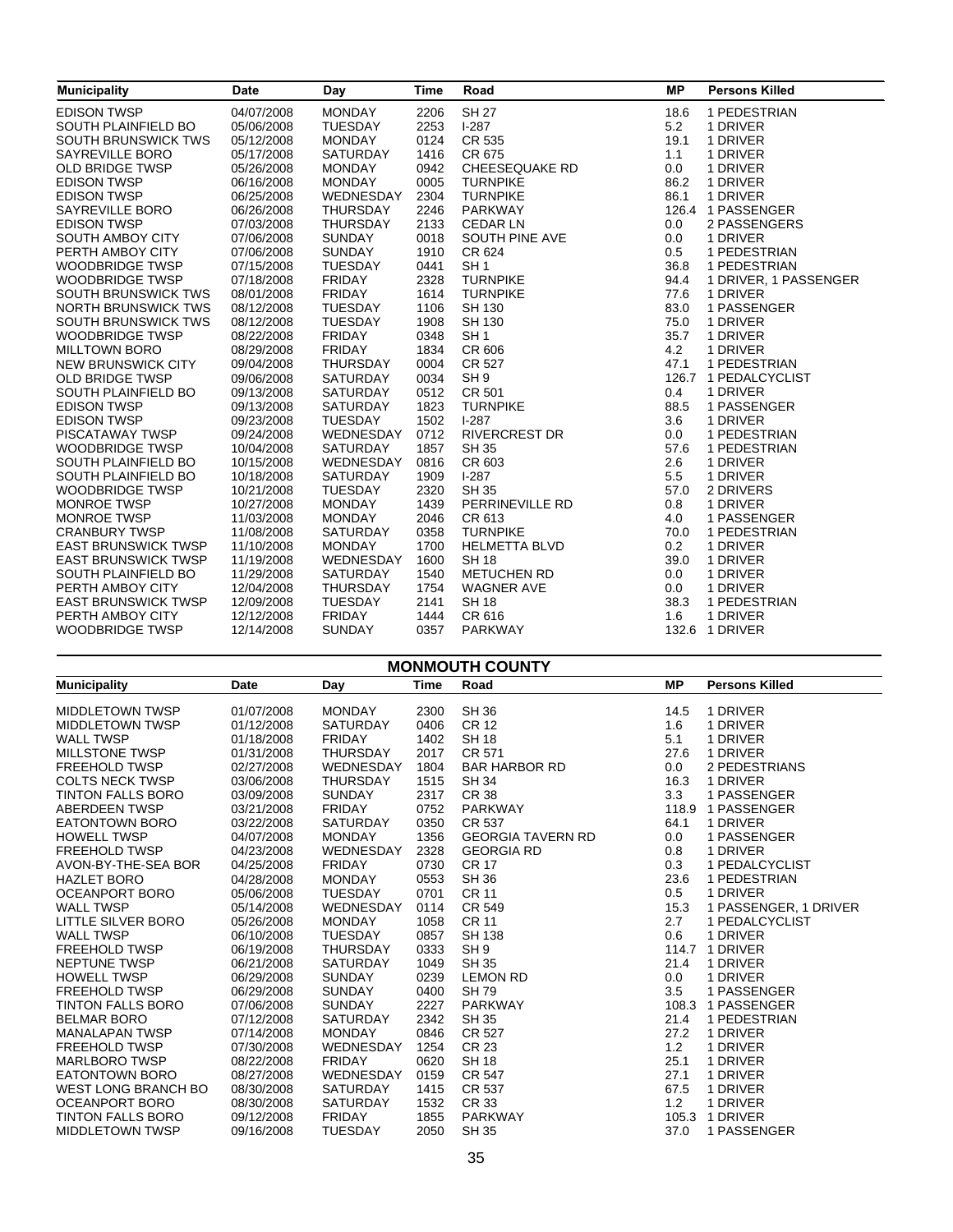| <b>Municipality</b>    | <b>Date</b> | Day             | Time | Road                | МP    | <b>Persons Killed</b> |
|------------------------|-------------|-----------------|------|---------------------|-------|-----------------------|
| <b>MARLBORO TWSP</b>   | 10/10/2008  | <b>FRIDAY</b>   | 1021 | <b>SH 79</b>        | 7.4   | <b>DRIVER</b>         |
| <b>HOWELL TWSP</b>     | 10/15/2008  | WEDNESDAY       | 1726 | SH <sub>9</sub>     | 104.0 | <b>DRIVER</b>         |
| <b>HOWELL TWSP</b>     | 10/16/2008  | THURSDAY        | 1212 | CR 549              | 16.4  | <b>DRIVER</b>         |
| <b>WALL TWSP</b>       | 10/31/2008  | <b>FRIDAY</b>   | 1101 | WEST HURLEY POND RD | 0.0   | 1 DRIVER              |
| <b>EATONTOWN BORO</b>  | 11/14/2008  | <b>FRIDAY</b>   | 2052 | <b>SH 18</b>        | 13.4  | 1 DRIVER              |
| NEPTUNE TWSP           | 11/19/2008  | WEDNESDAY       | 1919 | SH 33               | 40.6  | 1 PEDESTRIAN          |
| <b>WALL TWSP</b>       | 11/27/2008  | THURSDAY        | 1016 | <b>PARKWAY</b>      | 94.7  | 1 DRIVER              |
| <b>COLTS NECK TWSP</b> | 11/27/2008  | <b>THURSDAY</b> | 2158 | <b>CROSS RD</b>     | 0.0   | 1 PASSENGER           |
| <b>HOWELL TWSP</b>     | 11/29/2008  | <b>SATURDAY</b> | 0041 | CR 21               | 3.0   | 1 DRIVER              |
| MIDDLETOWN TWSP        | 12/05/2008  | <b>FRIDAY</b>   | 1939 | <b>SH 36</b>        | 19.9  | <b>PEDESTRIAN</b>     |
| <b>MANALAPAN TWSP</b>  | 12/09/2008  | <b>TUESDAY</b>  | 1123 | SH <sub>9</sub>     | 117.3 | PASSENGER             |
| <b>WALL TWSP</b>       | 12/21/2008  | <b>SUNDAY</b>   | 0203 | <b>PARKWAY</b>      | 96.6  | 1 DRIVER              |
| <b>MARLBORO TWSP</b>   | 12/21/2008  | <b>SUNDAY</b>   | 0222 | CR 520              | 5.1   | 1 DRIVER              |
| <b>HOWELL TWSP</b>     | 12/26/2008  | <b>FRIDAY</b>   | 1752 | SH <sub>9</sub>     | 105.1 | PEDESTRIAN            |

| <b>MORRIS COUNTY</b>       |            |                  |      |                    |           |                       |  |  |
|----------------------------|------------|------------------|------|--------------------|-----------|-----------------------|--|--|
| <b>Municipality</b>        | Date       | Day              | Time | Road               | <b>MP</b> | <b>Persons Killed</b> |  |  |
| RIVERDALE BORO             | 01/16/2008 | WEDNESDAY        | 1853 | CR 511             | 7.8       | 1 PEDESTRIAN          |  |  |
| <b>MOUNT OLIVE TWSP</b>    | 01/16/2008 | WEDNESDAY        | 2130 | SH 46              | 27.7      | 1 PEDALCYCLIST        |  |  |
| <b>HARDING TWSP</b>        | 01/23/2008 | <b>WEDNESDAY</b> | 1340 | $1-287$            | 31.4      | 1 DRIVER              |  |  |
| ROCKAWAY BORO              | 02/02/2008 | SATURDAY         | 1054 | <b>SH 46</b>       | 40.9      | 1 DRIVER              |  |  |
| ROXBURY TWSP               | 02/05/2008 | <b>TUESDAY</b>   | 0413 | $I-80$             | 27.9      | 1 PEDESTRIAN          |  |  |
| <b>JEFFERSON TWSP</b>      | 02/17/2008 | <b>SUNDAY</b>    | 1717 | CR 699             | 6.0       | 1 PASSENGER           |  |  |
| <b>MORRISTOWN TOWN</b>     | 03/13/2008 | <b>THURSDAY</b>  | 0015 | SH 202             | 45.3      | 1 DRIVER              |  |  |
| DOVER TOWN                 | 04/05/2008 | <b>SATURDAY</b>  | 2208 | <b>SH 15</b>       | 1.1       | 1 PEDESTRIAN          |  |  |
| <b>MONTVILLE TWSP</b>      | 04/08/2008 | <b>TUESDAY</b>   | 2013 | SH 202             | 57.8      | 1 DRIVER              |  |  |
| <b>MORRIS TWSP</b>         | 04/17/2008 | <b>THURSDAY</b>  | 2204 | $1-287$            | 35.3      | 1 DRIVER              |  |  |
| <b>CHESTER TWSP</b>        | 04/18/2008 | <b>FRIDAY</b>    | 1747 | <b>FURNANCE RD</b> | 0.0       | 1 DRIVER              |  |  |
| <b>HARDING TWSP</b>        | 05/25/2008 | <b>SUNDAY</b>    | 1153 | CR 663             | 2.2       | 1 DRIVER              |  |  |
| <b>WASHINGTON TWSP</b>     | 05/26/2008 | <b>MONDAY</b>    | 0605 | CR 517             | 9.9       | 1 DRIVER              |  |  |
| PARSIPPANY-TROY HIL        | 06/29/2008 | <b>SUNDAY</b>    | 0010 | <b>KNOLL RD</b>    | 0.0       | 2 PEDALCYCLISTS       |  |  |
| <b>HARDING TWSP</b>        | 07/13/2008 | <b>SUNDAY</b>    | 1631 | $1-287$            | 33.5      | 1 DRIVER              |  |  |
| <b>MOUNT ARLINGTON BOR</b> | 07/16/2008 | WEDNESDAY        | 0650 | $I-80$             | 30.2      | 1 DRIVER              |  |  |
| <b>ROXBURY TWSP</b>        | 08/04/2008 | <b>MONDAY</b>    | 2233 | $I-80$             | 28.7      | 1 DRIVER              |  |  |
| <b>FLORHAM PARK BORO</b>   | 08/06/2008 | WEDNESDAY        | 0914 | <b>JAMES ST</b>    | 0.0       | 1 DRIVER              |  |  |
| <b>MONTVILLE TWSP</b>      | 10/13/2008 | <b>MONDAY</b>    | 1544 | $1-287$            | 47.2      | 1 PASSENGER           |  |  |
| ROCKAWAY TWSP              | 10/15/2008 | WEDNESDAY        | 0248 | <b>SH 15</b>       | 2.9       | 1 PEDESTRIAN          |  |  |
| PARSIPPANY-TROY HIL        | 10/31/2008 | <b>FRIDAY</b>    | 1814 | SH 202             | 51.8      | 1 DRIVER              |  |  |
| ROCKAWAY TWSP              | 11/25/2008 | <b>TUESDAY</b>   | 1847 | $I-80$             | 37.4      | 1 DRIVER              |  |  |
| <b>WASHINGTON TWSP</b>     | 12/04/2008 | <b>THURSDAY</b>  | 1004 | KINGS HWY          | 0.0       | 1 DRIVER              |  |  |
| <b>MORRISTOWN TOWN</b>     | 12/13/2008 | <b>SATURDAY</b>  | 1837 | SH 202             | 43.9      | 1 PEDESTRIAN          |  |  |
| PARSIPPANY-TROY HIL        | 12/24/2008 | WEDNESDAY        | 1702 | <b>SH 46</b>       | 48.9      | 1 PEDESTRIAN          |  |  |

| <b>OCEAN COUNTY</b>    |            |                  |      |                 |           |                       |  |  |
|------------------------|------------|------------------|------|-----------------|-----------|-----------------------|--|--|
| <b>Municipality</b>    | Date       | Day              | Time | Road            | <b>MP</b> | <b>Persons Killed</b> |  |  |
| <b>TOMS RIVER</b>      | 01/07/2008 | <b>MONDAY</b>    | 0608 | CR 549          | 0.4       | 1 PEDESTRIAN          |  |  |
| <b>BRICK TWSP</b>      | 01/14/2008 | <b>MONDAY</b>    | 1739 | CR 549          | 12.2      | 1 PASSENGER           |  |  |
| <b>TOMS RIVER</b>      | 01/18/2008 | <b>FRIDAY</b>    | 1454 | <b>SH 70</b>    | 48.2      | 1 DRIVER              |  |  |
| <b>TOMS RIVER</b>      | 02/03/2008 | <b>SUNDAY</b>    | 2004 | SH <sub>9</sub> | 98.5      | 1 PEDESTRIAN          |  |  |
| <b>BRICK TWSP</b>      | 02/11/2008 | <b>MONDAY</b>    | 1359 | <b>SH 70</b>    | 58.1      | 1 DRIVER              |  |  |
| <b>MANCHESTER TWSP</b> | 02/12/2008 | <b>TUESDAY</b>   | 0900 | CR 530          | 20.0      | 1 DRIVER              |  |  |
| TOMS RIVER             | 02/15/2008 | <b>FRIDAY</b>    | 0001 | <b>SH 37</b>    | 6.6       | 1 PEDESTRIAN          |  |  |
| <b>LACEY TWSP</b>      | 02/20/2008 | WEDNESDAY        | 1512 | CR 614          | 10.6      | 1 DRIVER              |  |  |
| <b>MANCHESTER TWSP</b> | 03/15/2008 | <b>SATURDAY</b>  | 0043 | <b>SH 70</b>    | 40.5      | 1 DRIVER              |  |  |
| <b>MANCHESTER TWSP</b> | 03/29/2008 | SATURDAY         | 1938 | PASADENA RD     | 0.0       | 1 DRIVER              |  |  |
| TOMS RIVER             | 04/14/2008 | <b>MONDAY</b>    | 1400 | <b>JAMES ST</b> | 0.1       | 1 PEDESTRIAN          |  |  |
| <b>MANCHESTER TWSP</b> | 04/17/2008 | <b>THURSDAY</b>  | 0612 | <b>SH 70</b>    | 37.3      | 1 DRIVER              |  |  |
| STAFFORD TWSP          | 04/17/2008 | <b>THURSDAY</b>  | 1753 | <b>SH72</b>     | 19.7      | 1 DRIVER              |  |  |
| BEACHWOOD BORO         | 04/22/2008 | <b>TUESDAY</b>   | 0429 | PARKWAY         | 80.1      | 1 DRIVER              |  |  |
| <b>LACEY TWSP</b>      | 05/11/2008 | <b>SUNDAY</b>    | 1429 | CR 614          | 4.9       | 1 DRIVER              |  |  |
| <b>BARNEGAT TWSP</b>   | 06/30/2008 | <b>MONDAY</b>    | 0426 | <b>PARKWAY</b>  | 68.7      | 1 DRIVER              |  |  |
| STAFFORD TWSP          | 07/12/2008 | <b>SATURDAY</b>  | 0147 | PARKWAY         | 62.4      | 1 DRIVER              |  |  |
| <b>JACKSON TWSP</b>    | 07/12/2008 | <b>SATURDAY</b>  | 1002 | CR 571          | 14.6      | 1 DRIVER              |  |  |
| LAKEWOOD TWSP          | 07/14/2008 | <b>MONDAY</b>    | 1538 | <b>CR 26</b>    | 0.4       | 1 DRIVER              |  |  |
| <b>BRICK TWSP</b>      | 07/21/2008 | <b>MONDAY</b>    | 1549 | CR 549          | 9.3       | 1 PEDESTRIAN          |  |  |
| BEACHWOOD BORO         | 07/25/2008 | <b>FRIDAY</b>    | 1053 | CR 619          | 2.7       | 1 DRIVER              |  |  |
| <b>BERKELEY TWSP</b>   | 08/02/2008 | <b>SATURDAY</b>  | 0328 | CR 85           | 0.0       | 1 DRIVER              |  |  |
| <b>BRICK TWSP</b>      | 08/21/2008 | <b>THURSDAY</b>  | 2155 | CR 549          | 12.9      | 1 PASSENGER           |  |  |
| <b>BRICK TWSP</b>      | 10/11/2008 | <b>SATURDAY</b>  | 1555 | <b>SH 70</b>    | 54.4      | 1 PEDESTRIAN          |  |  |
| PINE BEACH BORO        | 10/15/2008 | <b>WEDNESDAY</b> | 1543 | <b>MOTOR RD</b> | 0.1       | 1 DRIVER              |  |  |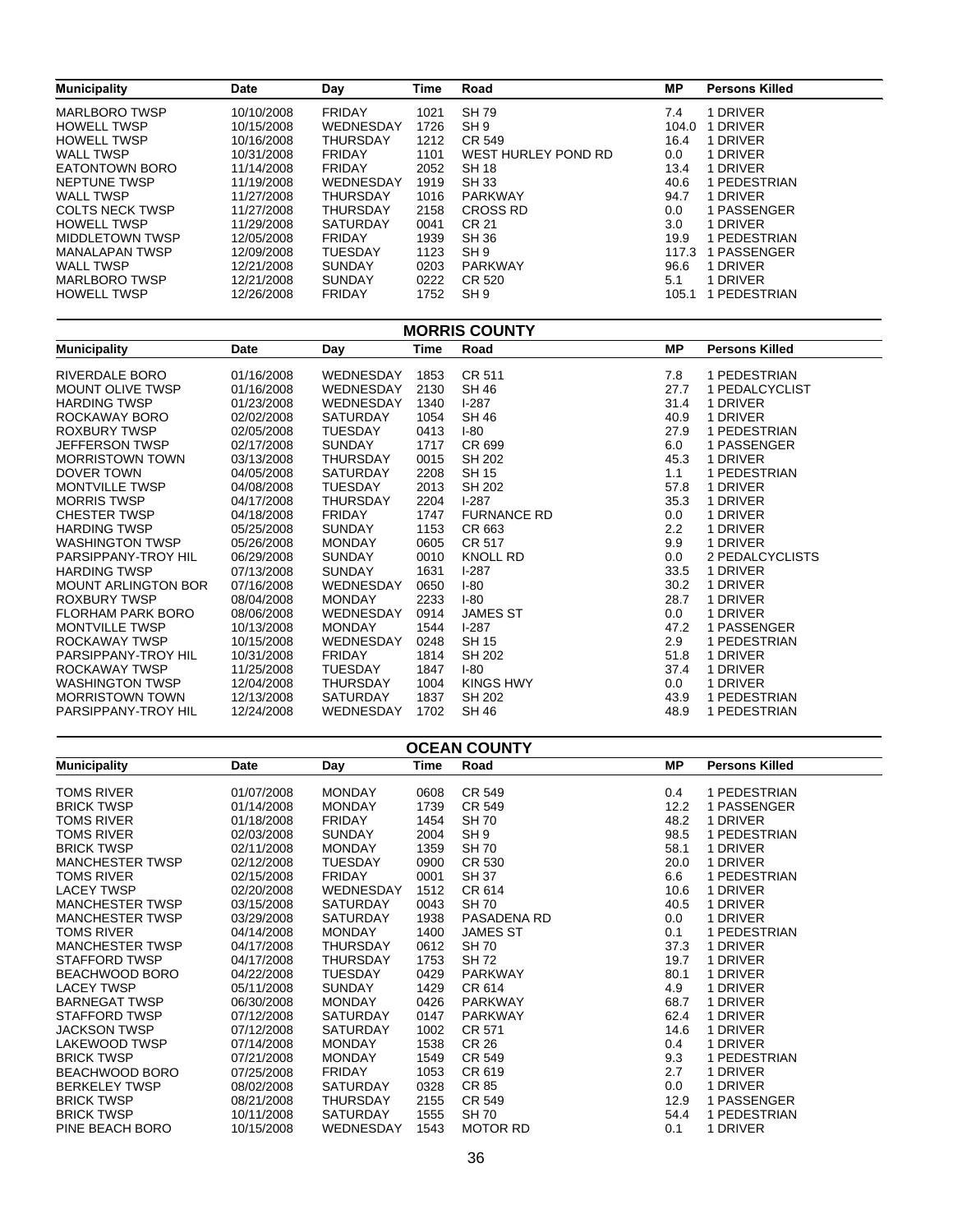| <b>Municipality</b>        | <b>Date</b> | Day             | <b>Time</b> | Road                  | <b>MP</b> | <b>Persons Killed</b> |
|----------------------------|-------------|-----------------|-------------|-----------------------|-----------|-----------------------|
| <b>BARNEGAT LIGHT BORO</b> | 10/17/2008  | <b>FRIDAY</b>   | 0701        | <b>CENTRAL AVE</b>    | 0.0       | 1 PEDESTRIAN          |
| <b>JACKSON TWSP</b>        | 10/25/2008  | <b>SATURDAY</b> | 2007        | CR 639                | 0.8       | 2 PASSENGERS          |
| <b>BRICK TWSP</b>          | 10/29/2008  | WEDNESDAY       | 1133        | VAN ZILE RD           | 1.5       | 1 PASSENGER           |
| <b>JACKSON TWSP</b>        | 11/06/2008  | <b>THURSDAY</b> | 2208        | FREEHOLD RD           | 0.0       | 1 DRIVER              |
| <b>LAKEWOOD TWSP</b>       | 11/09/2008  | <b>SUNDAY</b>   | 1910        | CR 526                | 31.4      | 1 PEDESTRIAN          |
| <b>BERKELEY TWSP</b>       | 11/18/2008  | <b>TUESDAY</b>  | 0923        | SANTIAGO DR           | 0.0       | 1 PASSENGER           |
| <b>TOMS RIVER</b>          | 11/21/2008  | <b>FRIDAY</b>   | 1203        | SH <sub>9</sub>       | 94.9      | 1 PASSENGER           |
| <b>BRICK TWSP</b>          | 12/04/2008  | <b>THURSDAY</b> | 2259        | <b>SH 88</b>          | 6.3       | 1 DRIVER              |
| <b>STAFFORD TWSP</b>       | 12/08/2008  | <b>MONDAY</b>   | 1122        | <b>PARKWAY</b>        | 66.1      | 1 DRIVER              |
| <b>LACEY TWSP</b>          | 12/15/2008  | <b>MONDAY</b>   | 2151        | <b>CR 10</b>          | 0.6       | 1 PEDESTRIAN          |
| <b>LACEY TWSP</b>          | 12/29/2008  | <b>MONDAY</b>   | 1839        | CR 614                | 12.5      | 1 PEDESTRIAN          |
| <b>LACEY TWSP</b>          | 12/31/2008  | WEDNESDAY       | 1340        | PARKWAY               | 72.4      | 1 PASSENGER           |
|                            |             |                 |             | <b>PASSAIC COUNTY</b> |           |                       |
| <b>Municipality</b>        | Date        | Day             | <b>Time</b> | Road                  | <b>MP</b> | <b>Persons Killed</b> |
|                            |             |                 |             |                       |           |                       |
| <b>CLIFTON CITY</b>        | 01/11/2008  | <b>FRIDAY</b>   | 1657        | PAULISON AVE          | 0.0       | 1 DRIVER              |
| <b>CLIFTON CITY</b>        | 01/12/2008  | <b>SATURDAY</b> | 1852        | CR 621                | 2.5       | 1 PEDESTRIAN          |
| <b>PATERSON CITY</b>       | 01/12/2008  | <b>SATURDAY</b> | 2243        | <b>BROADWAY</b>       | 0.0       | 1 DRIVER              |
| <b>WAYNE TWSP</b>          | 01/14/2008  | <b>MONDAY</b>   | 1913        | <b>CR 202</b>         | 68.5      | 1 PEDESTRIAN          |
| <b>WAYNE TWSP</b>          | 01/27/2008  | <b>SUNDAY</b>   | 0149        | CR 683                | 0.7       | 1 PASSENGER           |
| <b>WAYNE TWSP</b>          | 02/03/2008  | <b>SUNDAY</b>   | 2046        | <b>SH 23</b>          | 63.4      | 1 PEDESTRIAN          |
| PATERSON CITY              | 03/17/2008  | <b>MONDAY</b>   | 1418        | 12TH AVE              | 0.0       | 1 PEDESTRIAN          |
| <b>BLOOMINGDALE BORO</b>   | 04/07/2008  | <b>MONDAY</b>   | 1247        | $1-287$               | 54.4      | 1 PASSENGER           |
| <b>WEST MILFORD TWSP</b>   | 04/12/2008  | <b>SATURDAY</b> | 2111        | <b>AWOSTING RD</b>    | 0.0       | 1 DRIVER              |
| <b>CLIFTON CITY</b>        | 04/13/2008  | <b>SUNDAY</b>   | 0050        | <b>SH 46</b>          | 61.3      | 1 PEDESTRIAN          |
| <b>PATERSON CITY</b>       | 06/29/2008  | <b>SUNDAY</b>   | 0238        | $I - 80$              | 59.3      | 1 PEDESTRIAN          |
| RINGWOOD BORO              | 07/22/2008  | <b>TUESDAY</b>  | 0215        | CR 698                | 0.7       | 1 DRIVER              |
| <b>CLIFTON CITY</b>        | 08/06/2008  | WEDNESDAY       | 0120        | SH <sub>3</sub>       | 0.5       | 1 DRIVER              |
| PATERSON CITY              | 08/07/2008  | <b>THURSDAY</b> | 1831        | CR 601                | 5.5       | 1 PEDESTRIAN          |
| WEST MILFORD TWSP          | 09/05/2008  | <b>FRIDAY</b>   | 0147        | <b>CR 704</b>         | 3.9       | 1 PASSENGER           |
| PATERSON CITY              | 09/13/2008  | SATURDAY        | 0450        | PARK AVE              | 0.0       | 1 DRIVER              |
| <b>WAYNE TWSP</b>          | 09/18/2008  | <b>THURSDAY</b> | 1402        | <b>SH 202</b>         | 64.3      | 1 DRIVER              |
| <b>CLIFTON CITY</b>        | 10/08/2008  | WEDNESDAY       | 2239        | <b>PARKWAY</b>        |           | 154.1 1 DRIVER        |
| <b>WEST MILFORD TWSP</b>   | 10/19/2008  | <b>SUNDAY</b>   | 2205        | <b>SH 23</b>          | 22.5      | 1 PEDESTRIAN          |
| <b>TOTOWA BORO</b>         | 10/21/2008  | <b>TUESDAY</b>  | 0253        | $I-80$                | 55.1      | 1 PASSENGER           |
| <b>WAYNE TWSP</b>          | 10/27/2008  | <b>MONDAY</b>   | 1034        | $I-80$                | 54.5      | 1 DRIVER              |
| PATERSON CITY              | 11/08/2008  | SATURDAY        | 0204        | <b>GODWIN AVE</b>     | 0.0       | 1 PEDESTRIAN          |
| <b>WAYNE TWSP</b>          | 11/14/2008  | <b>FRIDAY</b>   | 1351        | SH 46                 | 56.0      | 1 PASSENGER           |
| PATERSON CITY              | 11/30/2008  | <b>SUNDAY</b>   | 1903        | CR 649                | 2.1       | 1 PEDESTRIAN          |

| <b>SALEM COUNTY</b>       |            |                 |      |                         |      |                        |  |  |  |
|---------------------------|------------|-----------------|------|-------------------------|------|------------------------|--|--|--|
| <b>Municipality</b>       | Date       | Day             | Time | Road                    | MР   | <b>Persons Killed</b>  |  |  |  |
| <b>PENNSVILLE TWSP</b>    | 01/04/2008 | <b>FRIDAY</b>   | 0757 | CR 670                  | 0.0  | 1 DRIVER               |  |  |  |
| OLDMANS TWSP              | 01/29/2008 | <b>TUESDAY</b>  | 1743 | $1-295$                 | 7.2  | 1 DRIVER               |  |  |  |
| PITTSGROVE TWSP           | 03/19/2008 | WEDNESDAY       | 2308 | CR 674                  | 0.5  | 1 DRIVER               |  |  |  |
| UPPER PITTSGROVE TW       | 03/28/2008 | <b>FRIDAY</b>   | 1046 | <b>EAST GARRISON RD</b> | 0.0  | 1 DRIVER               |  |  |  |
| ELSINBORO TWSP            | 04/13/2008 | <b>SUNDAY</b>   | 0135 | CR 661                  | 1.1  | 1 DRIVER               |  |  |  |
| <b>CARNEYS POINT TWSP</b> | 04/28/2008 | <b>MONDAY</b>   | 1403 | <b>TURNPIKE</b>         | 0.9  | 1 DRIVER               |  |  |  |
| PITTSGROVE TWSP           | 05/31/2008 | <b>SATURDAY</b> | 0432 | CR 674                  | 1.7  | 1 DRIVER               |  |  |  |
| <b>CARNEYS POINT TWSP</b> | 06/21/2008 | <b>SATURDAY</b> | 2351 | <b>SH 48</b>            | 4.3  | 1 DRIVER               |  |  |  |
| ALLOWAY TWSP              | 10/20/2008 | <b>MONDAY</b>   | 1653 | CR 603                  | 1.8  | 1 DRIVER               |  |  |  |
| <b>MANNINGTON TWSP</b>    | 10/31/2008 | <b>FRIDAY</b>   | 1254 | CR 540                  | 6.0  | 1 DRIVER, 2 PASSENGERS |  |  |  |
| <b>PENNSVILLE TWSP</b>    | 11/19/2008 | WEDNESDAY       | 1502 | SH 49                   | 0.1  | 1 PASSENGER            |  |  |  |
| WOODSTOWN BORO            | 11/28/2008 | <b>FRIDAY</b>   | 1412 | <b>SH 40</b>            | 11.2 | 1 DRIVER               |  |  |  |
| <b>CARNEYS POINT TWSP</b> | 12/02/2008 | <b>TUESDAY</b>  | 2038 | $1-295$                 | 4.2  | 1 DRIVER               |  |  |  |
| <b>CARNEYS POINT TWSP</b> | 12/06/2008 | <b>SATURDAY</b> | 1737 | SH 130                  | 1.7  | 1 DRIVER               |  |  |  |

CR 504

9.9

1 PEDESTRIAN

1909

WAYNE TWSP

12/22/2008

MONDAY

| <b>SOMERSET COUNTY</b>   |            |                 |      |                       |      |                       |  |  |  |
|--------------------------|------------|-----------------|------|-----------------------|------|-----------------------|--|--|--|
| <b>Municipality</b>      | Date       | Day             | Time | Road                  | МP   | <b>Persons Killed</b> |  |  |  |
| NORTH PLAINFIELD BO      | 01/08/2008 | TUESDAY         | 1751 | <b>WASHINGTON AVE</b> | 0.0  | 1 DRIVER              |  |  |  |
| <b>BRIDGEWATER TWSP</b>  | 01/27/2008 | <b>SUNDAY</b>   | 1239 | SH 22                 | 35.2 | 1 DRIVER              |  |  |  |
| NORTH PLAINFIELD BO      | 02/19/2008 | <b>TUESDAY</b>  | 0024 | <b>GROVE ST</b>       | 0.0  | 1 PASSENGER           |  |  |  |
| <b>HILLSBOROUGH TWSP</b> | 04/10/2008 | THURSDAY        | 1611 | CR 627                | 2.4  | 1 DRIVER              |  |  |  |
| <b>FRANKLIN TWSP</b>     | 04/19/2008 | <b>SATURDAY</b> | 1007 | <b>SKILLMANS LN</b>   | 0.0  | 1 DRIVER              |  |  |  |
| <b>WARREN TWSP</b>       | 04/20/2008 | <b>SUNDAY</b>   | 0314 | I-78                  | 40.4 | 1 DRIVER              |  |  |  |
| <b>GREEN BROOK TWSP</b>  | 05/15/2008 | THURSDAY        | 1845 | <b>WINGATE WAY</b>    | 0.0  | 1 PEDESTRIAN          |  |  |  |
| NORTH PLAINFIELD BO      | 05/29/2008 | THURSDAY        | 2142 | SH 22                 | 44.7 | 1 PEDESTRIAN          |  |  |  |
| HILLSBOROUGH TWSP        | 06/09/2008 | <b>MONDAY</b>   | 1204 | SH 206                | 65.4 | 1 PASSENGER           |  |  |  |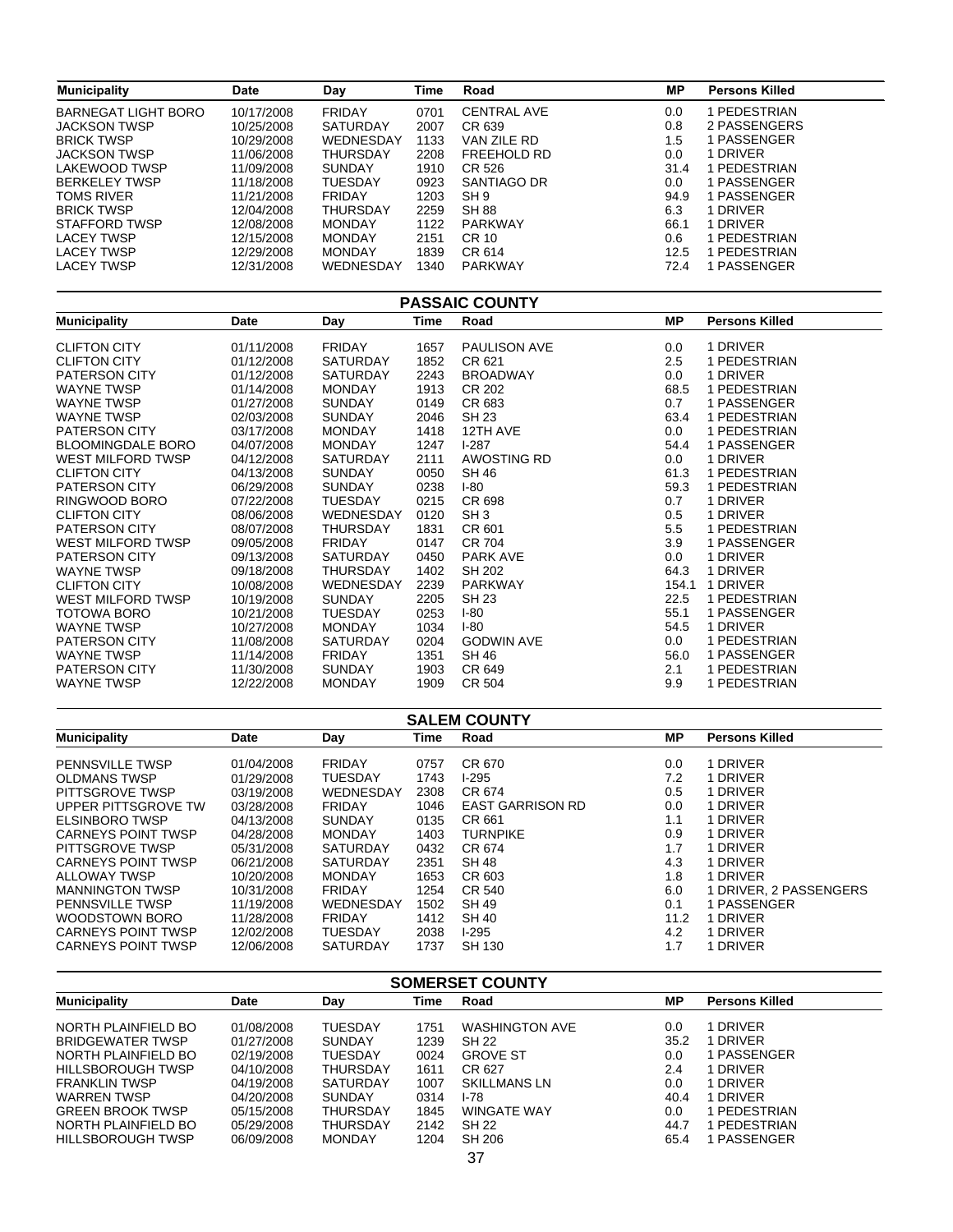| <b>Municipality</b>    | Date       | Dav             | Time | Road         | МP   | Persons Killed |
|------------------------|------------|-----------------|------|--------------|------|----------------|
| <b>FRANKLIN TWSP</b>   | 06/16/2008 | <b>MONDAY</b>   | 1234 | $1-287$      | 11.1 | <b>DRIVER</b>  |
| <b>BEDMINSTER TWSP</b> | 07/25/2008 | <b>FRIDAY</b>   | 0908 | SH 206       | 79.6 | PEDESTRIAN     |
| HILLSBOROUGH TWSP      | 10/12/2008 | <b>SUNDAY</b>   | 0325 | SUNNYMEAD RD | 0.0  | 1 DRIVER       |
| <b>WARREN TWSP</b>     | 11/15/2008 | <b>SATURDAY</b> | 0640 | I-78         | 34.8 | 1 DRIVER       |
| NORTH PLAINFIELD BO    | 12/11/2008 | <b>THURSDAY</b> | 1951 | CR 531       | 8.9  | PEDESTRIAN     |
| NORTH PLAINFIELD BO    | 12/29/2008 | <b>MONDAY</b>   | 0610 | SH 22        | 45.3 | PEDESTRIAN     |

| <b>SUSSEX COUNTY</b>  |            |                 |      |              |      |                       |  |  |  |
|-----------------------|------------|-----------------|------|--------------|------|-----------------------|--|--|--|
| <b>Municipality</b>   | Date       | Day             | Time | Road         | МP   | <b>Persons Killed</b> |  |  |  |
| <b>VERNON TWSP</b>    | 01/06/2008 | <b>SUNDAY</b>   | 0341 | CR 515       | 6.7  | 1 DRIVER              |  |  |  |
| <b>VERNON TWSP</b>    | 02/02/2008 | <b>SATURDAY</b> | 1913 | CR 515       | 4.2  | 1 DRIVER              |  |  |  |
| <b>HARDYSTON TWSP</b> | 03/03/2008 | <b>MONDAY</b>   | 2213 | <b>SH 23</b> | 28.2 | 1 PASSENGER           |  |  |  |
| <b>FRANKLIN BORO</b>  | 03/10/2008 | <b>MONDAY</b>   | 0200 | CR 517       | 39.6 | 1 DRIVER              |  |  |  |
| <b>FRANKFORD TWSP</b> | 04/26/2008 | <b>SATURDAY</b> | 1445 | CR 521       | 25.6 | 1 DRIVER              |  |  |  |
| <b>HARDYSTON TWSP</b> | 05/07/2008 | WEDNESDAY       | 1220 | <b>SH 94</b> | 32.3 | 1 DRIVER              |  |  |  |
| STILLWATER TWSP       | 06/02/2008 | <b>MONDAY</b>   | 2041 | CR 617       | 7.0  | 1 DRIVER              |  |  |  |
| <b>MONTAGUE TWSP</b>  | 06/22/2008 | <b>SUNDAY</b>   | 0929 | CR 653       | 6.2  | 1 DRIVER              |  |  |  |
| <b>MONTAGUE TWSP</b>  | 07/12/2008 | <b>SATURDAY</b> | 1051 | SH 23        | 49.3 | 1 DRIVER              |  |  |  |
| <b>WANTAGE TWSP</b>   | 07/25/2008 | <b>FRIDAY</b>   | 0105 | SH 284       | 4.5  | 1 DRIVER              |  |  |  |
| <b>HARDYSTON TWSP</b> | 07/25/2008 | <b>FRIDAY</b>   | 1628 | <b>SH 94</b> | 33.7 | 1 DRIVER              |  |  |  |
| <b>VERNON TWSP</b>    | 08/02/2008 | <b>SATURDAY</b> | 0519 | CR 667       | 0.7  | 1 PASSENGER           |  |  |  |
| <b>MONTAGUE TWSP</b>  | 08/04/2008 | <b>MONDAY</b>   | 2136 | CR 650       | 2.2  | 1 DRIVER              |  |  |  |
| <b>MONTAGUE TWSP</b>  | 09/01/2008 | <b>MONDAY</b>   | 1630 | CR 650       | 6.4  | 1 DRIVER              |  |  |  |

| <b>UNION COUNTY</b>        |            |                 |             |                        |           |                             |  |  |  |
|----------------------------|------------|-----------------|-------------|------------------------|-----------|-----------------------------|--|--|--|
| <b>Municipality</b>        | Date       | Day             | <b>Time</b> | Road                   | <b>MP</b> | <b>Persons Killed</b>       |  |  |  |
| <b>ELIZABETH CITY</b>      | 01/01/2008 | <b>TUESDAY</b>  | 1229        | CR 624                 | 2.2       | 1 DRIVER                    |  |  |  |
| <b>WESTFIELD TOWN</b>      | 01/04/2008 | <b>FRIDAY</b>   | 0703        | <b>SH 28</b>           | 20.4      | 1 PEDESTRIAN                |  |  |  |
| <b>HILLSIDE TWSP</b>       | 01/06/2008 | <b>SUNDAY</b>   | 2000        | <b>SH 22</b>           | 2.6       | 1 PEDESTRIAN                |  |  |  |
| ELIZABETH CITY             | 01/17/2008 | <b>THURSDAY</b> | 2328        | SH <sub>1</sub>        | 43.1      | 1 PEDESTRIAN                |  |  |  |
| ROSELLE PARK BORO          | 01/21/2008 | <b>MONDAY</b>   | 0050        | <b>SH 28</b>           | 23.6      | 1 PEDESTRIAN                |  |  |  |
| <b>CRANFORD TWSP</b>       | 01/27/2008 | <b>SUNDAY</b>   | 0006        | <b>LEXINGTON AVE</b>   | 0.0       | 1 DRIVER                    |  |  |  |
| <b>ELIZABETH CITY</b>      | 02/03/2008 | <b>SUNDAY</b>   | 1650        | <b>MONROE AVE</b>      | 0.0       | 1 DRIVER                    |  |  |  |
| <b>UNION TWSP</b>          | 02/05/2008 | <b>TUESDAY</b>  | 0557        | <b>SH 82</b>           | 2.4       | 1 DRIVER                    |  |  |  |
| <b>UNION TWSP</b>          | 02/07/2008 | <b>THURSDAY</b> | 1745        | <b>SH 82</b>           | 0.8       | 1 PEDESTRIAN                |  |  |  |
| <b>UNION TWSP</b>          | 02/21/2008 | <b>THURSDAY</b> | 1847        | <b>LAUREL AVE</b>      | 0.0       | 1 PEDESTRIAN                |  |  |  |
| <b>CRANFORD TWSP</b>       | 03/13/2008 | <b>THURSDAY</b> | 1253        | <b>PARKWAY</b>         |           | 138.8 1 DRIVER              |  |  |  |
| NEW PROVIDENCE BORO        | 04/16/2008 | WEDNESDAY       | 0953        | CR 512                 | 27.8      | 1 DRIVER                    |  |  |  |
| <b>ELIZABETH CITY</b>      | 04/17/2008 | <b>THURSDAY</b> | 0219        | SH <sub>1</sub>        | 44.8      | 1 PEDESTRIAN                |  |  |  |
| PLAINFIELD CITY            | 05/04/2008 | <b>SUNDAY</b>   | 1734        | PUTNAM AVE             | 0.0       | 1 PASSENGER                 |  |  |  |
| <b>CLARK TWSP</b>          | 05/18/2008 | <b>SUNDAY</b>   | 2036        | CR 606                 | 3.9       | 1 PEDESTRIAN                |  |  |  |
| <b>ELIZABETH CITY</b>      | 05/22/2008 | <b>THURSDAY</b> | 1206        | <b>SH 27</b>           | 34.3      | 1 PEDESTRIAN                |  |  |  |
| <b>UNION TWSP</b>          | 06/11/2008 | WEDNESDAY       | 2330        | <b>PARKWAY</b>         |           | 142.0 1 DRIVER, 1 PASSENGER |  |  |  |
| <b>BERKELEY HEIGHTS TW</b> | 06/15/2008 | <b>SUNDAY</b>   | 1603        | $I - 78$               | 44.3      | 1 DRIVER                    |  |  |  |
| PLAINFIELD CITY            | 07/05/2008 | <b>SATURDAY</b> | 0218        | <b>SH 28</b>           | 14.6      | 1 PEDESTRIAN                |  |  |  |
| <b>CRANFORD TWSP</b>       | 07/08/2008 | <b>TUESDAY</b>  | 1200        | CR 615                 | 5.2       | 1 PEDESTRIAN                |  |  |  |
| <b>HILLSIDE TWSP</b>       | 07/18/2008 | <b>FRIDAY</b>   | 1425        | $I - 78$               | 54.2      | 1 DRIVER                    |  |  |  |
| <b>SPRINGFIELD TWSP</b>    | 08/10/2008 | <b>SUNDAY</b>   | 0235        | <b>SH 22</b>           | 52.5      | 1 DRIVER                    |  |  |  |
| <b>SCOTCH PLAINS TWSP</b>  | 08/14/2008 | <b>THURSDAY</b> | 1803        | <b>GLENSIDE AVE</b>    | 0.0       | 1 DRIVER, 1 PASSENGER       |  |  |  |
| <b>UNION TWSP</b>          | 09/03/2008 | WEDNESDAY       | 2233        | CR 619                 | 4.2       | 1 PEDALCYCLIST              |  |  |  |
| <b>ELIZABETH CITY</b>      | 09/08/2008 | <b>MONDAY</b>   | 1502        | CR 612                 | 2.6       | 1 DRIVER                    |  |  |  |
| <b>ELIZABETH CITY</b>      | 10/16/2008 | <b>THURSDAY</b> | 0014        | <b>TURNPIKE</b>        | 0.0       | 2 PEDESTRIANS               |  |  |  |
| <b>SUMMIT CITY</b>         | 11/02/2008 | <b>SUNDAY</b>   | 1526        | <b>ASHLAND RD</b>      | 0.8       | 1 PASSENGER                 |  |  |  |
| <b>ELIZABETH CITY</b>      | 11/09/2008 | <b>SUNDAY</b>   | 1846        | SH <sub>1</sub>        | 44.3      | 1 PEDESTRIAN                |  |  |  |
| <b>SCOTCH PLAINS TWSP</b>  | 11/13/2008 | <b>THURSDAY</b> | 0548        | CR 655                 | 1.2       | 1 DRIVER                    |  |  |  |
| <b>ELIZABETH CITY</b>      | 11/18/2008 | <b>TUESDAY</b>  | 0500        | <b>TURNPIKE</b>        | 99.6      | 1 DRIVER                    |  |  |  |
| <b>LINDEN CITY</b>         | 11/19/2008 | WEDNESDAY       | 1800        | <b>WEST LINDEN AVE</b> | 0.0       | 1 DRIVER                    |  |  |  |
| <b>CLARK TWSP</b>          | 11/29/2008 | <b>SATURDAY</b> | 2326        | CR 613                 | 3.7       | 1 DRIVER                    |  |  |  |
| <b>ELIZABETH CITY</b>      | 11/29/2008 | <b>SATURDAY</b> | 2329        | SH <sub>1</sub>        | 44.5      | 1 PEDESTRIAN                |  |  |  |
| <b>RAHWAY CITY</b>         | 12/15/2008 | <b>MONDAY</b>   | 1422        | <b>KLINE PL</b>        | 0.0       | 1 PEDESTRIAN                |  |  |  |
| <b>LINDEN CITY</b>         | 12/19/2008 | <b>FRIDAY</b>   | 0315        | SH <sub>1</sub>        | 40.5      | 1 DRIVER                    |  |  |  |

| <b>WARREN COUNTY</b>   |            |                 |      |              |     |                       |  |  |  |
|------------------------|------------|-----------------|------|--------------|-----|-----------------------|--|--|--|
| <b>Municipality</b>    | Date       | Dav             | Time | Road         | МP  | <b>Persons Killed</b> |  |  |  |
| <b>GREENWICH TWSP</b>  | 02/14/2008 | <b>THURSDAY</b> | 1000 | I-78         | 5.5 | <b>DRIVER</b>         |  |  |  |
| <b>KNOWLTON TWSP</b>   | 04/04/2008 | <b>FRIDAY</b>   | 0525 | $1-80$       | 4.9 | <b>DRIVER</b>         |  |  |  |
| <b>BLAIRSTOWN TWSP</b> | 06/15/2008 | <b>SUNDAY</b>   | 0342 | $1-80$       | 9.0 | I DRIVFR              |  |  |  |
| LOPATCONG TWSP         | 11/04/2008 | <b>TUESDAY</b>  | 0209 | SH 22        | 2.1 | 1 DRIVER. 1 PASSENGER |  |  |  |
| <b>FRANKLIN TWSP</b>   | 11/13/2008 | <b>THURSDAY</b> | 1746 | <b>SH 57</b> | 6.0 | PEDESTRIAN            |  |  |  |